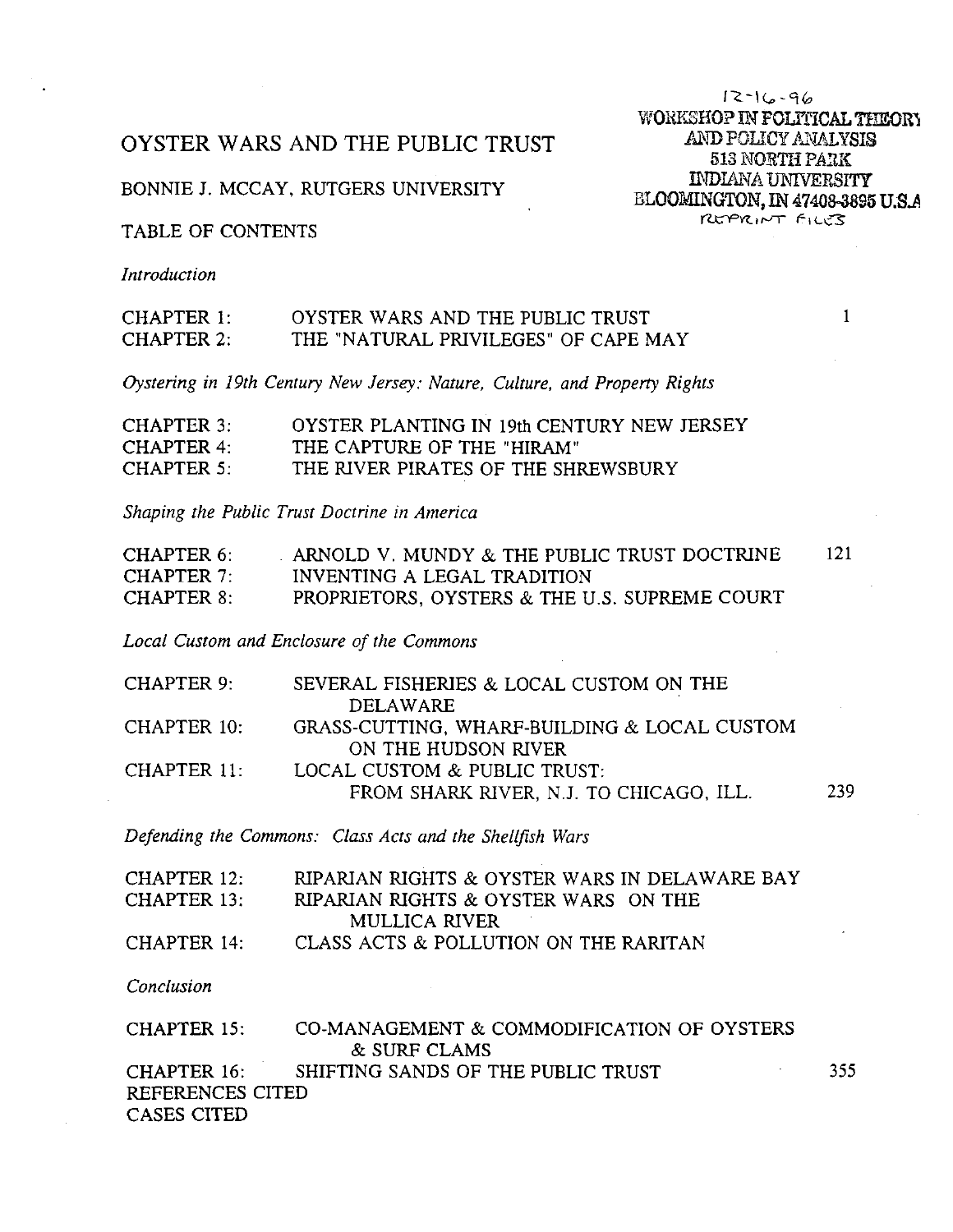MAPS AND FIGURES

SUBTITLE?: PROPERTY, LAW, AND ECOLOGY IN NEW JERSEY HISTORY.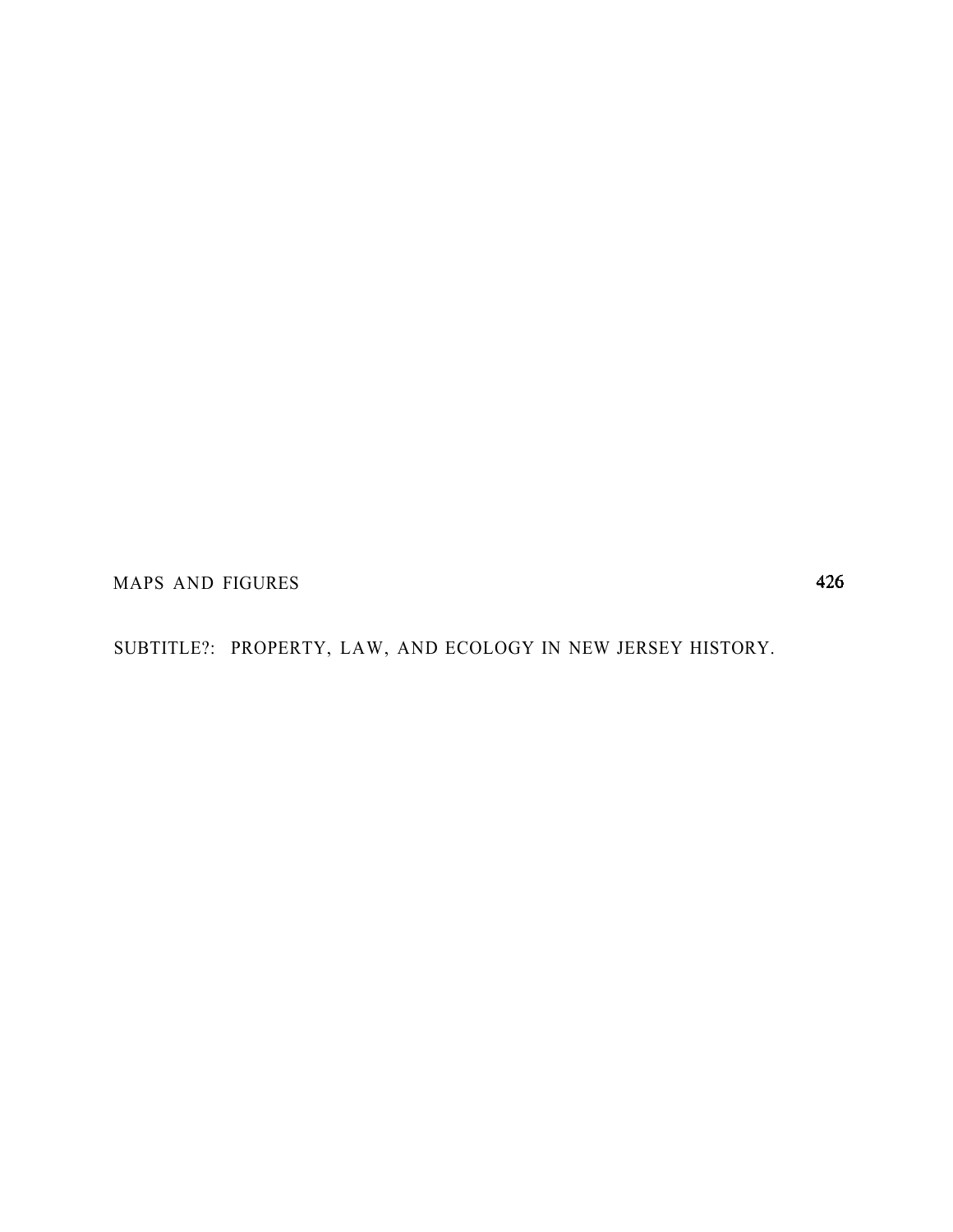# Piscary:

1. The right of fishing (as a thing owned); now used in phr. common of piscary; se quot. 1880.

1474. Rolls of Parli. VI. 166/2 Markettes, Warens, Piscaries, Fre Customes.

1607. Cowell, Interpr., Piscarie (piscaria)...signifieth in our common law, a libertie of fishing in an other mans waters.

1766. Blackstone. Comm. II, xvi. 26 That the eyotts or little islands, arising in any part of the river, shall be the property of him who owneth the piscary and the soil.

1837. Macauley, Ess., Bacon (1887), 377. That the most profound thinker. of the age. confounded the right of free fishery with that of common of piscarv.

1880. Williams. Rights of Common. 259. Common of piscary is a liberty of fishing in another man's water, in common with the owner of the soil, and perhaps also with others, who may be entitled to the same right.

2. A place where fish may be caught; a fishing ground, fishery.

1628 Coke, On Litt. 198. Breaking their Closes,...cutting their woods,...fishing in their Pischary [Fr. pischarie].

3. Attrib., as adj. pertaining to...

... 1869 Daily News 23 July. When the humbler tenants of presumed piscary properties were being impoverished. 1883. Fisheries Exhib. Catal. 273. The piscary laws and customs were severe.

-The Compact Edition of the Oxford English Dictionary. Glasgow, New York, etc.: Oxford University Press, 1971.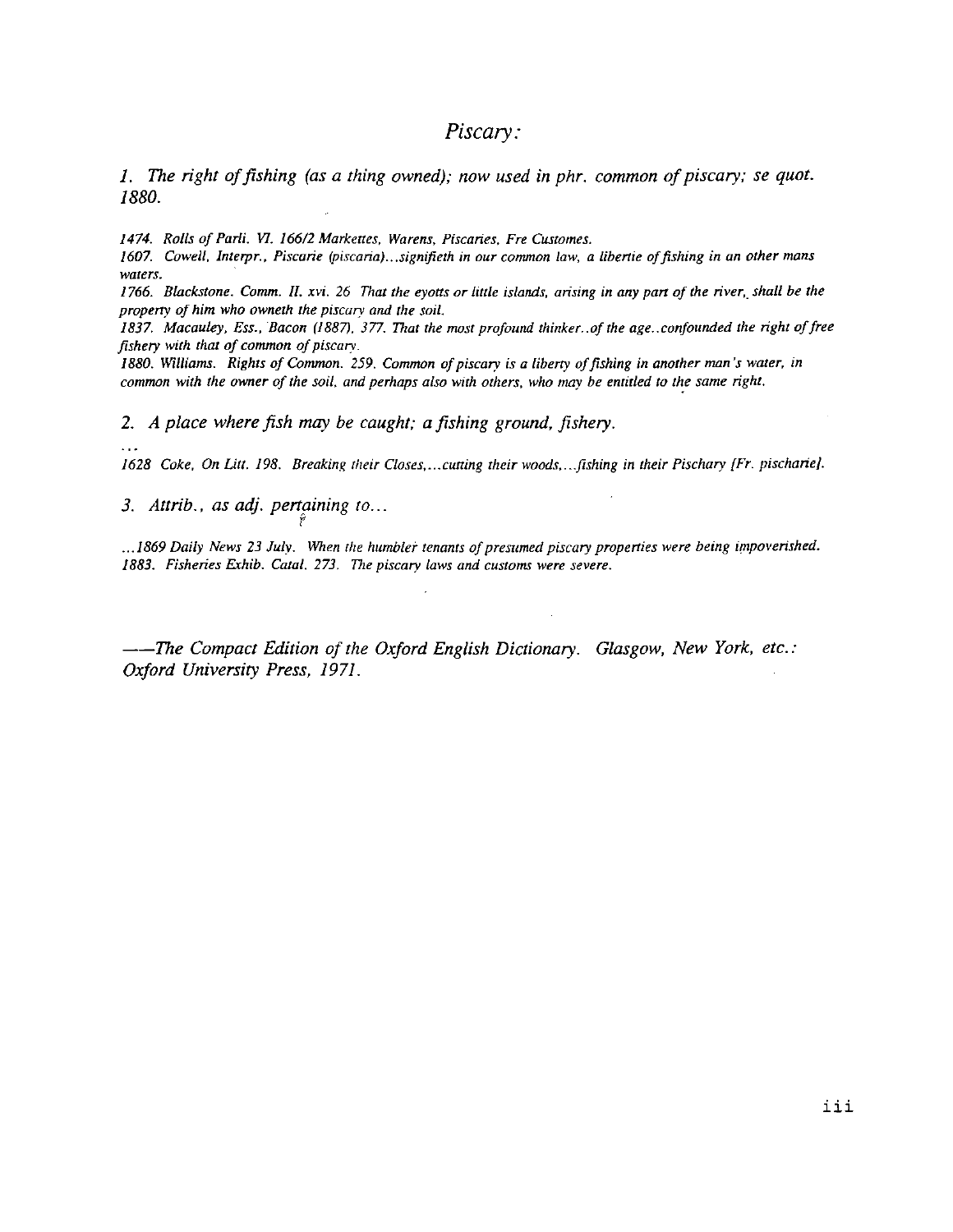# **CHAPTER 1: OYSTER WARS AND THE PUBLIC TRUST**

This book is about "oyster wars" and other conflicts over property rights in 19th and 20th century New Jersey and about the resulting court cases and how they shaped local and American common law. It is also and necessarily, given the particulars of this history, about culture. North American culture includes the idea of the free and equal right to go fishing and to use waters and beaches for transportation and pleasure. Yes, we might have to pay for parking, buy a license, and follow regulations imposed by our governments' "fish and game" agencies and the Coast Guard, but otherwise no one can keep us from the great rivers, bays, and oceans of our continent. It seems natural to claim these rights as human beings and as citizens.

By and large, Americans also accept the idea that problems flow from this situation: there may be too many speedboats in the bay to make sailing safe, the beaches will be too crowded on holiday weekends to be pleasurable, and fish are getting scarcer because too many people are going after them. This "open access" problem, somewhat misleadingly titled the "tragedy of the commons" (Hardin 1968; cf. Ciriacy-Wantrup and Bishop 1975; McCay and Acheson 1987a), has become one of the most influential ideas proposed for why humans harm or destroy much that is valuable to them. It underpins policies in natural resource and environmental management which use the powers of government to limit how many people can be involved and how much they can do to or take from natural systems. It also supports policies that privatize some or all aspects of the use of natural resources.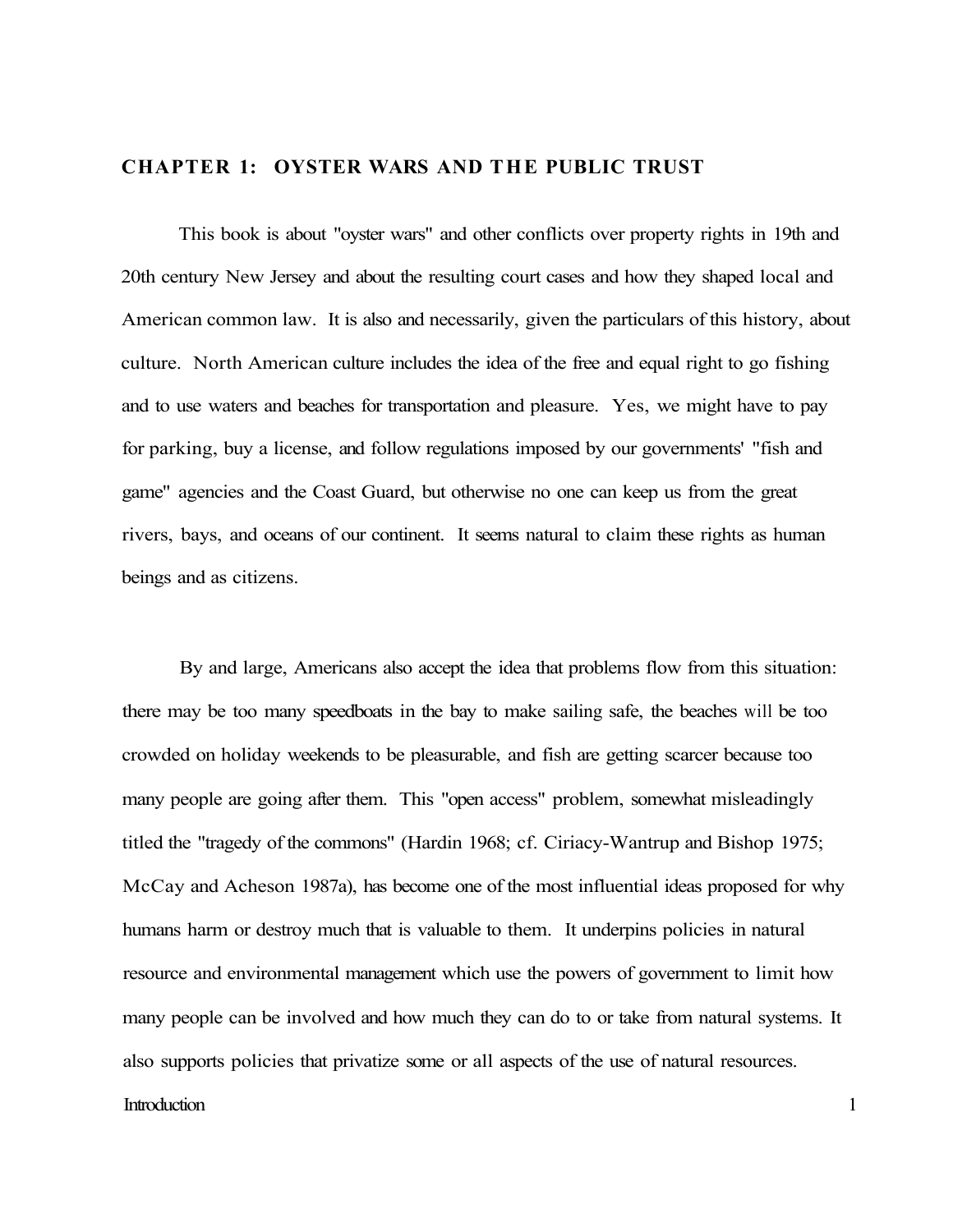Contemporary examples include proposed sales of public lands, the creation of tradeable permits for emission of pollutants, and carving up fisheries and forestry quotas into individual, transferable units. These are all new and controversial.

Why is privatization of natural resources so controversial? Properly the answer would depend on the specifics of the situation, but there are general answers as well, including the social, cultural, and economic values of maintaining some resources, places, and opportunities as "common property," to be used in common by members of a community. The goal of this book is to explore this contested terrain through the lens of history and anthropology. By examining a series of conflicts —some involving enough planning, actors, and violence to be called "wars"— that have taken place over property rights in oysters, fish and waterfront, I show the strength, persistence, and contours of claims for both common property and private property. I show how "un-natural" the notions of free and equal access to certain "common" resources are, by pointing to the long history of attempts to articulate and defend them against privatization.

As the oyster wars and other conflicts I describe moved into the legal system —which most did, orchestrated as they were to that end— these notions about natural rights were linked with other ideas by lawyers and judges, becoming "the public trust doctrine." This doctrine took shape in New Jersey and surrounding states in the early 19th century, based it was claimed on Roman law, natural law, and English common law. However, it was a specifically American creation, and very problematic at that. The court cases reviewed show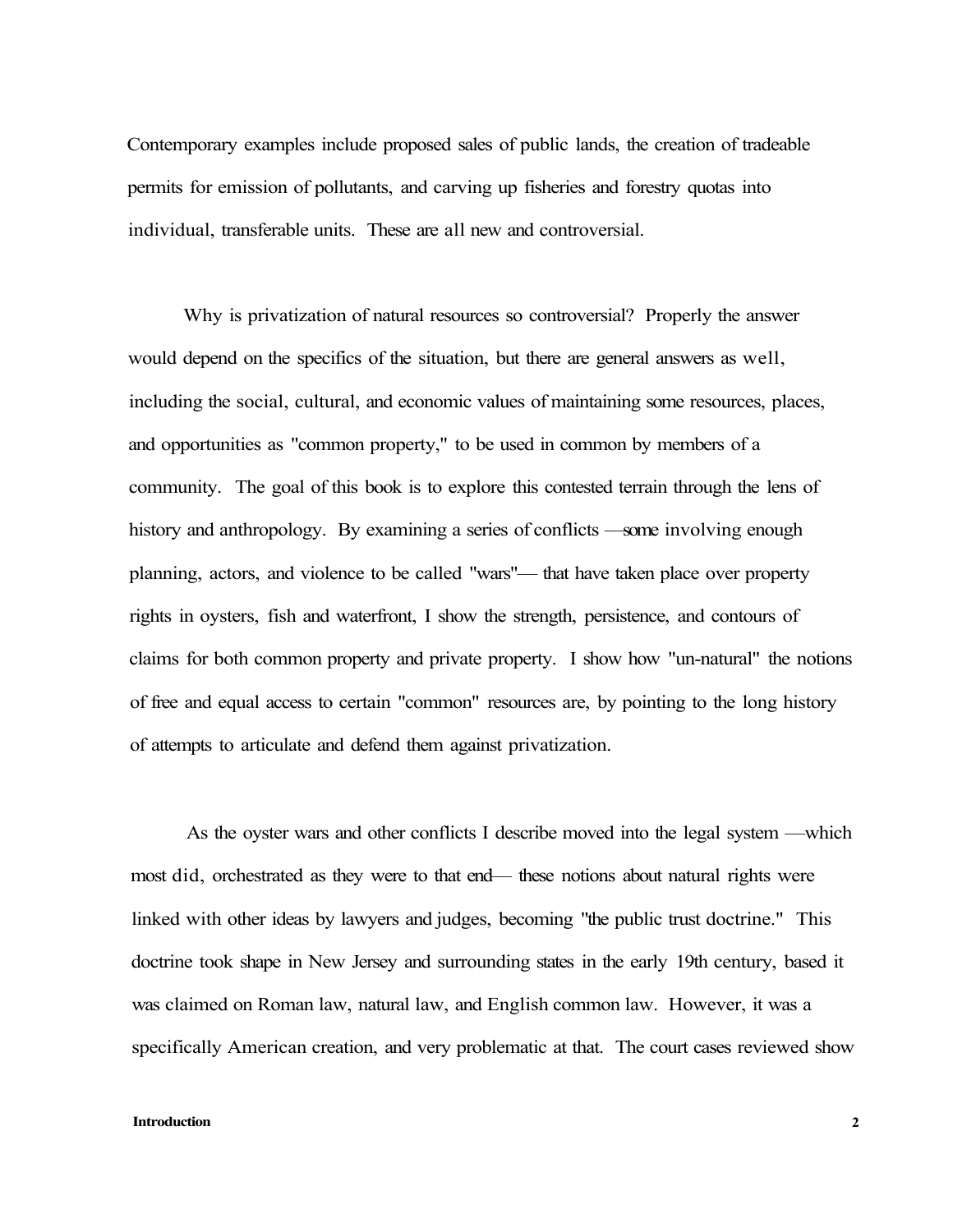clearly that this doctrine could be re-interpreted and contorted to support privatization, as well as the notion that state governments "own" certain properties in trust for the people.

Legal doctrines are sets of symbols and the meanings attached to them at different points of time and place; accordingly they are what anthropologists mean by culture. The book is therefore squarely in the tradition of cultural anthropology. In the spirit of the lineage of American anthropologists that includes Boas, Sapir, and Kroeber, I focus on one fairly specialized domain of culture —sets of symbols structured through a special tradition concerning the bases for claiming property in oysters or other shellfishes and the broader notion of "public trust." To many people, "public trust" and even oysters are as obscure as the recipes for oulachen oil soup or smoked salmon collected by Franz Boas and his Kwakiutl assistant George Hunt (Boas 1966). However, social and cultural researchers long ago rejected the cataloging and diffusionary approaches of the early ethnologists for more holistic studies. In that tradition, I try to contextualize the legal decisions in relation to the social and ecological relations that they touch upon, namely the fisheries, shellfisheries, shipping, and other activities using the river banks, beaches, channels, oyster beds, and fishing grounds of New Jersey. Moreover, I work within the more recent tradition in social analysis and cultural studies that insists upon the importance of social relations, conflict, and individual action in the construction of culture and the environment. The historical perspective taken is enhanced by appreciation of the dynamic and elusive nature of "tradition" and the extent to which culture is intentionally constructed by historical actors (Wagner 1981; Hobsbawn and Ranger 1983; Ohnuki-Tierney 1990a). Surely the culture of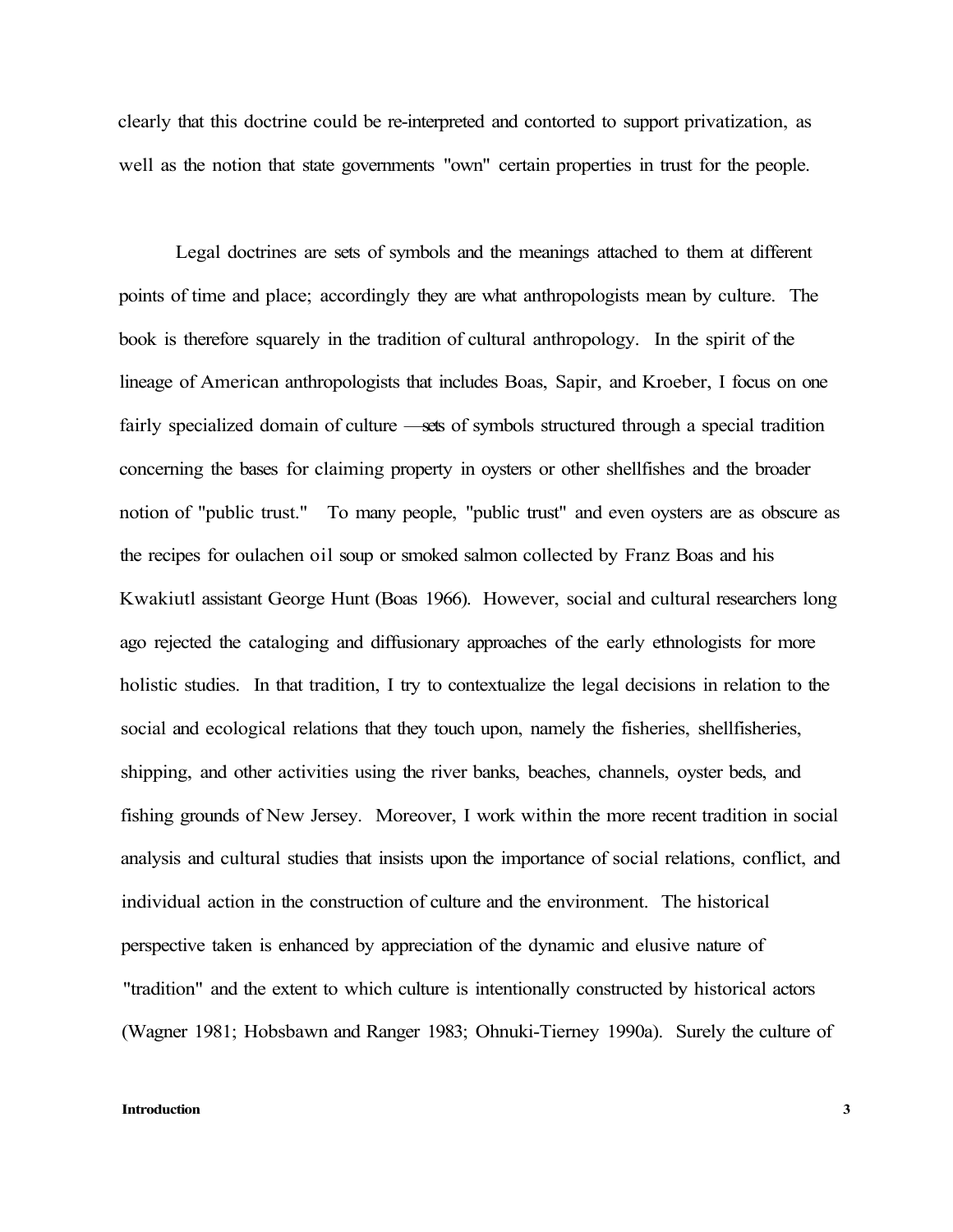the law is a worthy object for study in these regards: legal doctrines are historically contingent social constructs. They are powerful symbols of a professional elite that may clash or resonate with symbols, social meanings, and sentiments found elsewhere in society. They underpin and create structures that inform action, and in turn they are molded and transformed by contests over right, meaning, and things.

# The Public Trust Doctrine

*There is little controversy about the existence of the public trust historically in the United States. But what, exactly, is it? —* Plater, Abrams and Goldfarb, 1992, Environmental Law and Policy, p. 375.

In the U.S. there are two major instances of public claims to ownership of natural resources: federal ownership and control of most of the land in the, West and the public right of access to the reaches and resources of tidewaters and navigable rivers and lakes. Neither derives from the American constitution. Federal land ownership comes from acts of Congress. Rights to fish, sun-bathe, swim, sail, bird-watch, and push baby-strollers across the sand (Salkin 1991:78, citing a New York case, *Tucci* v. *Salzhauer,* 1972) derive from the common law and what has come to be known as the public trust doctrine.

The public trust doctrine is a very difficult and hence intriguing cultural artifact. It is about largely unarticulated (Reis 1991: 6) and diffuse rights (Sax 1980: 193) of the public, itself an unarticulated, amorphous, and elusive entity (Rose 1986). The general meaning of public trust is self-evident: something is held by the government in trust for the public. Its original form, and in law courts its more precise rendering, concerns patently slippery,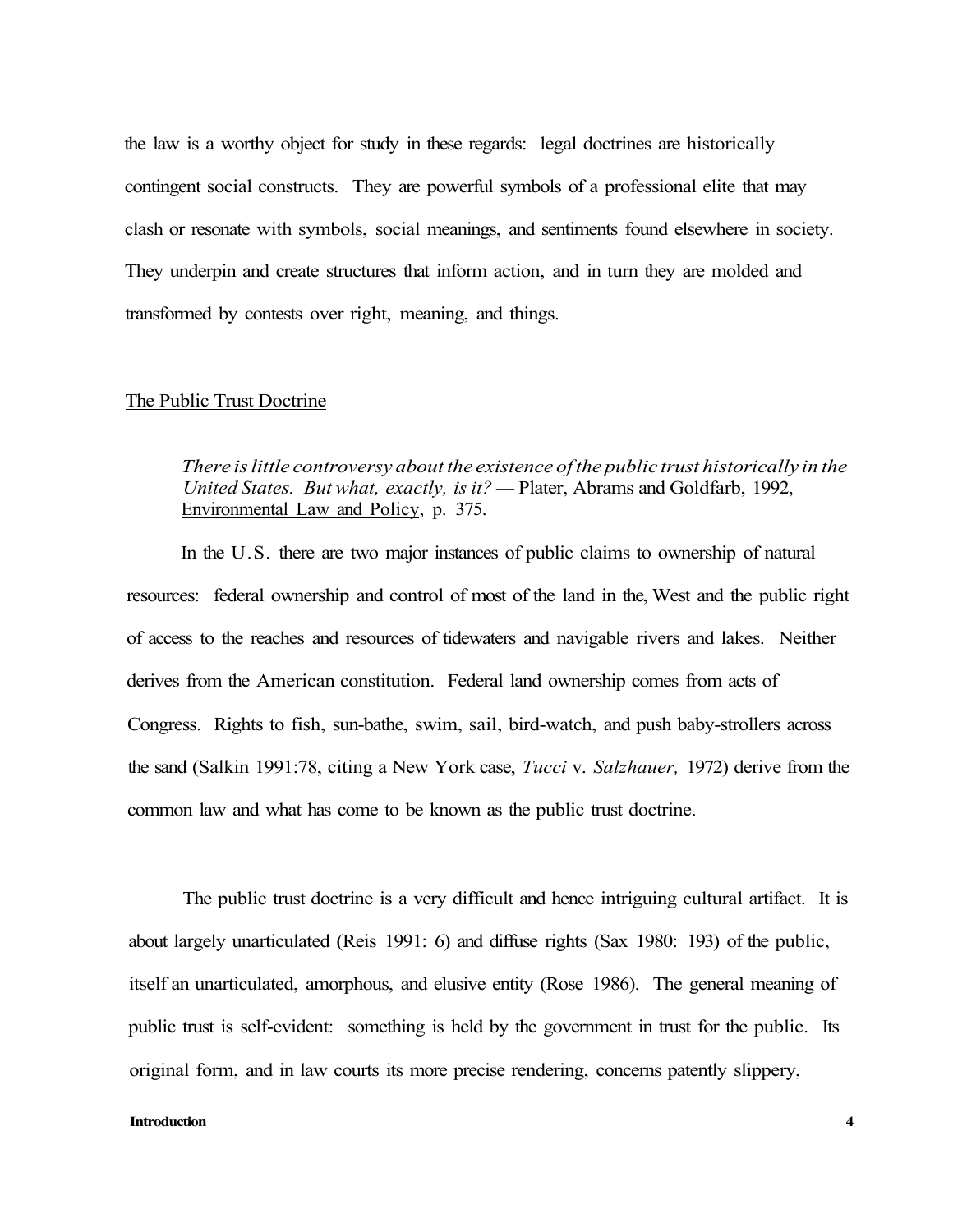muddy, and elusive subjects: waterways and the shores lapped by them, usually tidal and navigable. With roots in Roman and English law, it grants common use-rights for some purposes to the public. Here is how it was introduced in an important case of the Supreme Court of California, *National Audubon Society* v. *Superior Court (Mono Lake),* in 1983: ""By the law of nature these things are common to mankind —the air, running water, the sea and consequently the shores of the sea." (Institutes of Justinian 2.1.1.). From this origin in Roman law, the English common law evolved the concept of the public trust, under which the sovereign owns "all of its navigable waterways and the lands lying beneath them 'as trustee of a public trust for the benefit of the people.'"...." (as excerpted in Plater *et al.*  1992: 386). The doctrine has been expanded in recent decades to emphasize the responsibilities of governments to protect public interests in recreation, water quality, and fragile and highly valued ecosystems.

The public trust doctrine was created over centuries of conflicts over fishing rights and ownership of tidal and navigable waterbeds. It was created through the assertions of fishermen and other people with common rights against those claiming exclusive rights, and through the thinking, writing, and persuasive skills of scholarly, imaginative, and sometimes nefarious specialists in the law. The common law is tradition in the making, constructed through the peculiar set of social relations and culture known as case law, and the public trust doctrine is a particularly apt example of legal invention and reinvention. Eventually the notion —acknowledged as a legal fiction (e.g., *Browne* v. *Kennedy* 1821: 208)— emerged in English common law that the tide-washed littoral and tidal rivers (and/or the beds of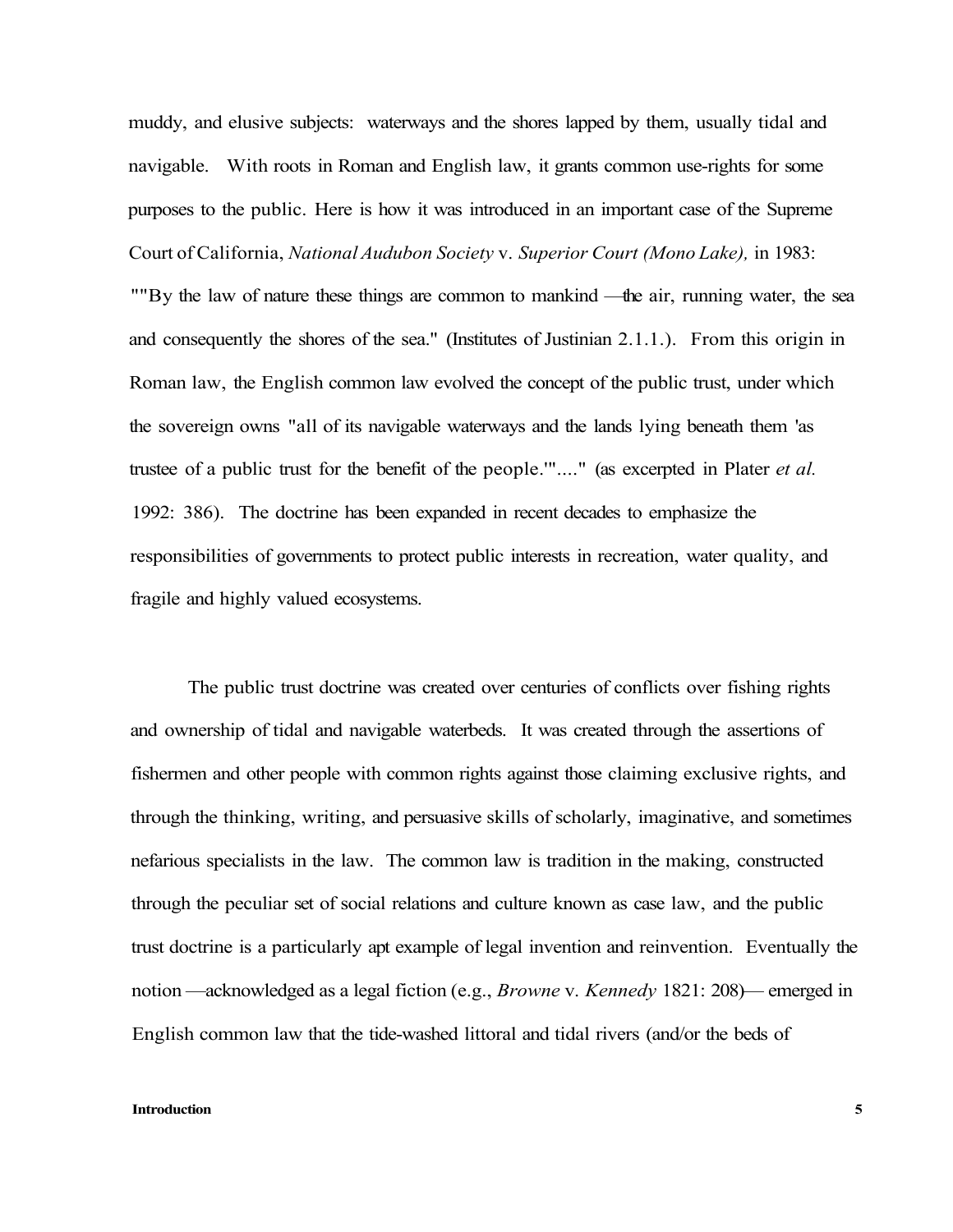navigable rivers, a frequent matter of dispute) were owned by the monarchy. However, this was not as private property *(jus privatum).* Rather, the king or queen's ownership was in their capacity as sovereign, and they held these places as *jus publicum,* subject to the common rights of fishing and navigation held by subjects of the kingdom. Some jurists also maintained that if these properties were granted to private persons, public use-rights remained.

For Americans the clincher, created by American courts deliberating on the conflicts over shellfish described in this book, is that after the American revolution, the people became sovereign. Therefore the people, through their representatives in State governments, hold not only certain common use-rights but the property itself.

The public trust doctrine also came to be known as the "state ownership" doctrine and played a role in how the management of fisheries, as well as oil and gas and other matters (Burrowes 1988), would be carried out. American courts recognized that the submerged lands of all navigable waters below high tide mark, out to the three-mile limit of the territorial sea, are the property of the individual states rather than the federal government. In legal theory the state does not own the fish and shellfish of those waters because they cannot be owned by anyone until captured, but U.S. policy is that the individual states have management jurisdiction over the fisheries and shellfisheries and other extractive industries, within three miles of the coastal baseline. The state governments should manage the public trust for the benefit of the people. Until 1977, when the U.S. joined other nations in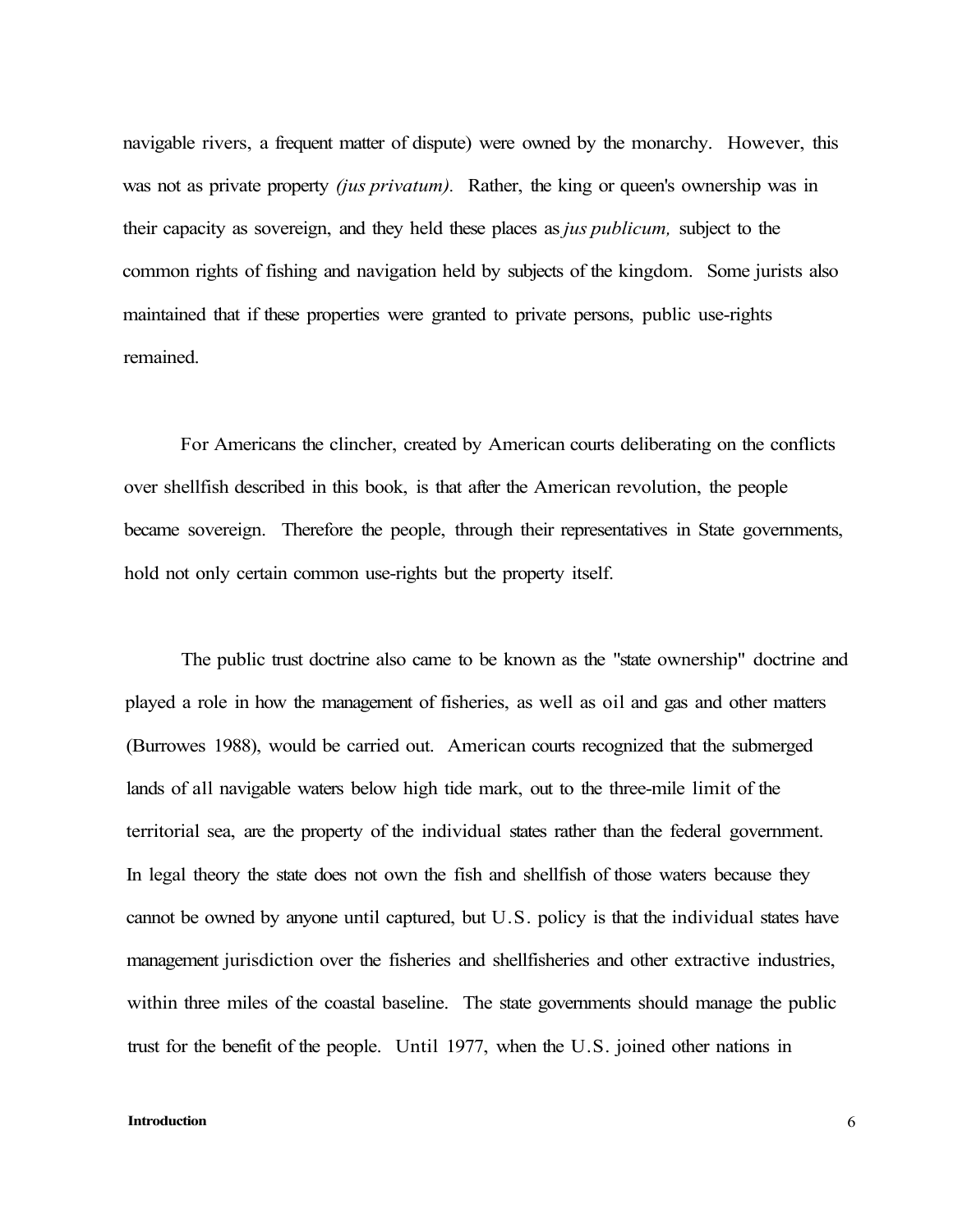declaring a 200-nautical mile band of extended fisheries jurisdiction and thereby created a zone of federal control, the states were the major players in fisheries management.

Like much else cultural and symbolic, the doctrine is ambiguous and multivalent. It is peculiar in challenging the dominance of private property in ways that would seem to favor the relatively poor and powerless at times when great fortunes and properties were being accumulated, during the rise of industrial capitalism. It is an "unusual legal doctrine" (Sax 1980: 483, Stevens 1980, Rose 1986) in continuing to support public interests and claims that are often vague, ill-defined and customary against private property claims that are more definite and precise. Historically, as students of common rights in agrarian England have shown, the latter won out over the former in courts of law (Thompson 1976: 339-340). On the other hand, the doctrine can be used to argue that Parliament and State legislatures are "fee simple" owners of foreshores and tidewater lands, and may grant, sell and otherwise alienate the public trust to private owners.

The public trust doctrine would seem to be a "backstage" principle in Western culture. It is rarely codified in legislation. In addition, most often it exists, in legal terms, only by implication:

... [The public trust doctrine] has always rested on implication. No legislation imposed it as common law, though the Magna Carta made reference to eliminating obstructions in coastal rivers. The doctrine was applied to the original states, and later to the western states through the equal footing doctrine, by implication. Thus *Illinois Central* itself [the landmark federal Supreme Court case] rested on an implied trust [Wilkinson 1980: 299]!

It also appears in implied obligations to private property, including the idea, expressed in an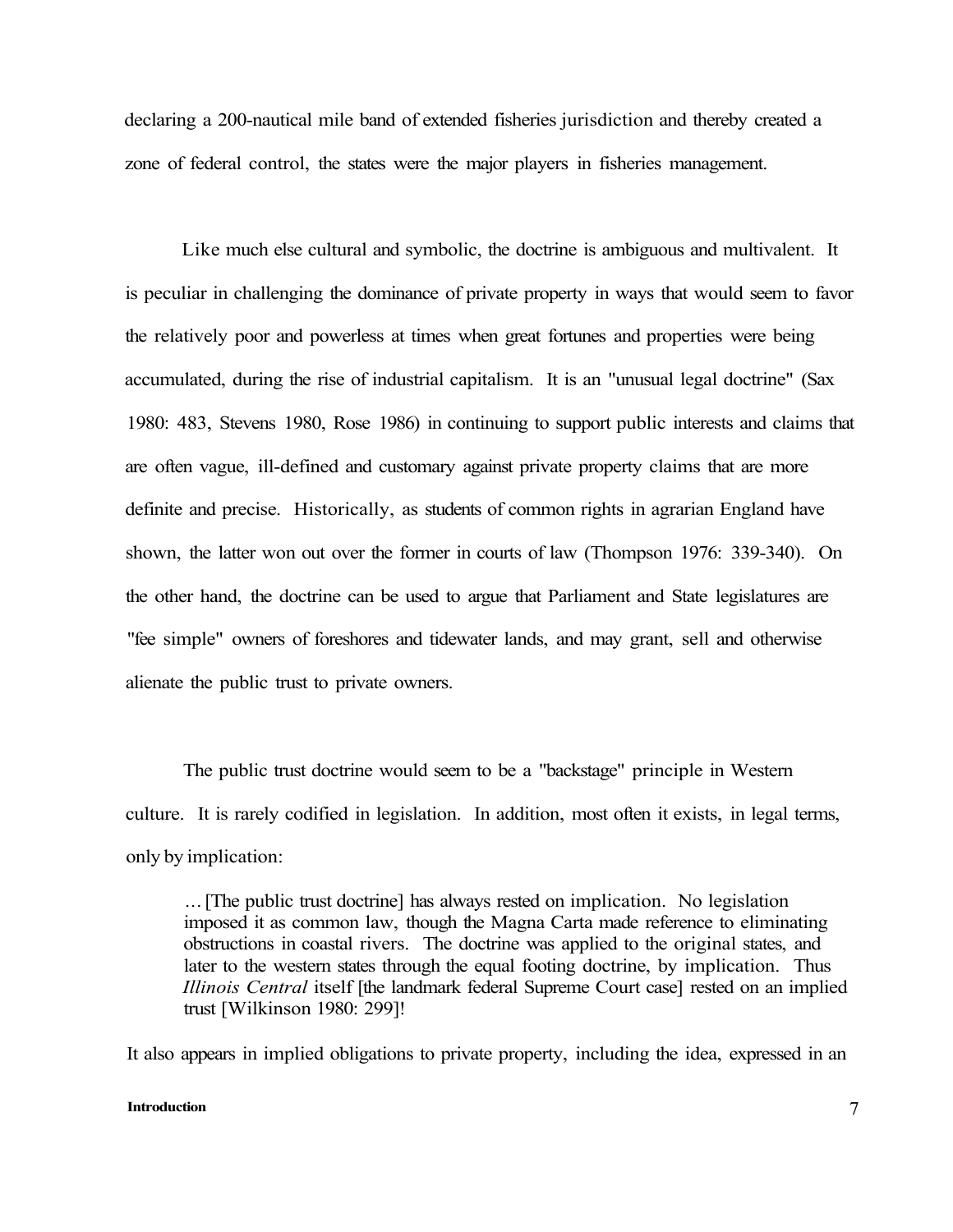1887 case involving the State of Kansas *(Mugler v. Kansas),* that "property in this country is held under the implied obligation that the owner's use of it shall not be injurious to the community" (cited in Belsky 1992: 73).

Another reason for seeing it as a background principle derived from more general notions of Western culture is that although it is expressed and given shape in legal arguments and opinions, the public trust doctrine cannot be easily pigeon-holed. In the leading environmental law text, it is treated as co-equal with federal and state constitutions as among the "fundamental environmental rights" (Plater *et al.* 1992: 57). However, whether it is constitutional law, or whether it is common law, or whether it is something else is an open question. Common law is supposed to be subject to statutory law, but the public trust doctrine been used to overturn a statutory enactment. "A number of courts and commentators have indicated that neither the federal government nor the state governments can act to abolish the public trust doctrine As trustees, the state sovereignties and federal government are bound by the terms of the trust" (Plater *et al.* 1992: 375). Does this mean that it is a principle of federal constitutional law? Is it a federal doctrine or just a state doctrine? Does it apply to federal government actions? In either case, what is its scope? It has already gone beyond the tidal waters and navigation and fishing issues, but how far can it go? *{Ibid:* 376). These are all matters of uncertainty and dispute. Another set of questions concerns terms of the trust, particularly the degree to which a legislative body can change and alienate the use of public trust resources, a question central to the cases reviewed in this book.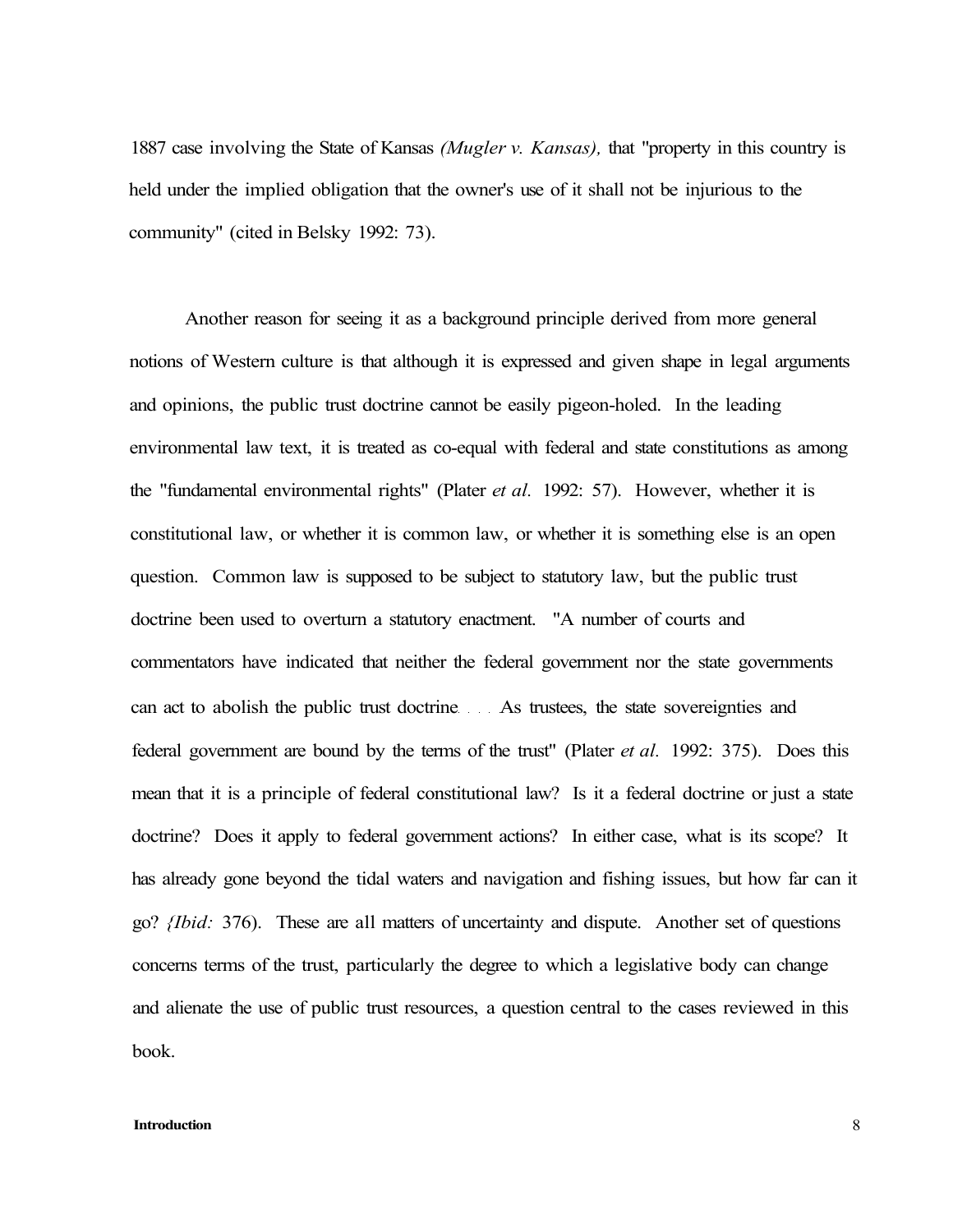In context, the persistence and revival of common property through the public trust doctrine is remarkable. From the 16th century on, *res communes* gradually but definitely disappeared as legally recognized property in England and America (Coquillette 1979: 807- 809; Rose 1986). Rights of common pasture, rights of fishery, rights of estovers, and rights of way might still be claimed but their chances in court against more "substantive" exclusive property rights were poor (Thompson 1976). Property increasingly became identified with exclusive possession, hastened by the success of the enclosure movement in England, and contributing to the enclosure and sale of municipal common-lands in colonial America (Coquillette 1979: 808-809). This made it more difficult for those with common or public use rights to bring action on others for harming the resources on which they depended. The air, running water, seas and seashores became *res nullius,* owned by no one and thus free to untrammeled exploitation by everyone, particularly growing industries and municipalities. Legal protections for common use-rights, as well as other traditional and essentially agrarian uses, called "natural uses" in the courts, were replaced by utilitarian pro-development arguments for priority and the balancing tests of economic efficiency (Horwitz 1973). As common resources became *"no one's property,"* many of the costs of development were then forced on society and the ecosystem, and there were few incentives to develop technologies to control pollution or over-harvesting (Coquillette 1979: 820; see also Horwitz 1977: 77- 78).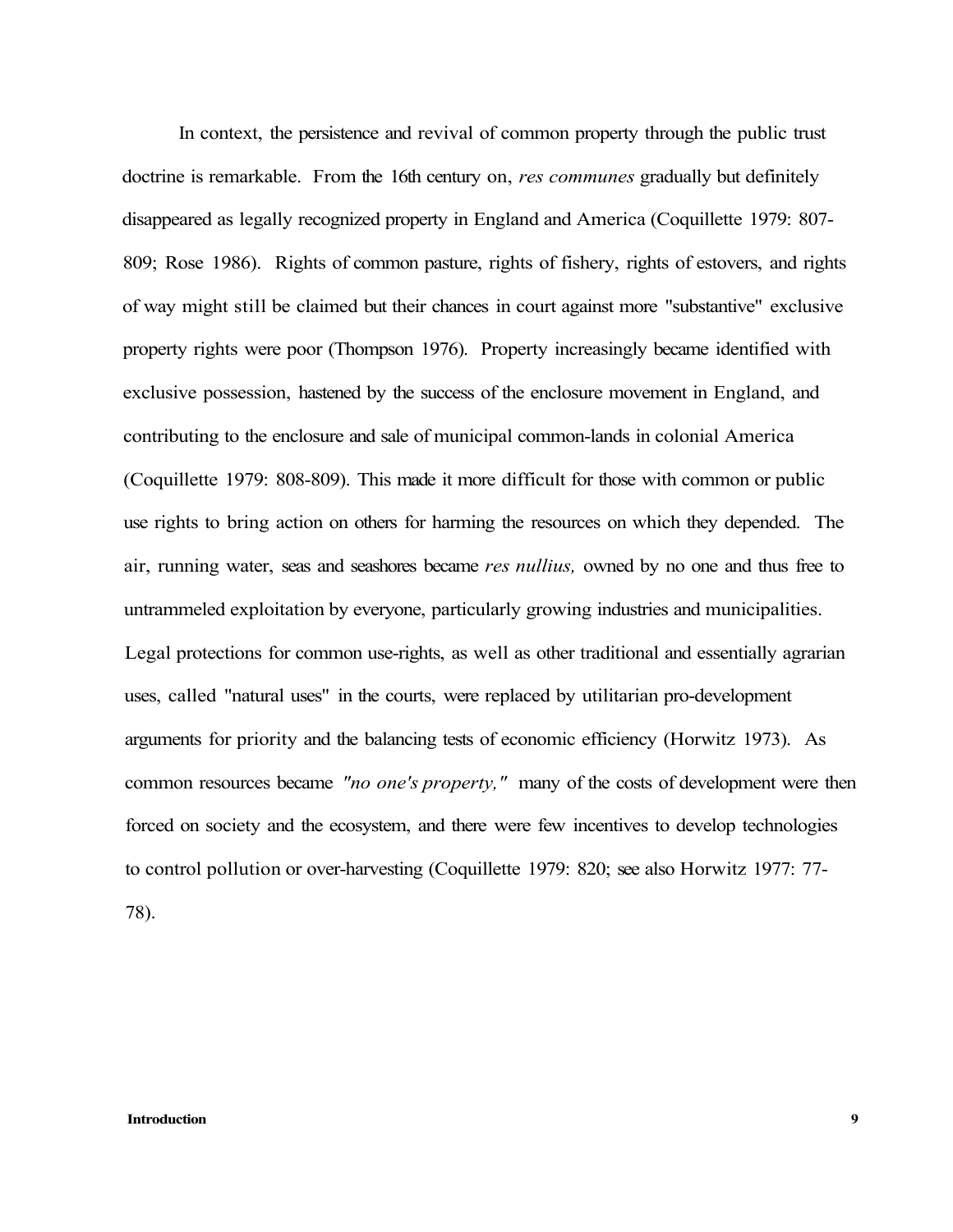The public trust doctrine concerns the *res communes,* or law of the commonalty which historically also included recognition of the inalienable property rights of freeholders against damages done by others to that property. The main English common law rule was *sic utere tuo ut alienum no laeda* (so use your own property as not to injure your neighbors) (Coquillette 1979: 775). The scope was eventually broadened to those with common rights, making it possible to think, at least, of the possibility that common right fishermen and others might be able to go to court against those whose activities fouled the fishing grounds, on nuisance grounds, a topic that will appear in some of the cases to be discussed in this book. However, in the 18th and 19th centuries the status of common rights had declined precipitously. And more utilitarian ways of thinking made their way into law chambers and courts, making it possible for owners of furnaces and factories to successfully argue for the greater social benefit of their activities against the acknowledged harm caused to adjacent property owners, much less common use-right holders. These changes played a role in sundering relationships between individuals and their environments, which helped pave the way, as it were, for neo-classical "tragedies of the commons":

The older common law,... constantly concerned itself with the concrete relations between individuals, especially in its development of property doctrine. Lime kilns, tallow furnaces, pig sties, and dyeing vats, although important to the social well-being of seventeenth century England, were viewed by the courts in the context of the costs they inflicted on neighboring property owners and not as isolated under ideal conditions. Similarly, the earlier common law protected certain things of importance to the entire community from private exploitation by individual owners. These *res communes,* in theory, gave even the humblest person a legal interest in a part of his environment [Coquillette 1979: 820-821].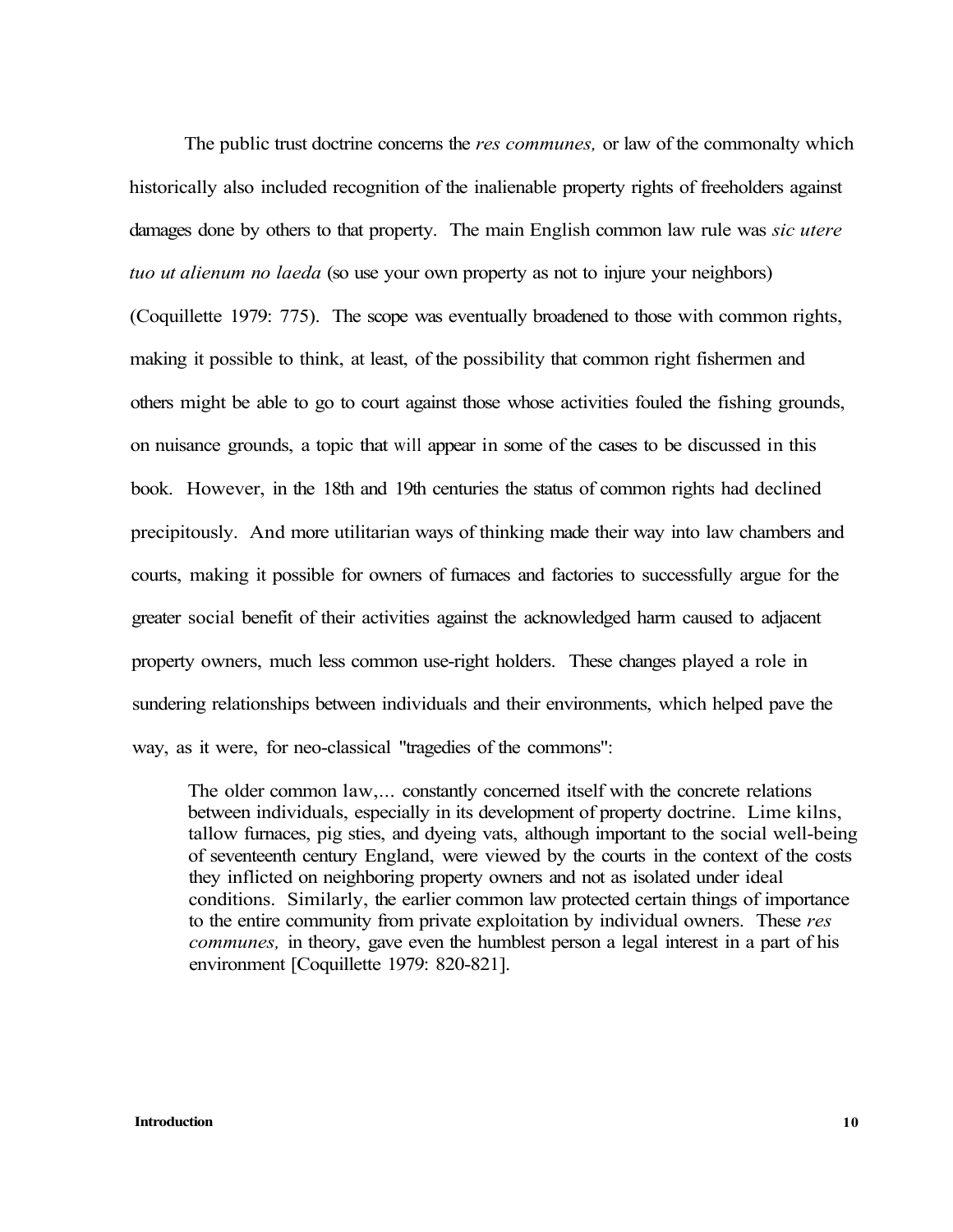The public trust doctrine played a role in this process, particularly during the mid-19th century when, as will be seen in the cases to be reviewed, courts interpreted state ownership to mean the right to alienate trust lands for private uses, and when courts accepted "local custom" as adequate tests for making exception to the doctrine. On the other hand, the public trust doctrine, as well as the sentiments and actions of "commoners," such as the shellfishermen who appear in the "oyster wars" of New Jersey, helped keep alive the notion of state trusteeship as well as the idea that some things were too important to the society and the people within it, for sustenance, navigation, and trade, to allow anyone to create barriers to their use. Ironically, it took an extreme act of alienation to revive the public trust doctrine and give it major stature in federal law, with reverberations for state courts: the giveaway of Chicago's waterfront on Lake Michigan to a railroad company.

Today as always the public trust doctrine is capable of different readings. To some it means strictly that the states own the lands and waters below high tide-water mark, and the legislatures of the states may dispense with these lands if they deem it in the public interest. To others the trust part is more important than the state ownership part. State ownership is really a trusteeship to protect public use-rights for fishing, navigation, sunbathing, and other valued activities in coastal areas. In this reading, the people are the real owners; their elected representatives in the state are acting on their behalf, and public rights of fishing, navigation, etc. are inalienable rights.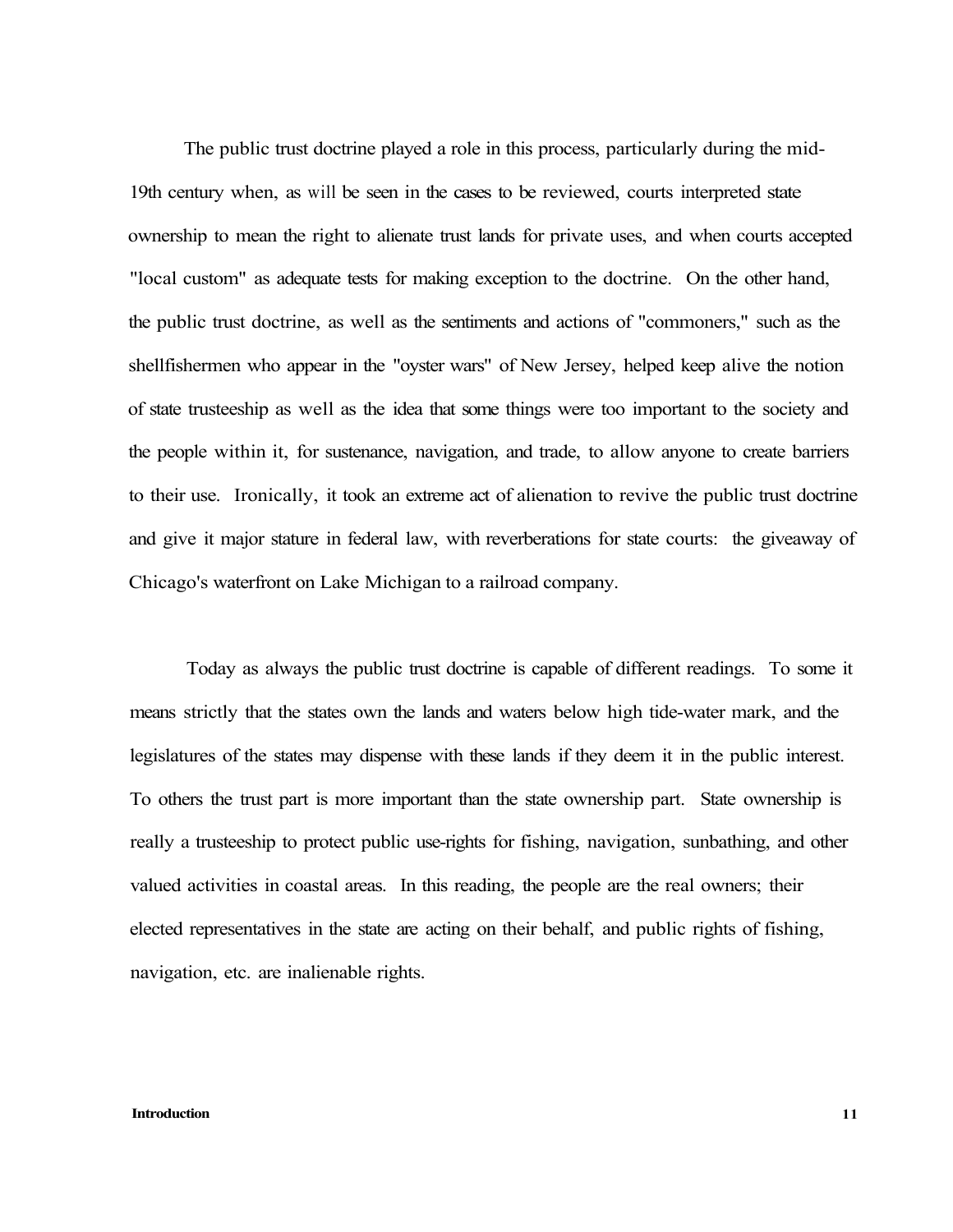My interest in the public trust doctrine is incident to my research on common property regimes in marine fisheries and my concerns about the analytical model known as "the tragedy of the commons." Dissatisfied with the assumption that the "natural" state of marine fisheries was the highly competitive, open access scenario that resource economists and biologists saw as inevitably leading to resource decline and poverty, I joined many other social scientists in criticizing the model (McCay 1979, McCay and Acheson 1987a, McCay 1995). In her important book, *Property and Persuasion* (1994), Carol Rose has emphasized the importance of story-telling, of vivid narrative, to the task of persuading others about property relations. She pointed to the narrative of the tragedy of the commons as a case in point, objectified in the image of rustic village herders deciding to put cattle and sheep on the village commons, and led by their lack of exclusive property rights into the tragedy of trodden and sparse over-grazed meadows (Hardin 1968, based on a similar analogy given by Lloyd (1968 [1833]).

Economists and biologists are more likely to use graphs for persuasive power, including the now iconic one showing how increases in the number of boats in a fishery would continue beyond the point of diminishing returns under open access conditions, whereas a private owner would stop adding boats at the point of maximum profitability, or "rent," which was likely at some point before the line representing the state of the fish population began to go down (Gordon 1954, Scott 1955) (Figure XX). The language of this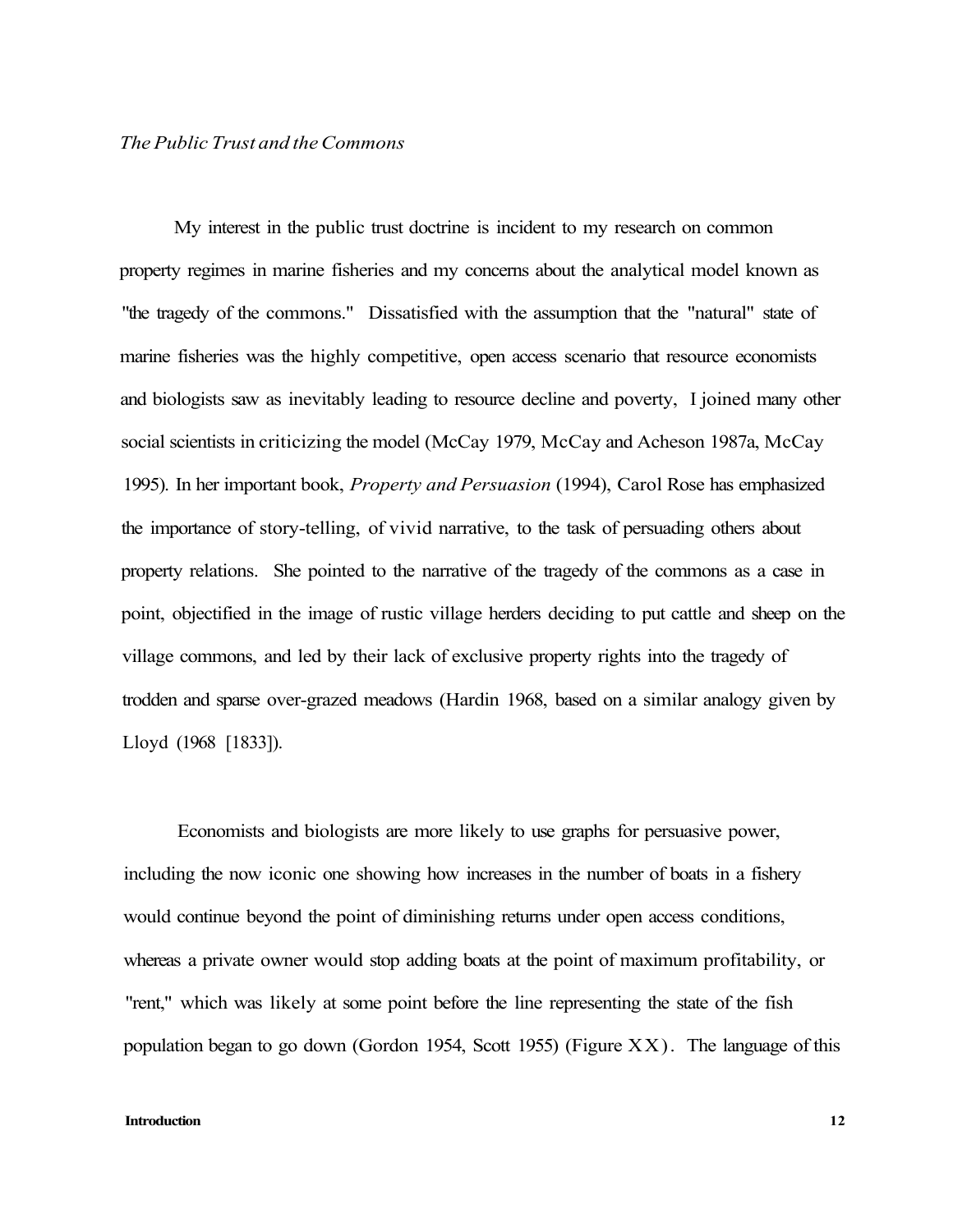analysis also underscores an implicit argument about the immorality of the situation. Numerous fishing boats compete for a limited resource with little incentive to conserve it because what is not taken today by one, is likely to be taken today or later by another. Accordingly, as long as there is any profit at all to be made, more boats come into the fishing grounds, and soon there is none left; the "rent" created by nature is "dissipated" (Gordon 1954). The power of the fishery narrative is suggested in the facts that the social dilemma of open access systems has come to be known as "the fisherman's problem" (McEvoy 1986), and a simulation game called "Fish Banks, Ltd." has become a popular tool for teaching about global environmental problems (Meadows *et al.* 1991). Within fisheries, the narrative has played a powerful role in defining both problem —open access— and solution —increasingly one of privatizing fishing rights.

I am among those whom Rose (1994: 289) defines as "neo-communitarians," who posit another image, of people coming to terms with each other and the resources upon which they depend, to make the point that the "tragedy of the commons" argument essentially ignores and in practice often thereby weakens communal systems of using and managing common resources (McCay 1979; McCay and Acheson 1987; see also Ciriacy-Wantrup and Bishop 1975; Berkes 1989; Ostrom 1990; M.E. Smith 1984). The images and narratives used to give life to this argument include manorial courts agreeing on rules for "stinting" the number of animals allowed on village commons (Cox 1985; Hanna 1990), Swiss mountain villagers maintaining common rights and regulation of the high *alp* pastures and forests (Netting 1976; Ostrom 1987), inshore fishermen who successfully claim and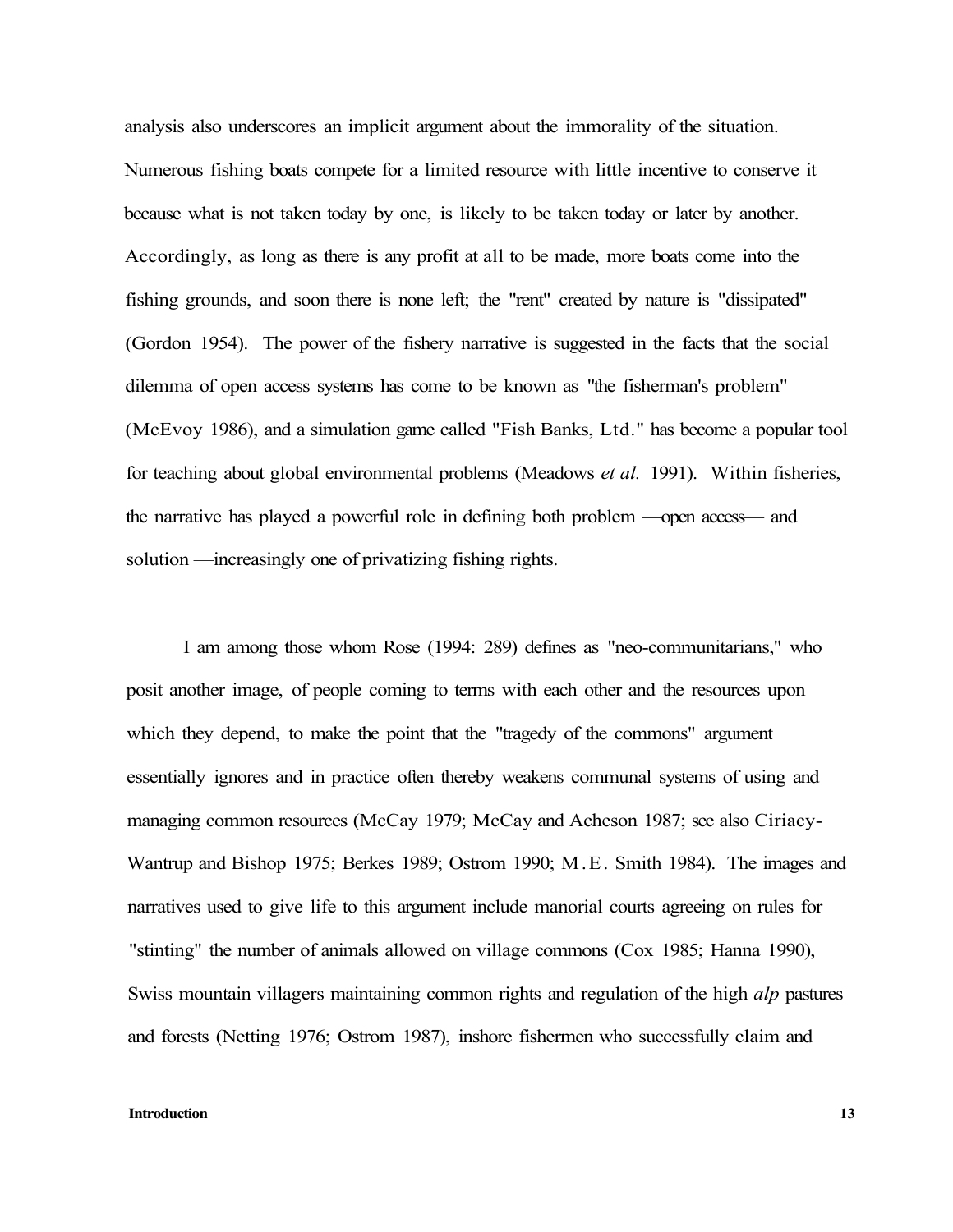defend exclusive territories (e.g., Acheson 1987), and the often elaborate systems of "sea tenure" found among the reefs and lagoons of the Pacific Islands (Johannes 1978, 1981).

There are, however, dangers in this neo-communitarian movement, dangers of "romancing the commons" and ignoring other realities. Most of the commercial fishing I have observed in both Canada (Newfoundland) and the United States (New Jersey) has a long history of open-access fishing, which only within the last decade or so has been curtailed by limited licensing. Moreover, many of the problems experienced in declining fish stocks have as much to do with "outside" factors, such as un-manageable climatic and oceanographic changes, poorly regulated foreign fishing and coastal development out-of-control, as they are caused by open access in the local fisheries. Although there are important, often informal, systems of local-level and self-governance in these fisheries, including the management systems of small cooperatives in New Jersey (McCay 1980; McCay 1987), an exclusive focus on these systems is unfair to the reality of the majority of fisheries and, as I try to show in this book, the long history of struggle for freedoms to fish. Open access can be recast, and likely tempered with regulations, as a "common use right," and the fisheries as cases of common property management, where the principle of equality is combined with notions of the need for flexibility and freedom on the part of those dependent on marine resources. As I have argued elsewhere (McCay 1989a) open access is Janus-faced: it can also be understood as a means of breaking down barriers on behalf of capitalist expansion in colonial development, trade, and fishing, with the help of consultants such as Hugo Grotius, working for the Dutch East Indies Company. In any case, it is rarely "natural." Although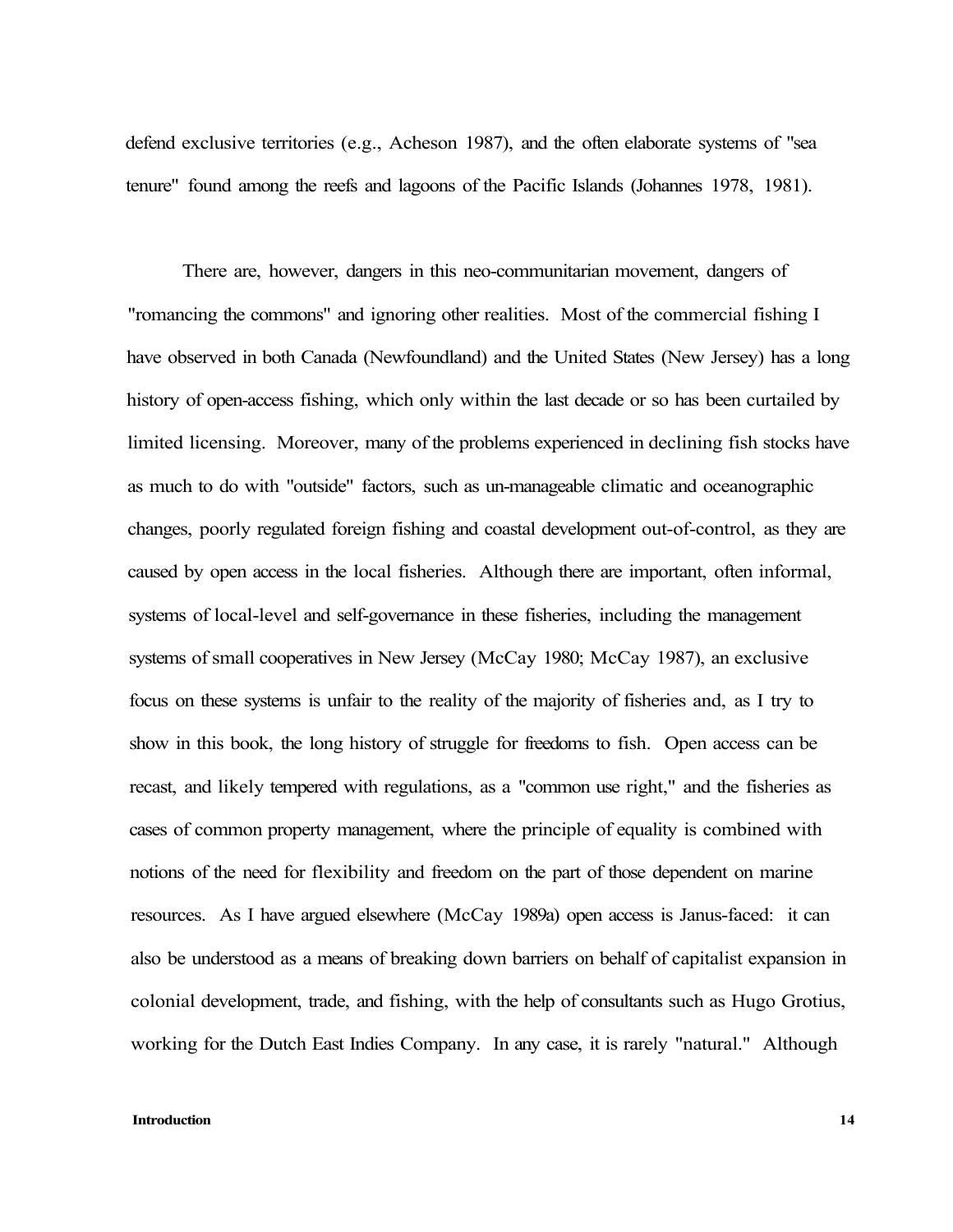freedoms to fish and use the foreshores of tidal waters and navigable rivers are claimed as natural rights, they arise from specific political, social, and legal experiences. They have been created and recreated, shaped and challenged and reshaped, in human encounters and deliberations. In the courts these claims became part of debates that led to the public trust doctrine.

In order to make my point, I too offer narratives, these of people fighting about common versus private rights in the "oyster wars" and other encounters in New Jersey.<sup>1</sup> In the chapters that follow, which are organized around court cases, I tell many stories where common rights of fishing and state ownership of tidewater resources are challenged. Sometimes they are successfully defended, sometimes not. Sometimes they played a direct and important role in the process of crafting the public trust doctrine. Sometimes their outcomes were influenced by truncation of the "trust" part of that doctrine to allow alienation of the riparian commons to private hands. The stories are also about the push toward privatization, accompanying the practice of oyster "planting" and as a way of creating the incentive structure for improved management of deteriorating resources and habitats. In a sense, the book is about conflict and contradiction within the moral economies of rural, fishery-dependent communities.

**<sup>1</sup> I present these accounts as stories for other reasons too. First, the requirements of causal explanation are very difficult to meet in social and historical research, and narrative explanation, within a framework that recognizes the roles of both interpretation and rational choice in social action (cf. Little 1991), is about all that we can do well. More to the case at hand, information about the "oyster wars" and other conflicts comes almost entirely from legal arguments and court reports, which are stories themselves. Story-telling is a powerful tool in legal persuasion (Weisberg 1992; La Rue 1995), and it can be very risky to use such accounts as sources of information on "what really happened" without recognizing their rhetorical functions.**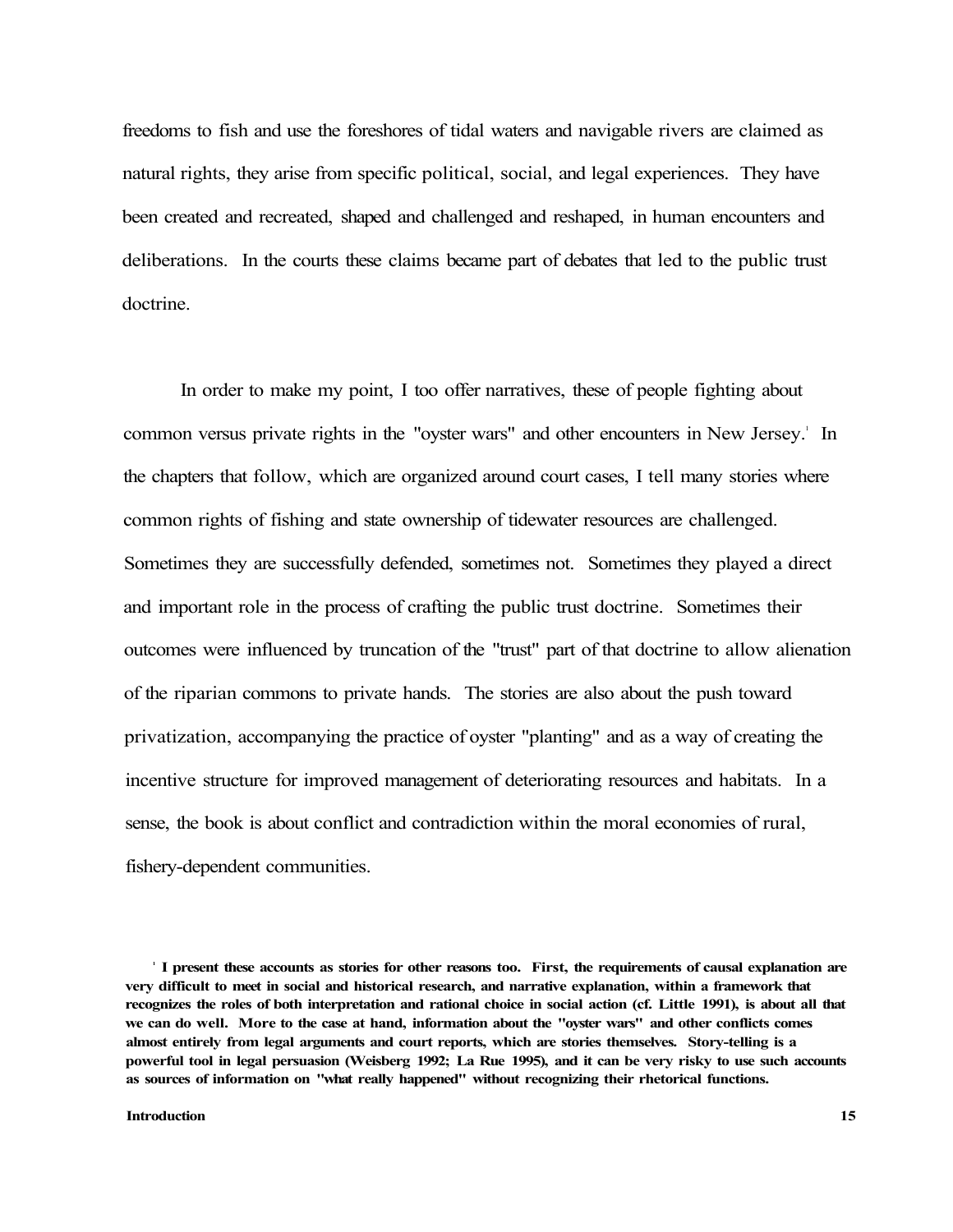The major actors begin with the "commoners": poor fishers and others dependent on common use-rights for at least part of their living, who used poaching, piracy, and test cases to protect their stakes in the resources of the tidal rivers, bays, and seas with their vehement claims to common fishery rights. The language of "rights" does not arise unless something is threatened, and in these stories, the commoners felt threatened by a second kind of actor, the expanding class of oyster planters and shippers, whose business depended on enclosure of parts of the marine commons as well as continued access to naturally-produced shellfish. They too were often found engineering test cases as a way among several to seek protection for their claims against the common right fishers. A third set of actors is made up of lawyers and judges, who had to make sense of these conflicts within the inherited framework of common, constitutional, and state law, and to articulate reasons for their interpretations. Somewhere in these stories, lurking in the background, perhaps found in the clubs and offices and very persons of the lawyers and judges, are politicians and business investors. They are also in the background of a final group of actors, the peculiar people known as the Proprietors of East New Jersey, who claimed to be the real commoners, "tenants in common" of all the un-allocated land, including the foreshores and tidewater lands, with the right and duty to survey and sell those properties to private owners.

The book contributes to the study of institutional change, a topic defined and claimed by "new institutionalists" in economics and economic history (e.g. North 1981), among others but which is much broader than that (Powell and DiMaggio 1991; Douglas 1986, 1994). The emphasis on information and transaction costs — the costs of knowing what is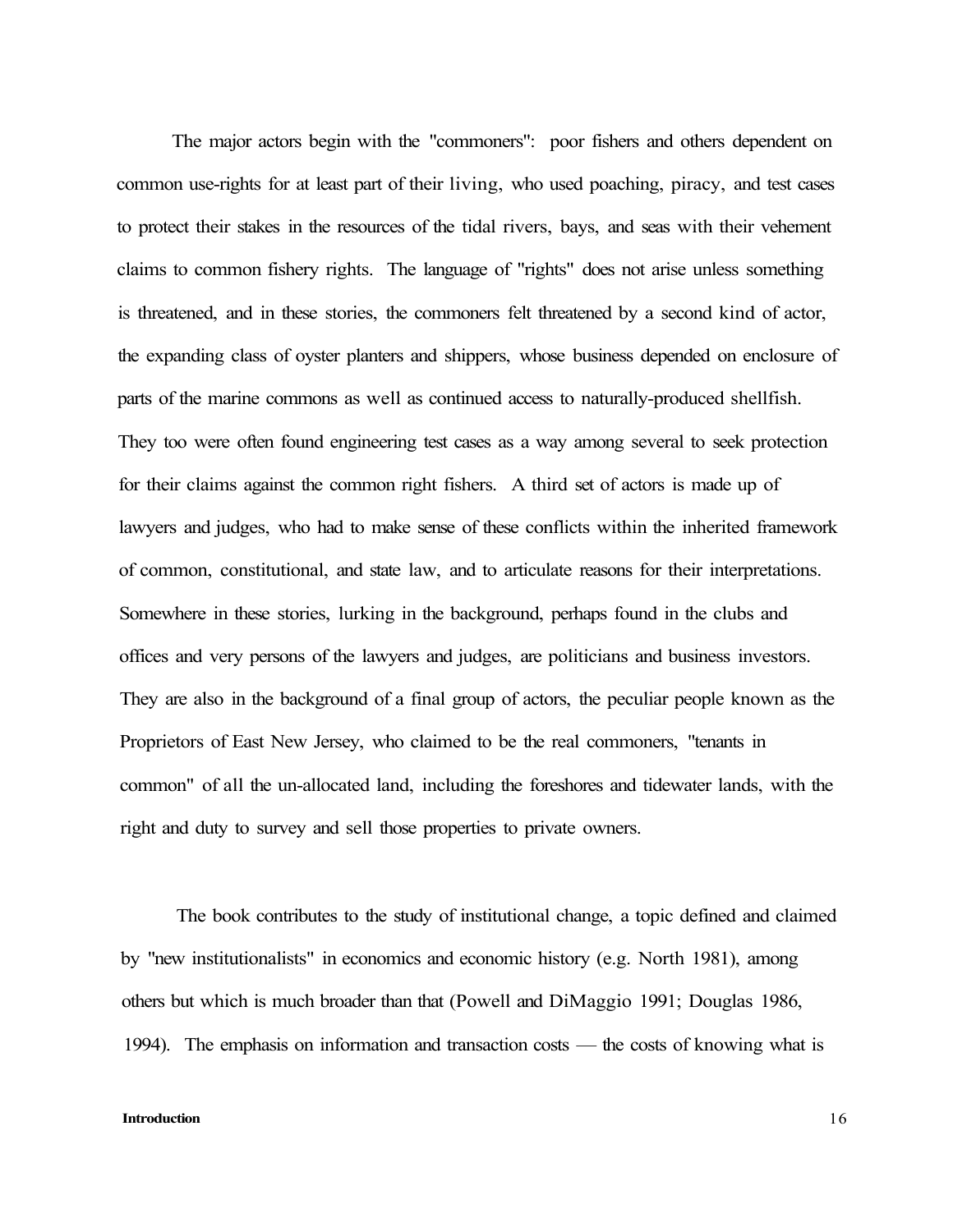happening, of making decisions individually and collectively, particularly with unreliable or spotty information, of monitoring behavior and gaining compliance with the rules, etc.— reopened economics to political economy, (Williamson 1985, North 1990, Anderson and Hill 1976). It helped create incentives for collaboration among the many social sciences, economics, and history in exploring the causes and implications of institutional change, based on the axiom of rational action (see Little 1991). The "public choice" branch of political science, which brings economic tools to political issues, has emerged as a center of work on property rights institutions, through the analytic and synthesizing work of Elinor Ostrom (1990) and the Workshop on Political Theory at Indiana University (see also Bates 1983, 1992). Anthropologists are full-fledged participants in this discourse, particularly those like myself and James Acheson (McCay and Acheson 1987) who have worked within the paradigms of economic and ecological anthropology. For example, using the logic of new institutionalist economics, Acheson (1987) argues that the reason why the lobstermen of Maine, well accustomed to fiercely defended territoriality, are unwilling to go the next step to privatize lobstering grounds has much to do with the transaction costs and ecological uncertainty of making this change. I have applied a similar approach to the explanation of illegal activities in a New Jersey fishing community (McCay 1981).

In her discussion of the power of narrative imagery, Rose (1994: 287) describes the "scarcity story" of institutional economics. In this story about the evolution of property rights, a resource becomes scarce in Act 1; in act 2 people scramble to get it; in act 3 they get tangled up in conflicts about who gets what; "...and, finally, (Act 4) they create property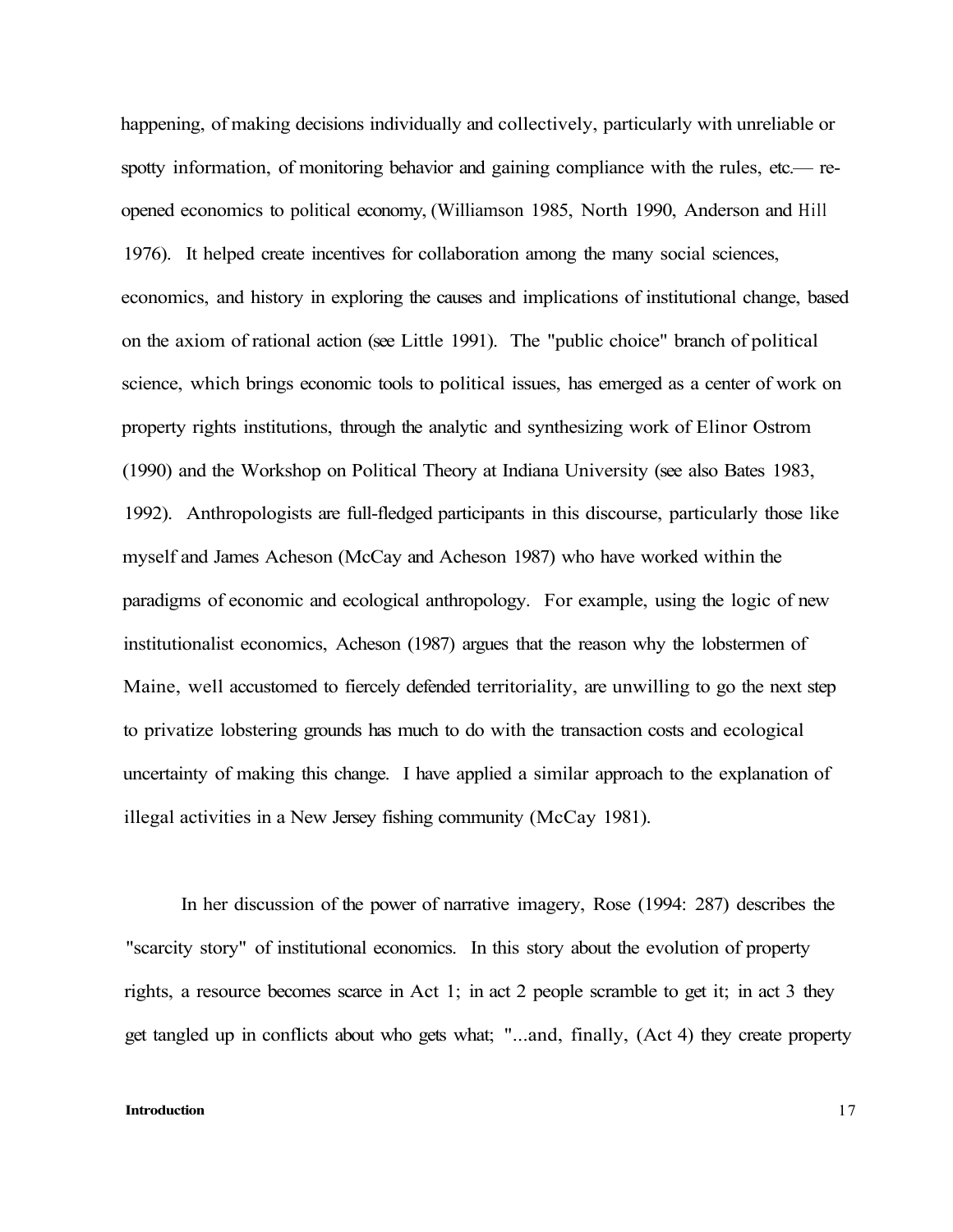rights regimes, which make the conflicts go away, while the rights holders happily invest and trade" (Rose 1994: 287). The story is given vivid and persuasive life in narratives about the development of territoriality among Canadian Indian tribes within the North American fur trade (Demsetz 1970) and accounts of frontier conflicts over land, water, and mineral rights (Anderson and Hill 1977; Umbeck 1981).<sup>2</sup>

The "tragedy of the commons" variant is one with no Act 4, or an Act 4 where failure to come up with a private property regime results in worsened scarcity and conflict, bodies lying about the stage and the scenery in tatters. But if the play is about oystering communities, this need not be so. Privatization of shellfish beds, like enclosure of common fields and meadows and placing barbed wire fences around the rangelands of the West, is more feasible than privatization of fin-fishing grounds. Moreover, it also has a long history of enthusiastic recommendation. In America (and the Old World), enclosure of oystering lands was deemed essential for the new practice of oyster culture, just as the enclosure of agrarian lands had long been advocated as necessary for agricultural progress. Some of the New Institutionalists in the general sense do this today, as "free market environmentalists" (Anderson and Leal 1991) who advocate privatization or quasi-privatization of rights to use natural resources and ecosystem services.

<sup>&</sup>lt;sup>2</sup> The "scarcity story" has a much longer history in Western thought, and is well represented in the work of **18th and 19th century social theorists who imagined property-less or communal property relations early in human experience, transformed into individual, clan, royal, state and other forms of private property through one or another mechanism (see Maine 1884; Marx 1946). The fictional movie "The Gods Must Be Crazy" develops another familiar variant, where scarcity is created by new items of value, and transforms social relationships and culture thereby.**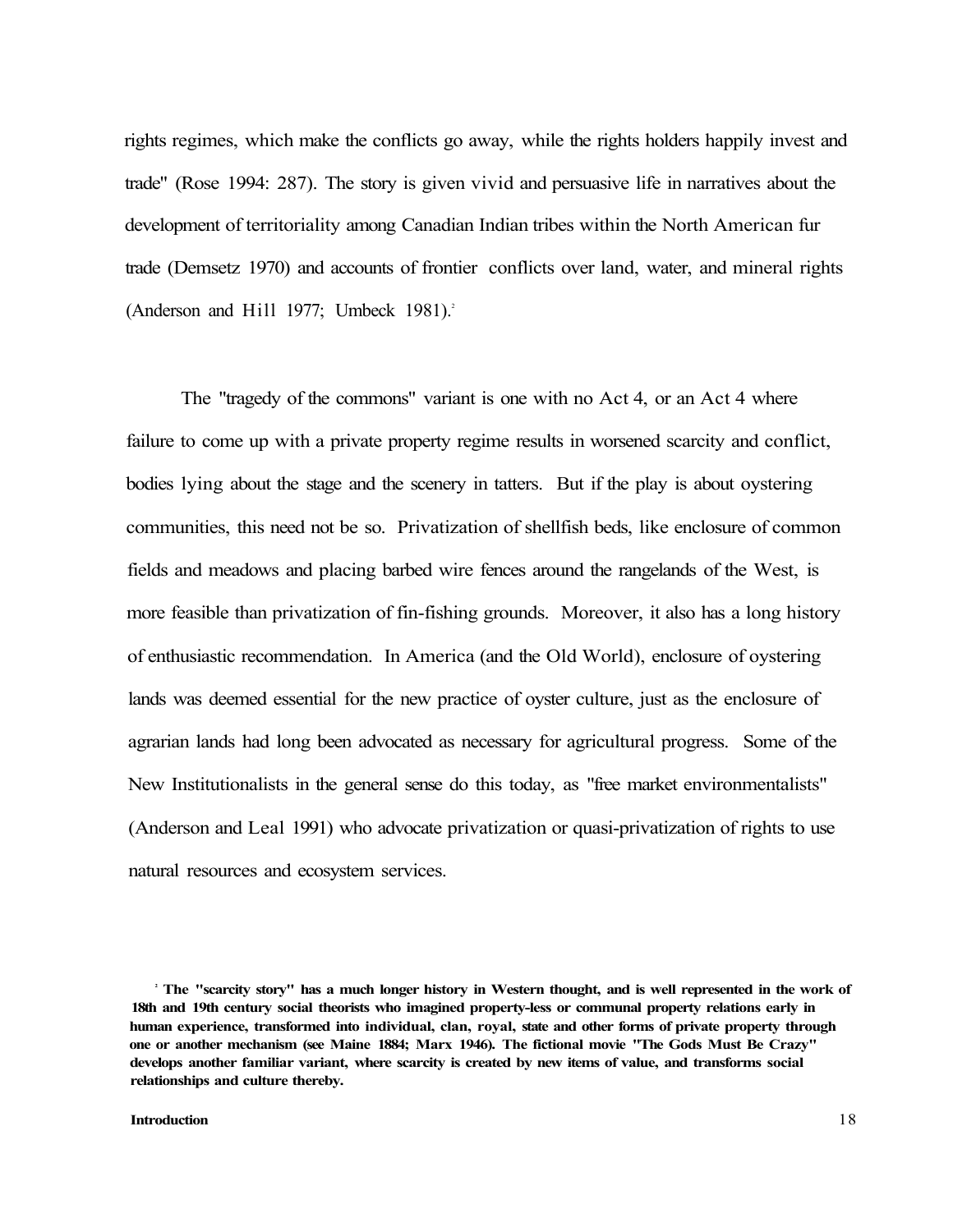From this perspective —which has a long history in the shellfisheries— the persistence of common property claims is problematic. I agree, but I also situate the problem in relationships of social class and political power, and in the contested moral economies they engender, following more recent work in legal anthropology (Starr and Collier 1989a, 1989b), political economy (e.g., Scott 1985), and a longer tradition in social history, where my indebtedness to E.P. Thompson is most obvious (Thompson 1966, 1975, 1978, 1991; see also Sider 1980, 1986).

The phrase "tragedy of the *commoners"* is useful in highlighting the disregard of many natural resource management policies for social consequences. An appropriate narrative is Parliamentary Enclosure of the English commons as well as accounts of the roles of colonization and Westernization in destroying local sea tenure systems (Johannes 1978, 1981; Cordell 1989; McGoodwin 1990). Enclosure of common fields, pastures, wastelands, and even fish ponds in England occasioned distress, protest, and covert and 'illicit' claims on privatized lands (e.g. Reaney 1970; Hammond and Hammond 1920; Seebohm 1926; Tawney 1912; Turner 1984; Thompson 1966). Even more so, and more persistently, did the Game Laws of the late 17th to 19th centuries, which made the taking of everything from deer to rabbits the exclusive privilege of the elite and at times made poaching a hangable or transportable offense (Thompson 1975; Howkins 1979; Munsche 1981; Archer 1990). In the law courts of New Jersey these images, as well as that of the signing of the Magna Carta, the Great Charter of English Liberties, at Runnymede, played a major role in arguments for the public trust doctrine. Another story used by lawyers and judges who reflected on the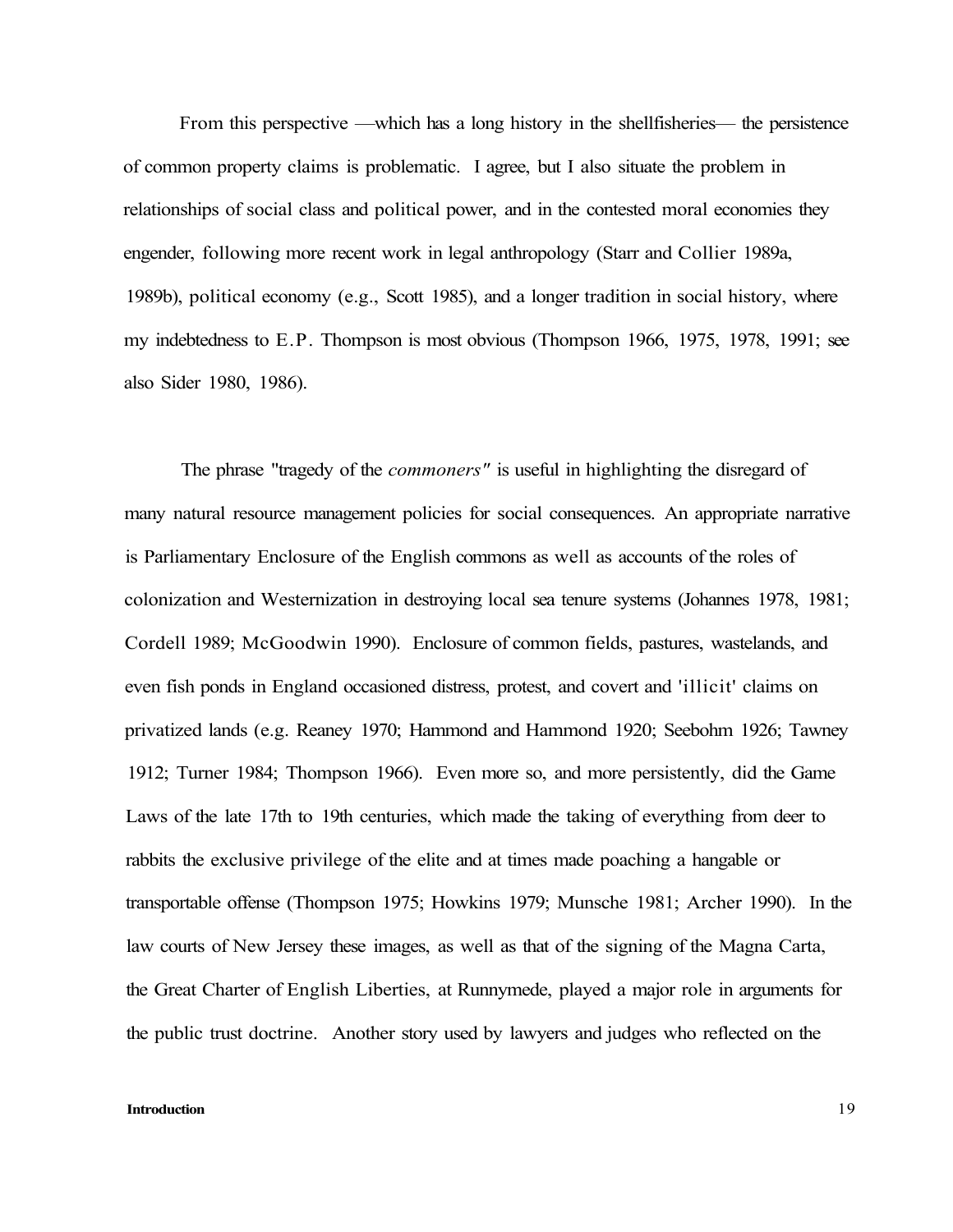consequences of privatization was the sweeping and dramatic evictions of Scots crofters in the great "clearances" of Highlands properties for sheep raising. These and other stories and images were important parts of the evolving and never singular culture of the commons in New Jersey, a culture that played a major role in constricting privatization, even of oysters.

### *Outline and Themes of the Book:*

The structural core of the book is a series of court cases about conflicts over fishing rights. The courts that figure in this narrative are mainly the higher courts of the State of New Jersey (its Supreme Court, sometimes sitting as the Court of Errors and Appeals),<sup>3</sup> federal district courts, and the Supreme Court of the United States. The time span is from 1806 to about 1920, with excursions backwards, to the colonial era and even Roman times, and forward to the post-World War II period. The approach is twofold. The first is to follow major court cases both for their content and contributions to an evolving common law. By itself, that would constitute little more than a law review exercise. The second approach, more anthropological, is to explore the events, issues, and people behind the cases and decisions and how they might be connected with one another. Anglo-American case law treats court cases as discrete, chronologically related to one another through holdings and

**<sup>3</sup> In the period under study, the higher courts of New Jersey were the Court of Errors and Appeals; the Supreme Court; a Court of Chancery; and a Court of Impeachments. The Supreme Court had the powers of the court of King's Bench in England, for both civil and criminal law: "the great prerogative writs of the King's Bench: certiorari, mandamus, and quo warranto..." (Bebout 1931: 13). It included a Chief Justice and 8 Associate Justices. They sat as the Court of Errors and Appeals as well (see also Clevenger 1903).**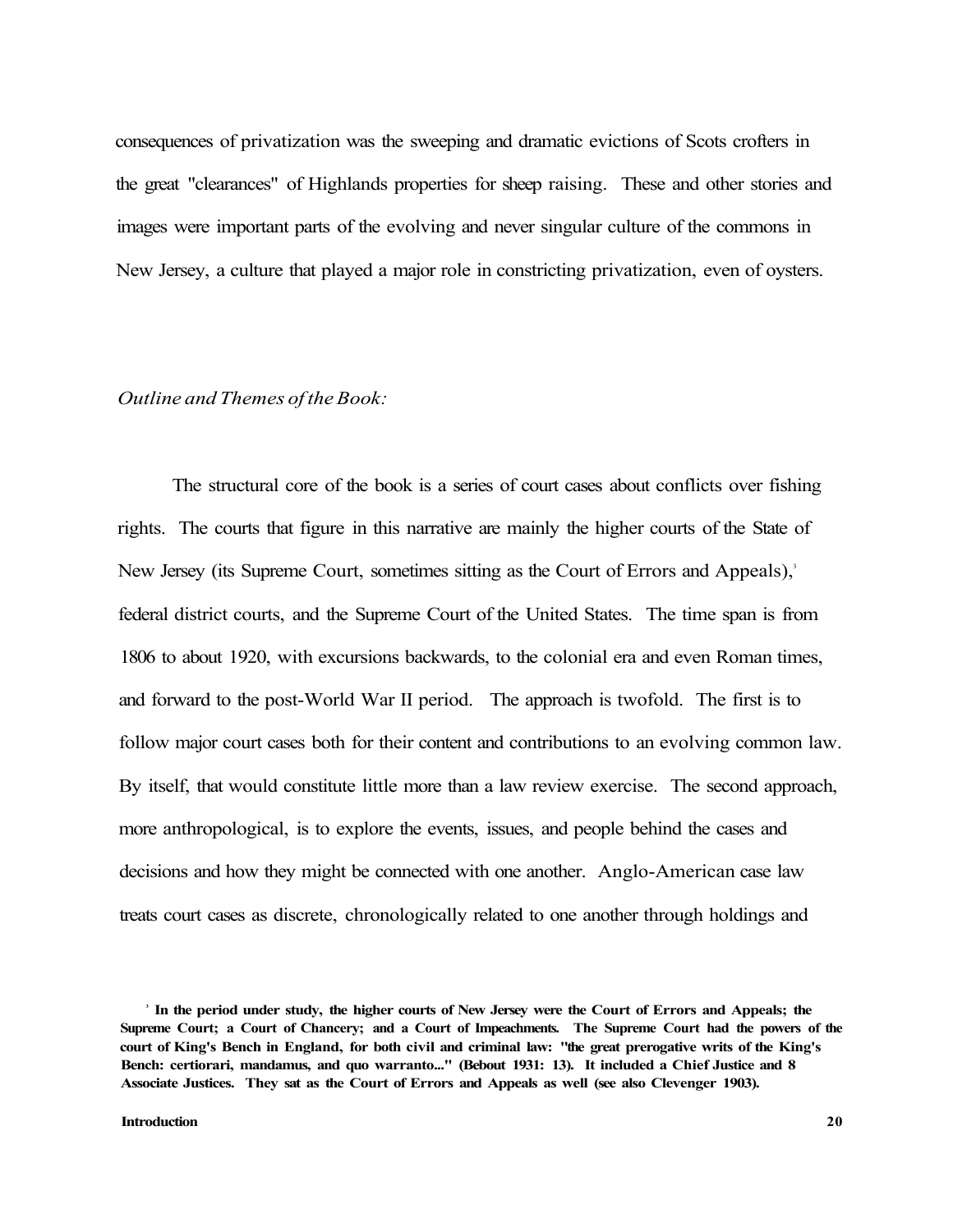dicta and rulings but otherwise without connective tissue. This work, on the other hand, assumes and asserts the inter-dependence of the law and the lives and events that touch the law and are touched by what it does. This approach is similar to the extended case analysis, or situational analysis, that came to dominate the social anthropology of law in the 1960s and 1970s (see Greenhouse 1986; Starr and Collier 1989b). The approach uses disputes —here about rights to oysters and clams and fish— to gain access to larger or cross-cutting domains of social structure or culture norms in conflict and consensus.

# *I. Introduction*

The introductory section continues with Chapter 2, about an 18th century episode of conflict over ownership of coastal property in Cape May County. It shows the importance of common-rights to fish, shellfish, and hunt to coastal inhabitants but also shows how easy it was to lose those rights in a colonizing society that had commodified just about everything (Cronon 1983; cf. Appadurai 1986). Creating the fiction of ownership of "natural privileges" was one thing; determining who the owners were and should be was another. That was the major political, social, and legal question in the conflicts and court cases of this book. This chapter also introduces the "proprietors" of New Jersey. New Jersey was one of the colonies of the Middle Atlantic region, where individuals or organizations were granted sole proprietorship by the English Crown or its favorites, such as the Duke of York who got most of New York and New Jersey to charter to colonists or to turn over to proprietors. The proprietors in turn granted or sold land to others. Colonial New Jersey was divided into East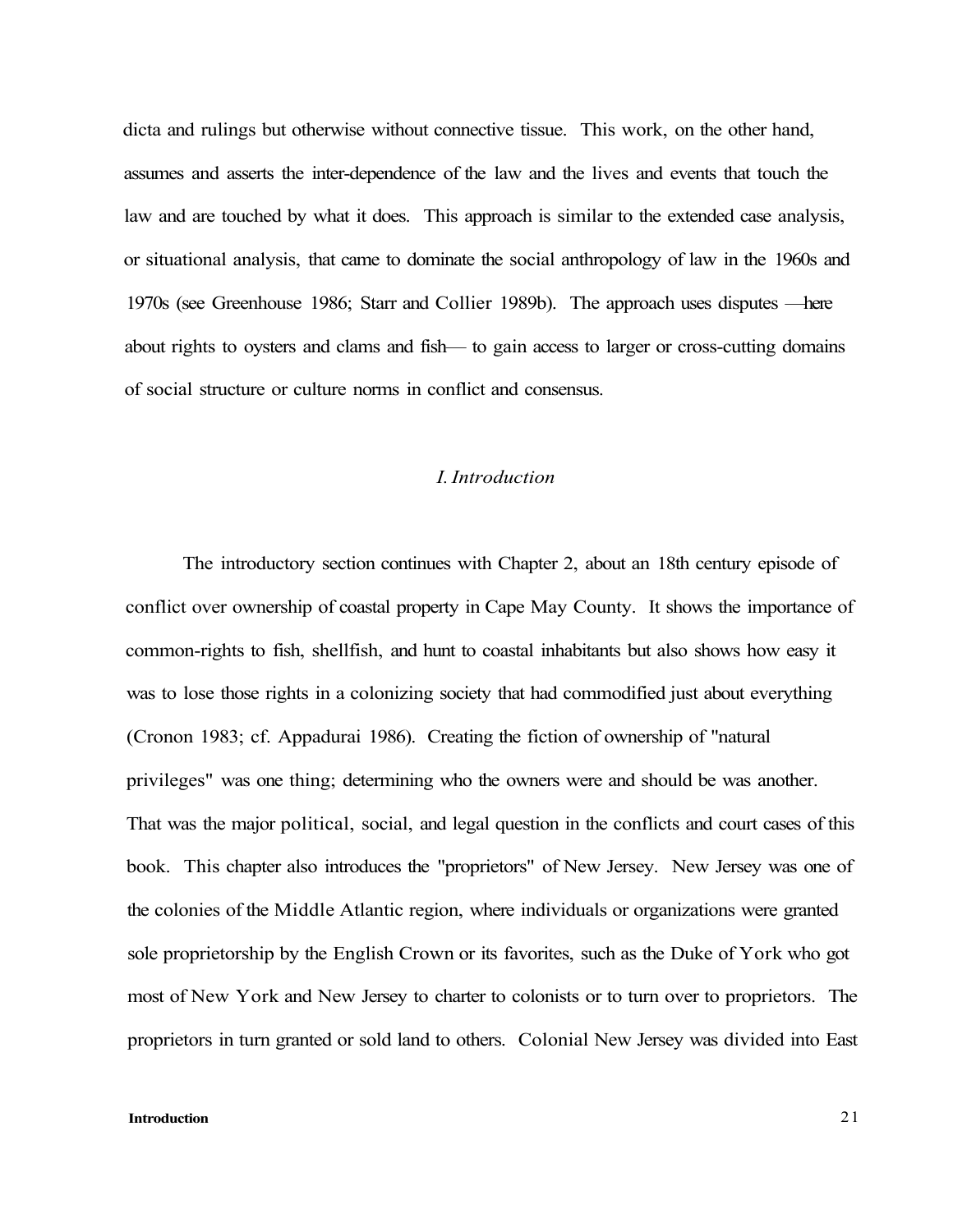and West Jersey, each with its groups of proprietors. The Proprietors of East New Jersey, in particular, played major roles in many of the court cases discussed, providing as they did a contested basis for private title in lands brushed and covered by the tides.

### *II. Oystering in 19th Century New Jersey: Nature, Culture, and Property Rights*

One of the contributions of this book is to bring human ecology to the study of the law. I do not pretend to be a legal historian, but I recognize parallels with and have benefited from the work of J. Willard Hurst (1960, 1964, 1982) and others (e.g., Gordon 1975; Horwitz 1971, 1977: Friedman 1973, 1985) who emphasize the embeddedness of American law in economic and social relations. The study of fishery and wildlife law, as Lund (1980), Tober (1981), and McEvoy (1986) have shown, brings ecological relations into the analytic framework as well. The ecological relations of oystering are central to this book, and thus the second section of the book gives an overview of oystering and oysterplanting (Chapter 3) and analyses of two court cases in Chapters 4 and 5, introducing major themes and providing geographical and historical context.

Chapter 3 describes oyster planting based on 19th century reports, locating the practice in the coastal geography of New Jersey. Oyster planting is a kind of aquaculture, and as such it calls for enclosure and private rights to the oysters that have been transplanted from their natural beds to "cultivated" beds. Responses to oyster planting by fishermen who challenged any inroads on their opportunities to take oysters and clams "in the wilds"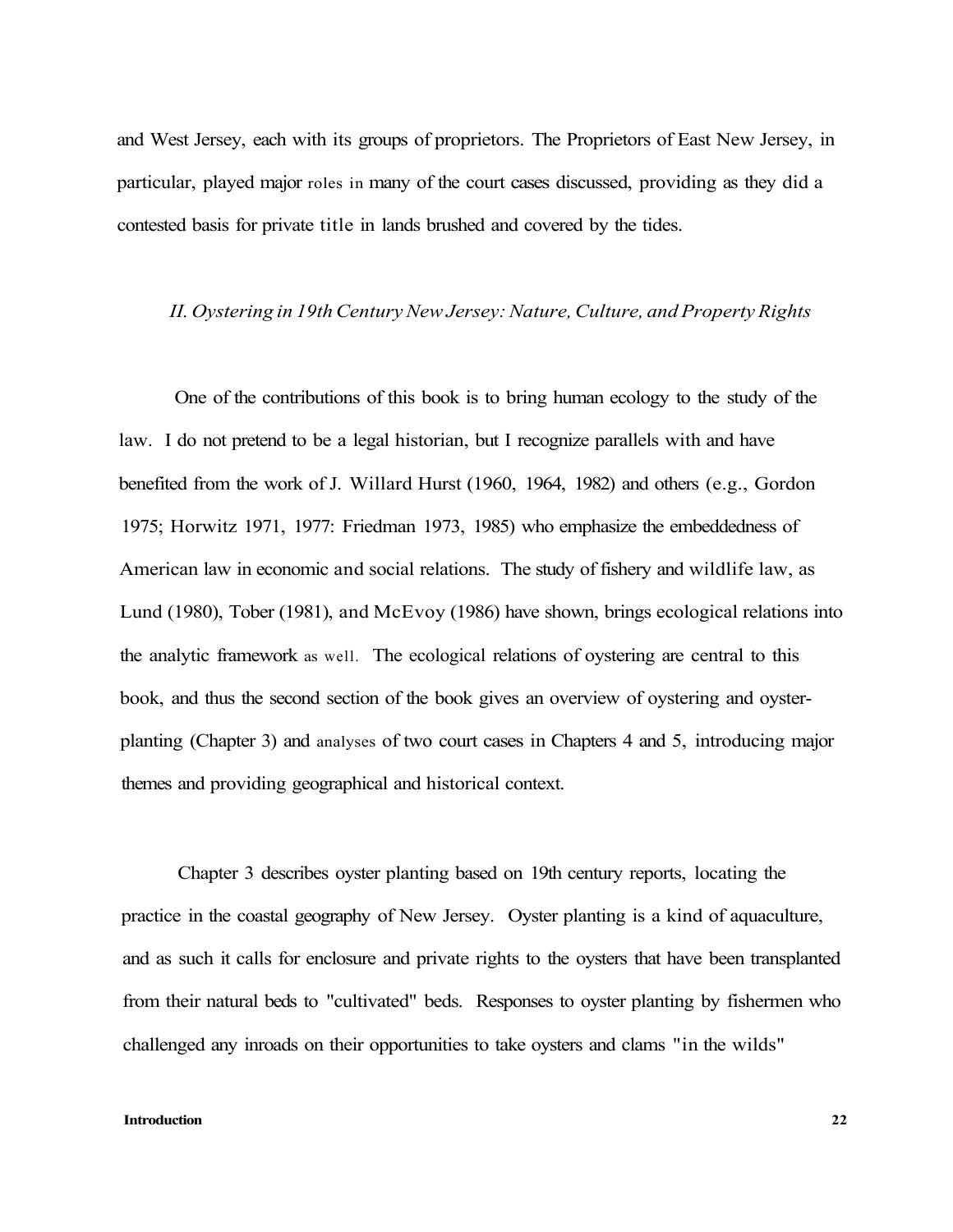generated most of the major fisheries court cases in the post-revolutionary history of New Jersey's higher courts.

My point of entrance to the human ecology of oystering is the question of privatization of marine resources and resistance to it, a question which was front and central in most of the court cases. Many observers, especially from the last quarter of the 19th century to the present, have argued that privatization is required for effective management of shellfish, given the tendencies for "tragedies of the (open-access) commons" where rights to harvest are public and widely shared. I pose a question that sets a major theme of this book: why was privatization in the oyster-business as halting and limited as it was. This question is an instance of a larger question of how institutions respond to individual incentives and choices; the somewhat narrower one of the actual processes by which property rights are changed; and the more specific one of "[t]he persistence of seemingly perverse property rights in the face of what would appear to be obvious alternatives" (Libecap 1989: 3).

The topic was and is interesting. I suggest in Chapter 3 that this is less because of its role as yet another instance of a "tragedy of the commons" than because the shellfish industry of the region did not fit the basic requisites of modern capitalist industry. Expanding upon that argument also gives more of the contextual information about the political economy of the shellfisheries that is required to make sense of the court cases.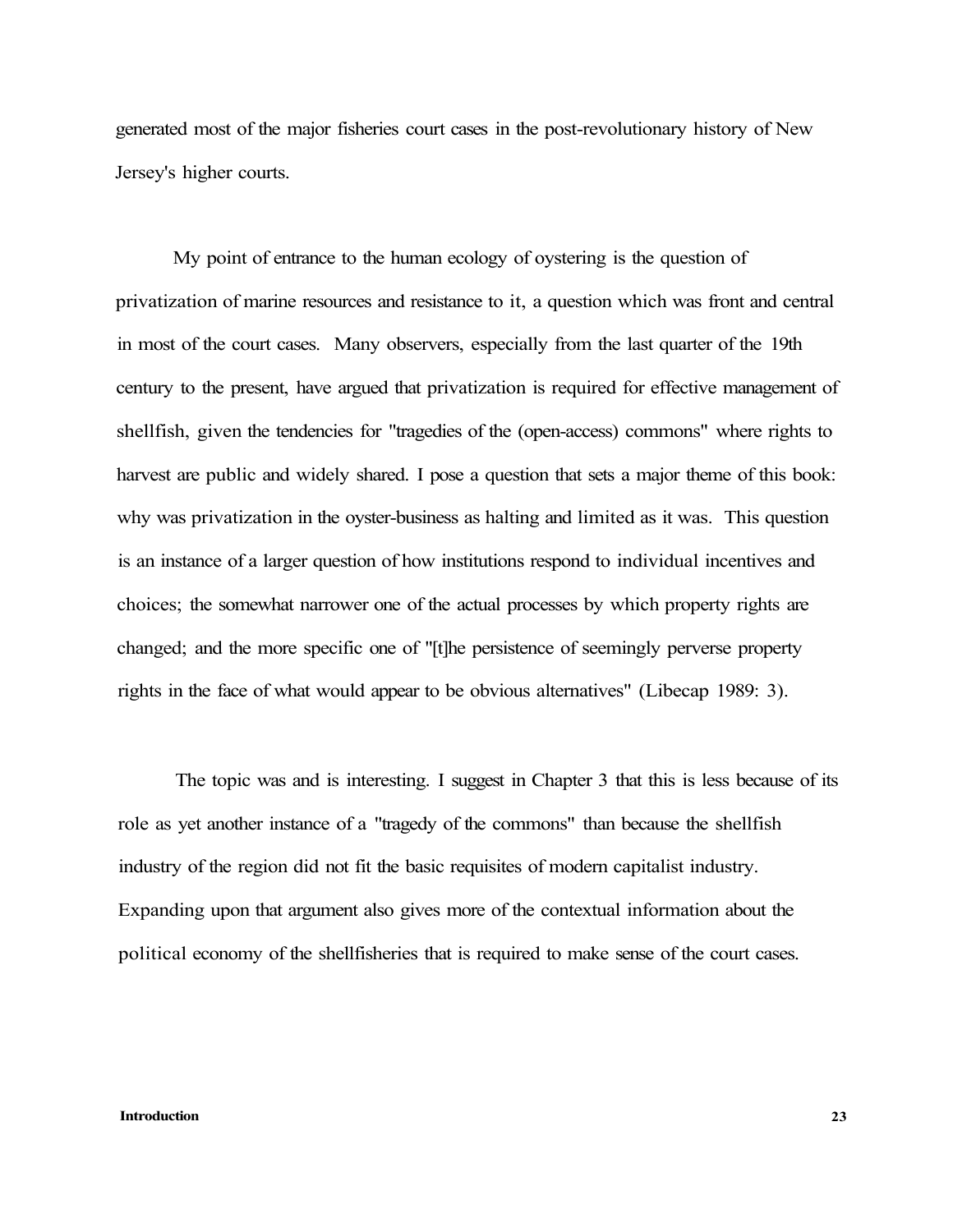In Chapter 4, I take some chronological liberty by offering a court case from 1822 before I move to a case of 1808. The 1822 case of *Keen* v. *Rice* (and its more famous successor, *Corfield* v. *Carrall,* 1825), from the federal District Court in Philadelphia, had nothing to do with oyster-planting but everything to do with the rights of a state, and its citizens, to regulate the fisheries. The context of the case includes a long history of colonial and state attempts to manage access to the valuable oyster and shad fisheries, with closed seasons, restrictions on technology, and residency rules, a history that is central to the rest of the book. The case, which centered on battles between New Jerseyans and Pennsylvanians over oystering rights on the rich beds of Delaware Bay in Maurice River Cove, highlights another theme of the book: collective action to protect the commons. Virtually all of the shellfishery court cases that made it to the higher courts are demonstrably "class acts," rather than simply incident to conflicts over oysters or clams. The actions were intended to "try the right," whatever that right might be. My term "class act" is a pun, of course, on the other meaning of class, for most often the issue of right was tied to problems conceptualized as ones between rich and poor, between one social class and another.

The law plays a central role in any political economy, and what was most notable in the history examined is the extent to which the law could be used to protect common rights. The 1808 New Jersey Supreme Court case discussed in Chapter 5 is the first of many where private rights to planted oysters were challenged. This earlier oyster "war" (actually more a skirmish) took place on the Shrewsbury River in the northern part of the state at a time when oyster-planting was just getting started. Popular sentiment that the salt-water rivers were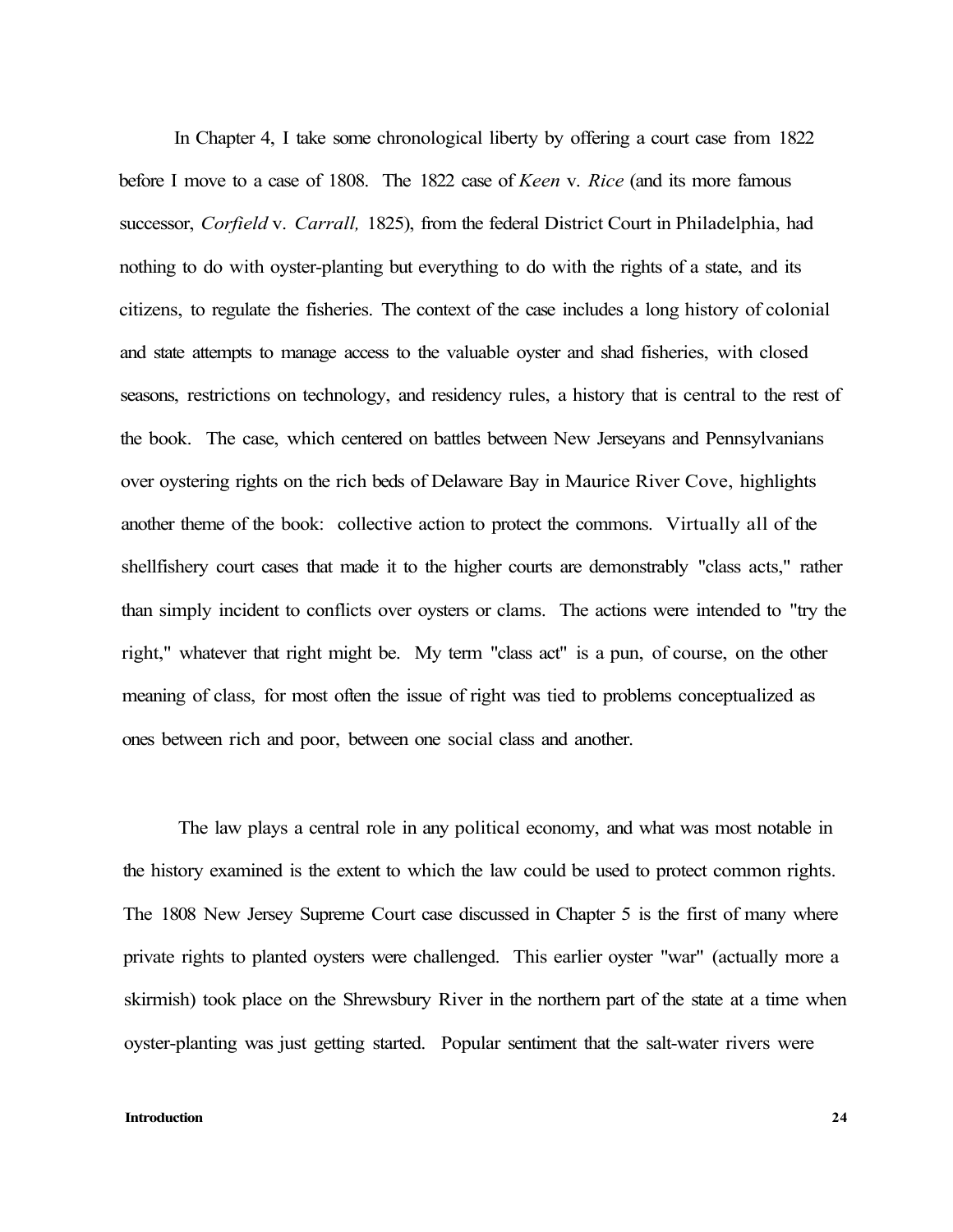"common highways" was set against claims of exclusive rights to the fruits of one's labor, in this case oysters that had been planted in the river from elsewhere. The common law principle recognized and shaped in *Shepard and Layton* was the rule that protected the rights of commoners to natural shellfish grounds, allowing claims of private property in shellfish only in areas where oysters did not naturally grow. This principle set the stage for everything else. It became the sacred rule of the shellfisheries, and remains so to this day. Many of the violent episodes recounted later in the book come about because someone allegedly broke it. Chapter 5 concludes by following the history of oystering on the Shrewsbury River to the early 20th century. The story is an instance of the complex and ultimately tragic social and ecological processes that led to the demise of oystering.

### *III. Shaping the Public Trust Doctrine in America*

Wherever it is possible and seems important, I explore events leading up to and following from the cases, who was involved, what the issues meant in context, and how those contexts and events connect the cases, rather than simply identify and follow links between holdings, dicta, etc. from one court opinion to the next. In the third section of the book, I do this for two famous public trust cases, *Arnold* v. *Mundy* (1821) of the New Jersey Supreme Court, and *Martin v. Waddell* (1842) of the U.S. Supreme Court. They provided much of the legal basis for the landmark public trust case in the U.S., *Illinois Central* (1892). The "oyster wars" that gave rise to the cases took place in the Raritan River and Bay, part of the larger complex known as the New York Bays and hence the subject of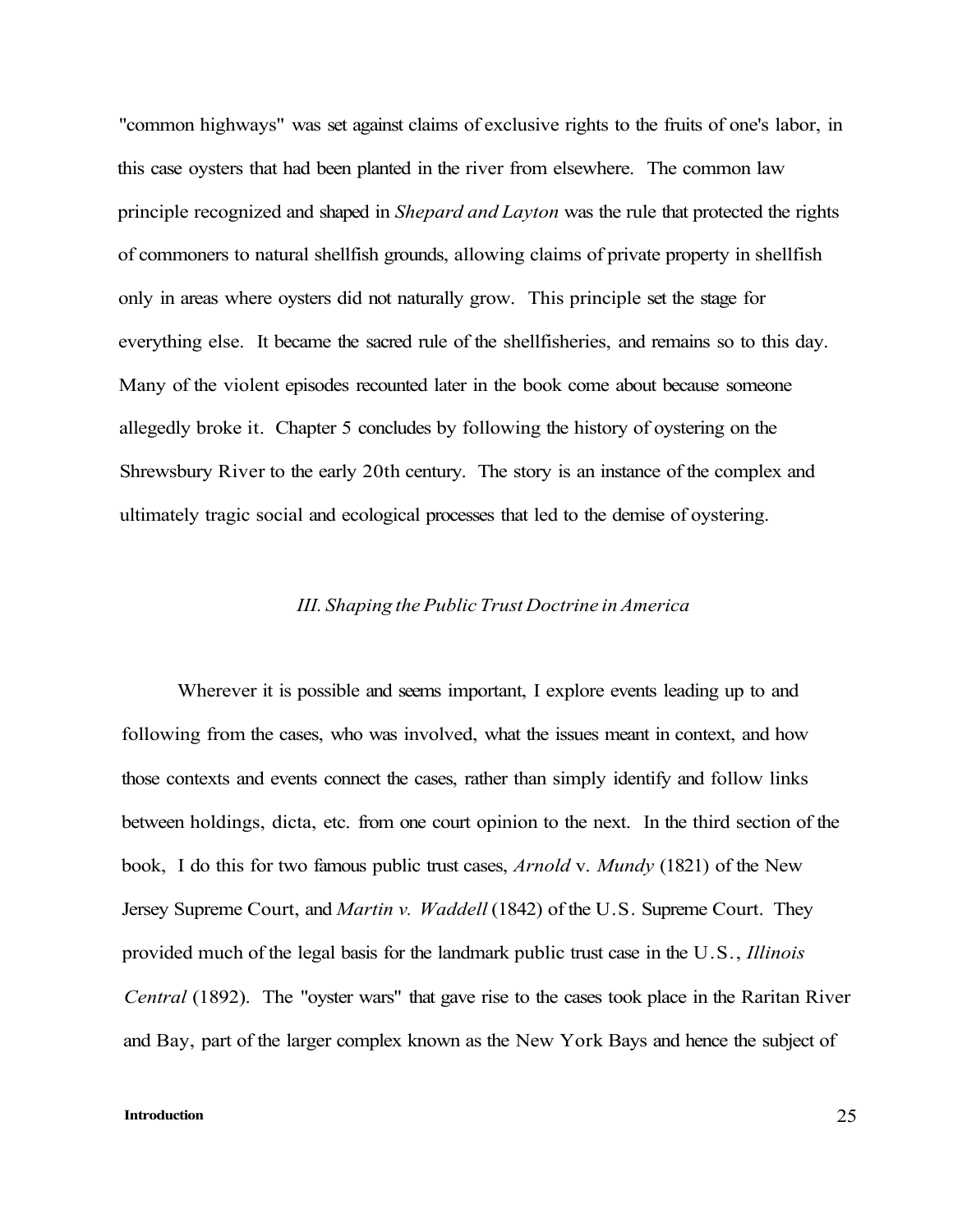boundary disputes between New Jersey and New York which colored and shaped the events depicted.

An important and anachronistic institution is involved in the events and my narrative of them: the Board of General Proprietors of East New Jersey, whose attempts to make good on their investments in New Jersey real estate after the major tracts had been surveyed and granted provided opportunities for those who wished to carve private property out of the riparian commons. But the major point of this section is that in the middle decades of the 19th century American legal treatise writers, particularly Roger Angell (1847: 124-141), interpreted English tidewater and riparian law as if it were settled when in fact they, their colleagues on and before jurisprudential benches, and ordinary people fighting over resources and rights were helping create that law.

Chapter 6, then, describes the 1818 attempts by oystermen to "try the right" on the Raritan River against a farmer who had fenced off the oyster bed in front of his farm. This led to the state supreme court case of *Arnold v. Mundy* (1821), where the Chief Justice, Andrew Kirkpatrick, brought his understanding of the "public trust" doctrine to the common law of New Jersey. The "sovereign" was the owner of lands under mean high tidewater; since the American revolution the people were sovereign, and thus they were owners, through their representatives in state government. Hence the "state ownership" thesis. What the meaning of this ownership was, particularly to what extent the state legislature could convert this property to private uses, was open to disagreement, although Kirkpatrick saw it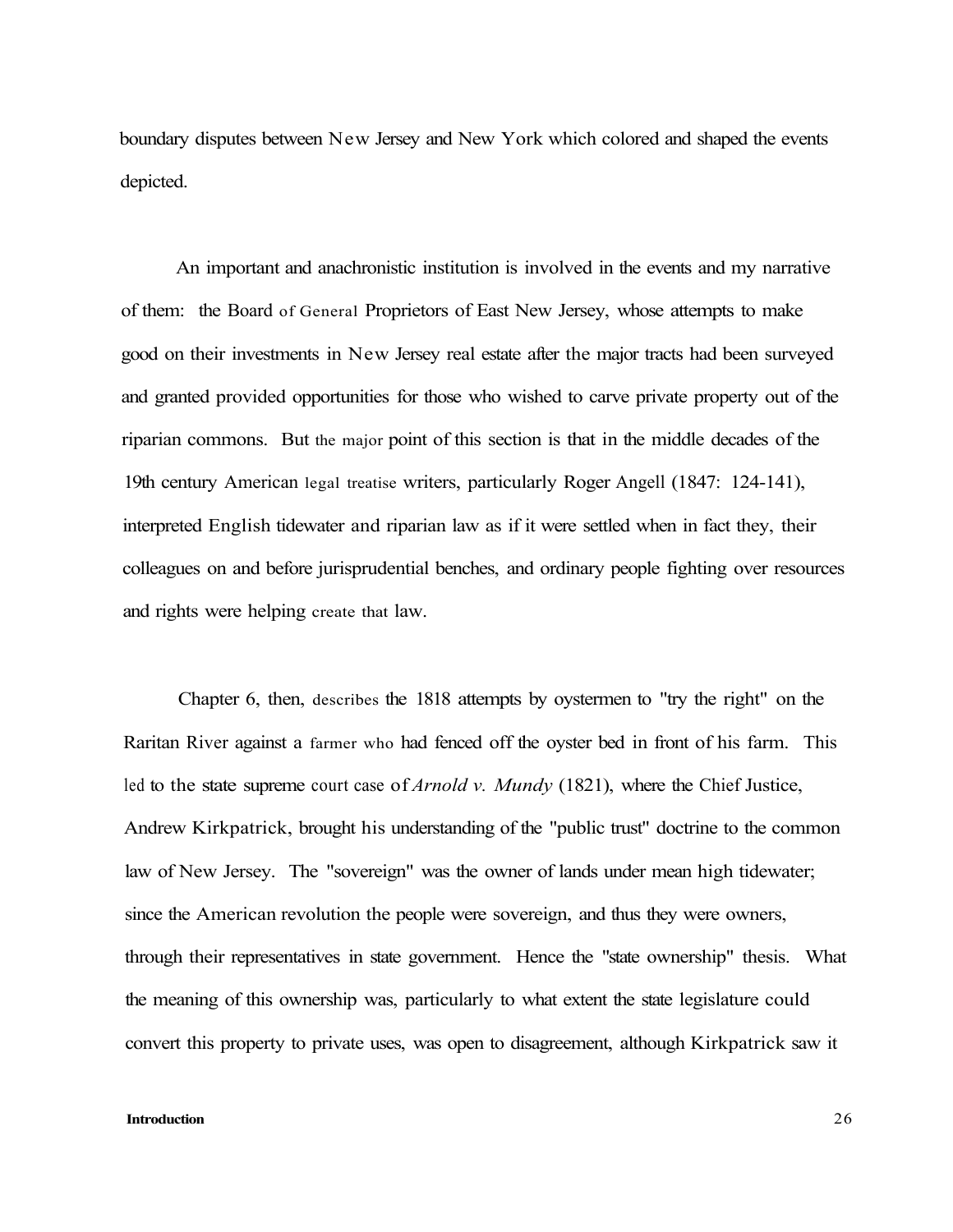as very tightly circumscribed by "public trust" obligations to the citizens. As is shown in later chapters, the subsequent trend in the 19th century was toward a reading of state ownership as virtually *jus privatum:* the legislature, like Parliament in England, was seen as free to dispose of public lands as it chose.

Chapter 7 analyzes the text of *Arnold* v. *Mundy* in greater depth, showing the contested views of law and history in it. What was the meaning of the colonization of New Jersey? Was it a business transaction, through the proprietors? Or was it also the creation of a society and recognition of a culture which included "birth right" such as the liberty to obtain food and livelihood from the waters? This chapter also recounts the argument that the public trust doctrine, in its American form, was indeed a cultural invention although at the time legitimized as English common law.

Chapter 8 shows the tight, planned linkage between *Arnold v. Mundy* and the U.S. Supreme Court case of *Martin v. Waddell* (1842), as the Proprietors and their associates tried to establish property rights to waterfront and submerged lands as against the state. My attempt to contextualize these cases also came up with another "oyster war," in 1827, over the question of inter-state boundaries and residency rules which had also figured in the 1822 case of Chapter 4, but this time between New Jersey and New York. Although the Proprietors were successful in lower federal court against the state-ownership rule of the public trust doctrine, at the U.S. Supreme Court, Chief Justice Roger Taney repeated most of what the state court had said, recognizing state ownership of the submerged soil and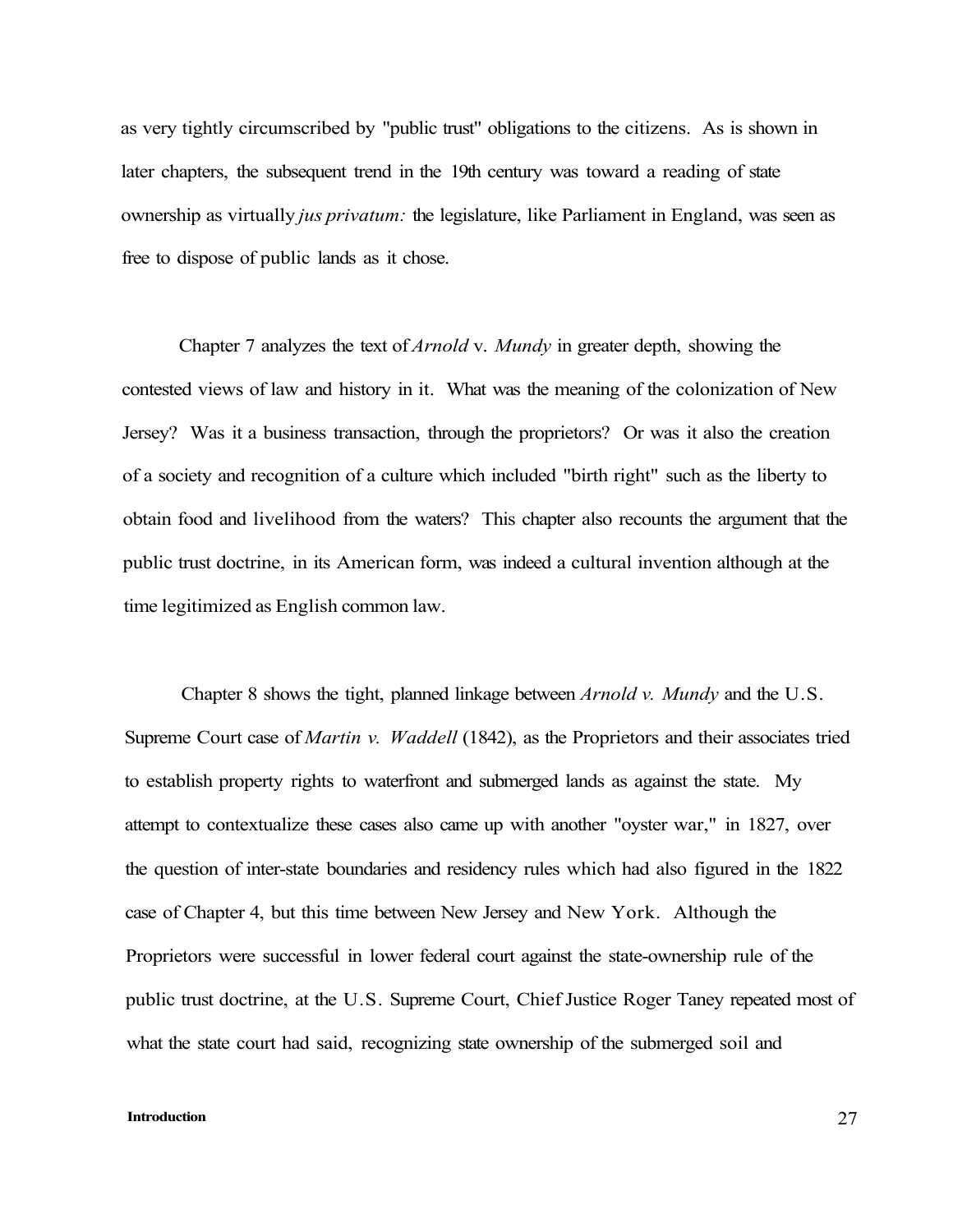foreshore of all navigable and/or tidal bodies of water. The chapter concludes with a discussion of a much later, 1881, attempt by the Proprietors to re-open the issue.

# *IV. Local Custom and Enclosure of the Commons*

The fourth section of the book adds shad fishing and waterfront development to the topic of oysters and oyster-planting. The "wars" were conflicts over private property rights to shad fishing on the Delaware River; over the source of title to rights to cut grass and build docks on the Hudson River; and, again, over common versus private rights in oystering. The "plot" of the 3 chapters of this section is how legal interpretations under the rubric of "local custom" evolved such that a court could agree to enclosure of oystering commons despite the public trust doctrine, as it did in a case involving oystering in the Shark River.

One might expect an anthropologist to focus on "local custom," especially an anthropologist who has written about local custom and collective action in the management of fisheries and other common pool resources (McCay 1978, McCay and Acheson 1987). Chapter 9, on the intricate organization of the haul-seine shad fisheries of the Delaware, and Chapter 11, on the local-level oyster-leasing management system of Shark River, meet those expectations in so far as they reveal the existence and workings of such systems. However, to leave the matter there would be to ignore the fact that these and other cases, and the very concept of "local custom," could be used to legitimize rulings that went against the public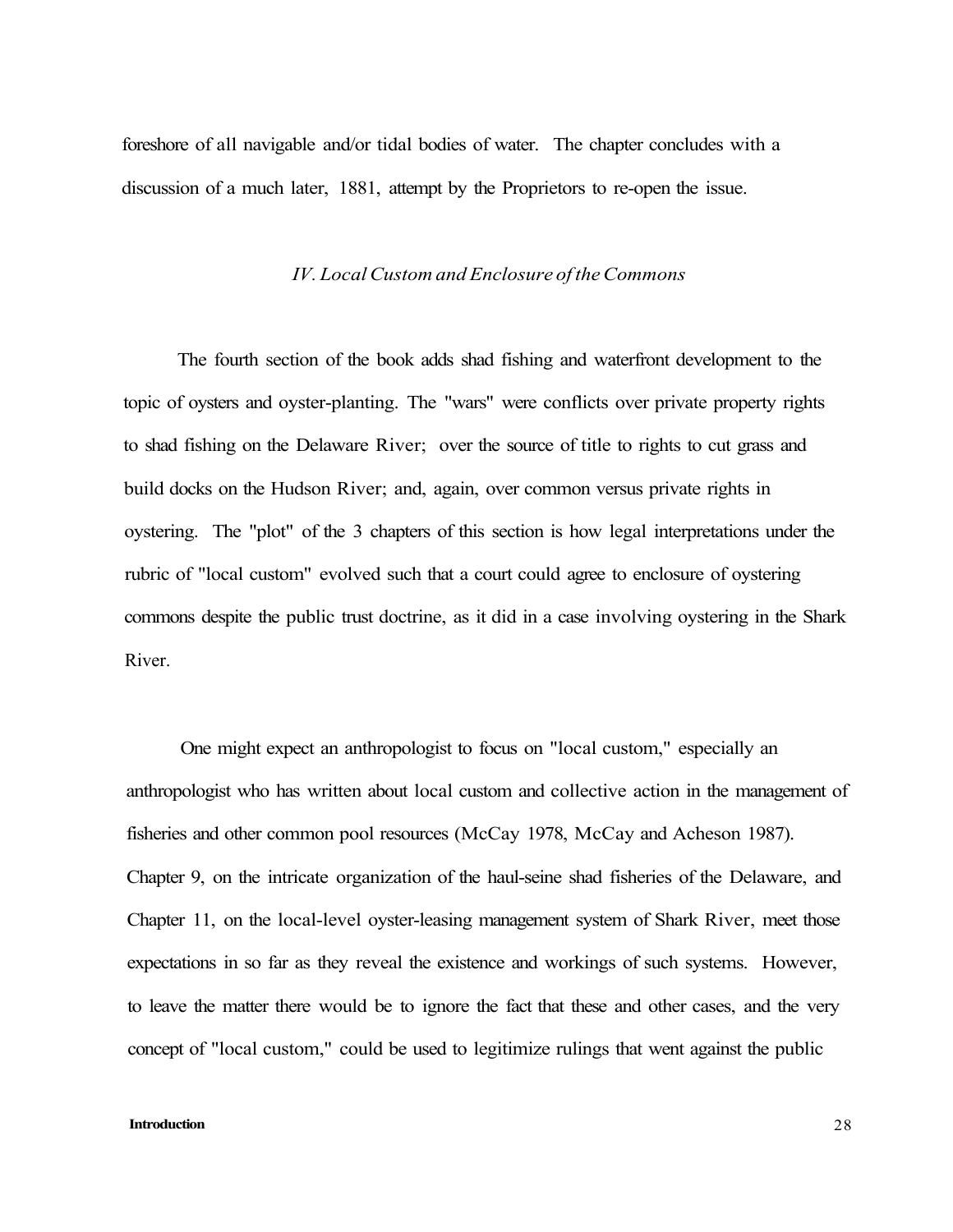trust doctrine. One of the arguments made by the losing side in the 1821 *Arnold* v. *Mundy*  case was that English common law on fisheries was "local" to English specifics, and that New Jersey conditions should shape the "folk law," including the local custom of private "fisheries" for seining shad and sturgeon. Three cases reviewed, *Yard* v. *Carman* (1812), *Bennett v. Boggs* (1831) and *Fitzgerald* v. *Faunce* (1884), support those "local customs." As Chapter 10 shows, the construct of a "local common law" or "local custom" became a major tool in bending the public trust doctrine to allow riparian landowners along the Hudson River to profit from filling in the wetlands and build wharves, piers, and bridges, as this region became a center of industrial development. Major court cases reviewed are a series known as *Gough* v. *Bell* (1847, 1850. 1852, 1858) and *Stevens v. Paterson and Newark Railroad Company* (1870).

Thus, in 19th century New Jersey, the doctrine of local custom was used to extinguish public rights and establish private ones. Chapter 11 reviews two oystering cases, *Townsend v. Brown* (1853) and *Wooley v. Campbell* (1874), that were heard by the state supreme court in the context and aftermath of the Hudson River cases. Both clearly show development of the idea that "state ownership" was more that of fee simple proprietor than that of public trustee. However, the U.S. Supreme Court case *Illinois Central Railroad Company* v. *People of State of Illinois* (1892) helped restore the notion of public trust by requiring that there be greater care in determining whether the public interest was served in a particular waterfront grant. In New Jersey, the state gradually regained its claims to ownership over submerged tidal and navigable lands, at least in the courts, and a series of "riparian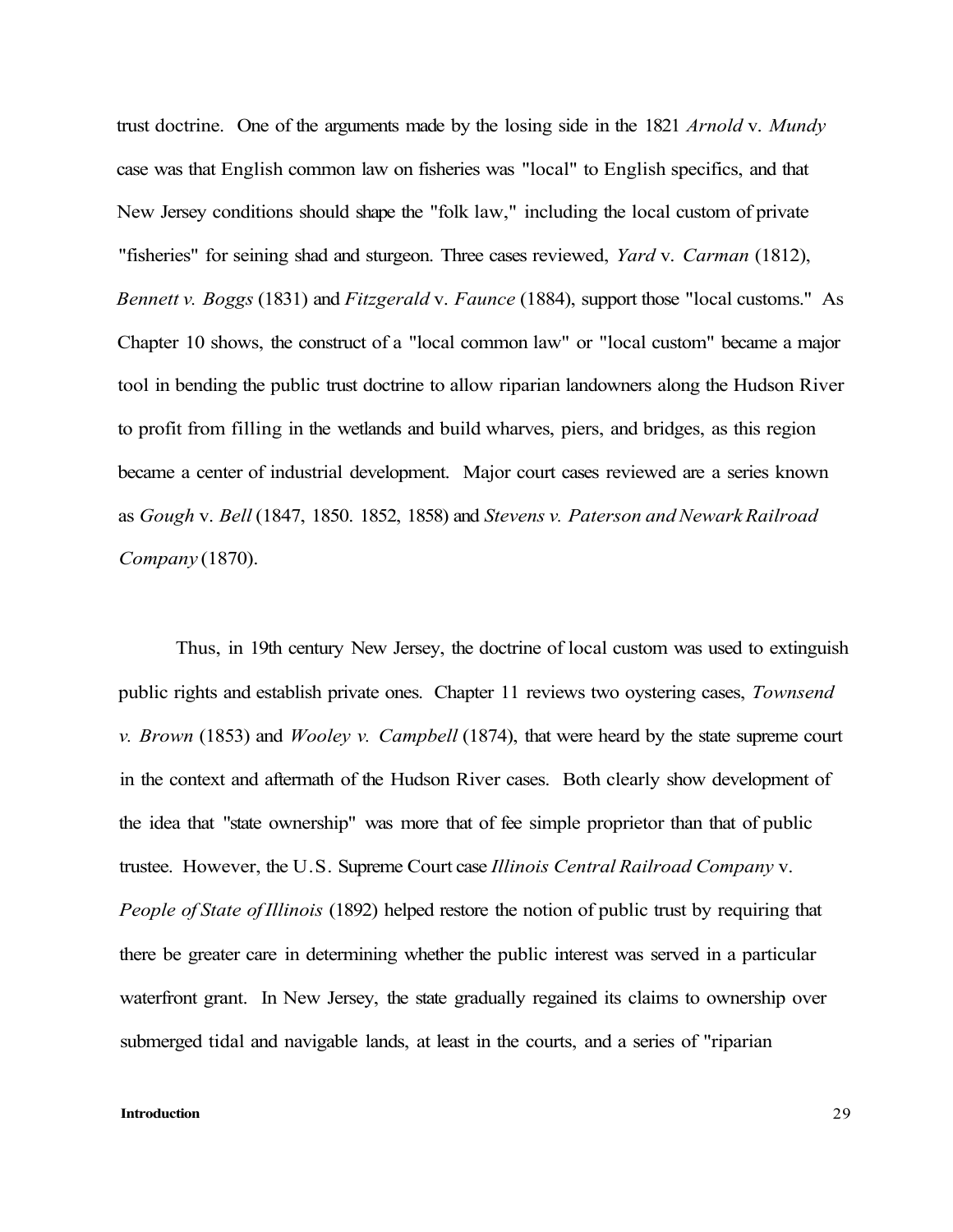commissions" were established to grant out state lands to private individuals. These became the vehicles for privatizing tidal lands and the subject of more "oyster wars."

### *V. Defending the Commons: Class Acts and the Shellfish Wars*

The fifth section of the book focuses less on the law per se than on larger situations of often violent conflict over riparian property rights in the bays of New Jersey, the big "oyster wars" of New Jersey's history. They took place at the end of the 19th century and in the very early 20th century in the Delaware Bay, the Mullica River and Tuckerton regions, and again, although more in the form of guerilla warfare, in Raritan Bay.

Chapters 12 and 13 are about situations where some oyster-planters gained title to oystering lands from the Riparian Commission despite rules against the use of riparian grants for this purpose. The rub in both cases, one in the upper bay of the Delaware, the other in the mouth of the Mullica River on the Atlantic coast, was that these were in areas known or alleged to be the sites of natural oyster beds. In both cases, assertions of exclusive property rights were met by large-scale, organized, and violent resistance, "trying the right." The court cases that emerged from them in the Delaware Bay case were *Polhemus v. State* (1894) and *Polhemus* v. *Bateman* (1897); in the Mullica River episode the major case was *Attorney General* v. *Sooy Oyster Company* (1909), and a related case was reported as *State* v. *Mott*  (1906). However, the law was less important than responses by the state legislature, which created a state agency for management of the shellfisheries and through that agency came out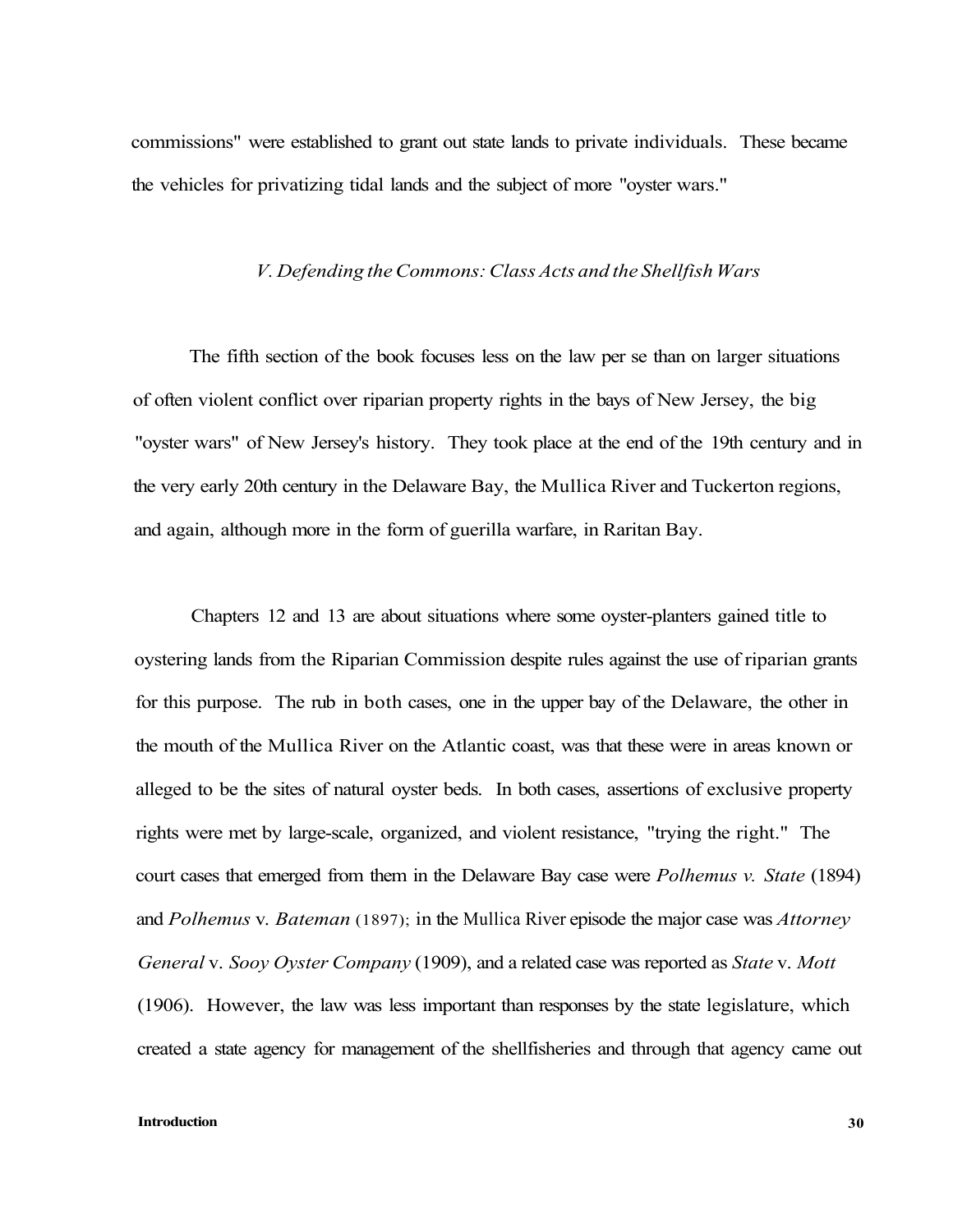with clear policy directives supporting the rights of common fishing on natural shellfish beds.

The conflicts had been dominated by opposition between "planters" and "tongers," but at the turn of the century and particularly in the Atlantic coast and northern bays, it increasingly became one of "oyster-planters" versus "clammers." Chapter 14 shows this for the Raritan Bay, and explores court cases arising from incidents where oyster-planting grounds were raided by people claiming that the oyster beds encroached upon natural clam beds: *Metzger* v. *Post* (1882), *De Graff v. Truesdale* (1887), *Brown* v. *De Groff* [sic] (1888), *State v. Abraham Post* (1893). Decline in the natural seed beds of the region prompted investigations and attempts to privatize them, as incentive to restore them. Objection to this, or to any restrictions on the natural beds, on the part of fishermen known as "seeders" is explored as a more nuanced view of the notion of "social costs." In 1917 the unthinkable —privatizing the natural shellfish beds— became fact; around the same time a familiar analysis of the causes of problems in the shellfish industry was repeated: failure to expand oyster planting ground was blamed on "...the people who want to depend on nature to furnish them a livelihood, and [a] more or less sympathetic public" (N.J. Board of Shell Fisheries 1918:8). The real villain, though, was unbridled industrialization which polluted and dredged the shellfish beds.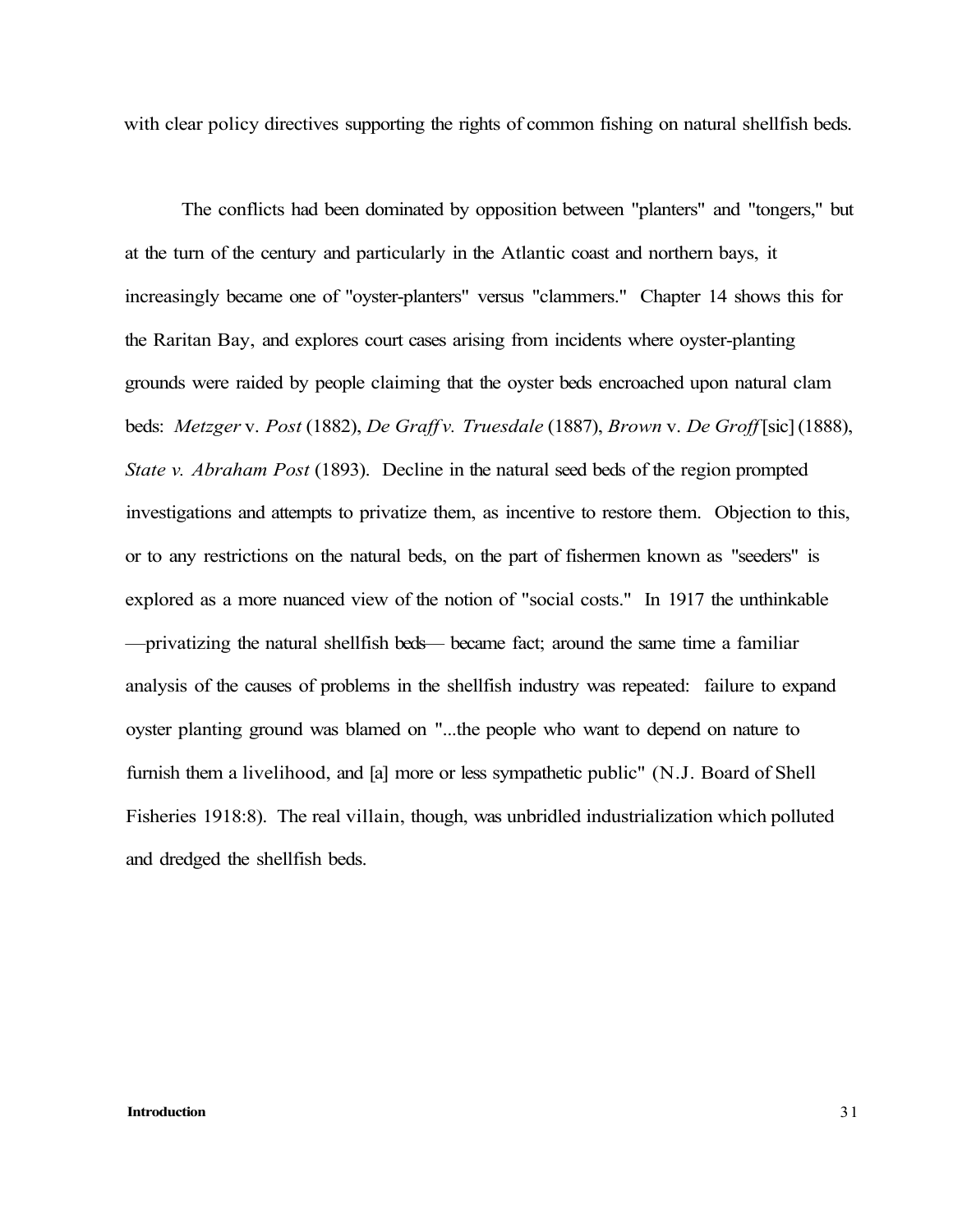# *VI. Conclusion*

The last section of the book includes an update on the oystering saga, in Chapter 15's discussion of co-management within those fisheries, particularly after World War II. That chapter also discusses another appearance of privatization in the fisheries: limited entry, and an even larger step toward privatization of the very right to fish, individual transferable quotas. Discourse and action on the matter suggest the existence of very different perspectives and rationalities about the commons.

I address two topics in the final chapter. The first is a question that scientists and other observers of the situation in shellfishing in New England, the Chesapeake Bay region and New Jersey have asked over and over for the past century and longer. It is why it has been so difficult for oyster fishermen, courts, and legislators to agree to change the dominant system of common rights to tidewater resources.

The second part of Chapter 16 deals with the public trust doctrine. It is summarized as as having had three major meanings in the period under study: the first emphasizing common use rights, the second supporting the notion of state ownership and a weakened sense of the inalienability of public rights, and the third a revival of the doctrine and expanded use with the rise of public advocacy and environmental law, pioneered by Joseph Sax (1970, 1971, 1980). Indeed, I was introduced to the public trust doctrine as an interesting and problematic cultural entity when I came upon the Rutgers Law Review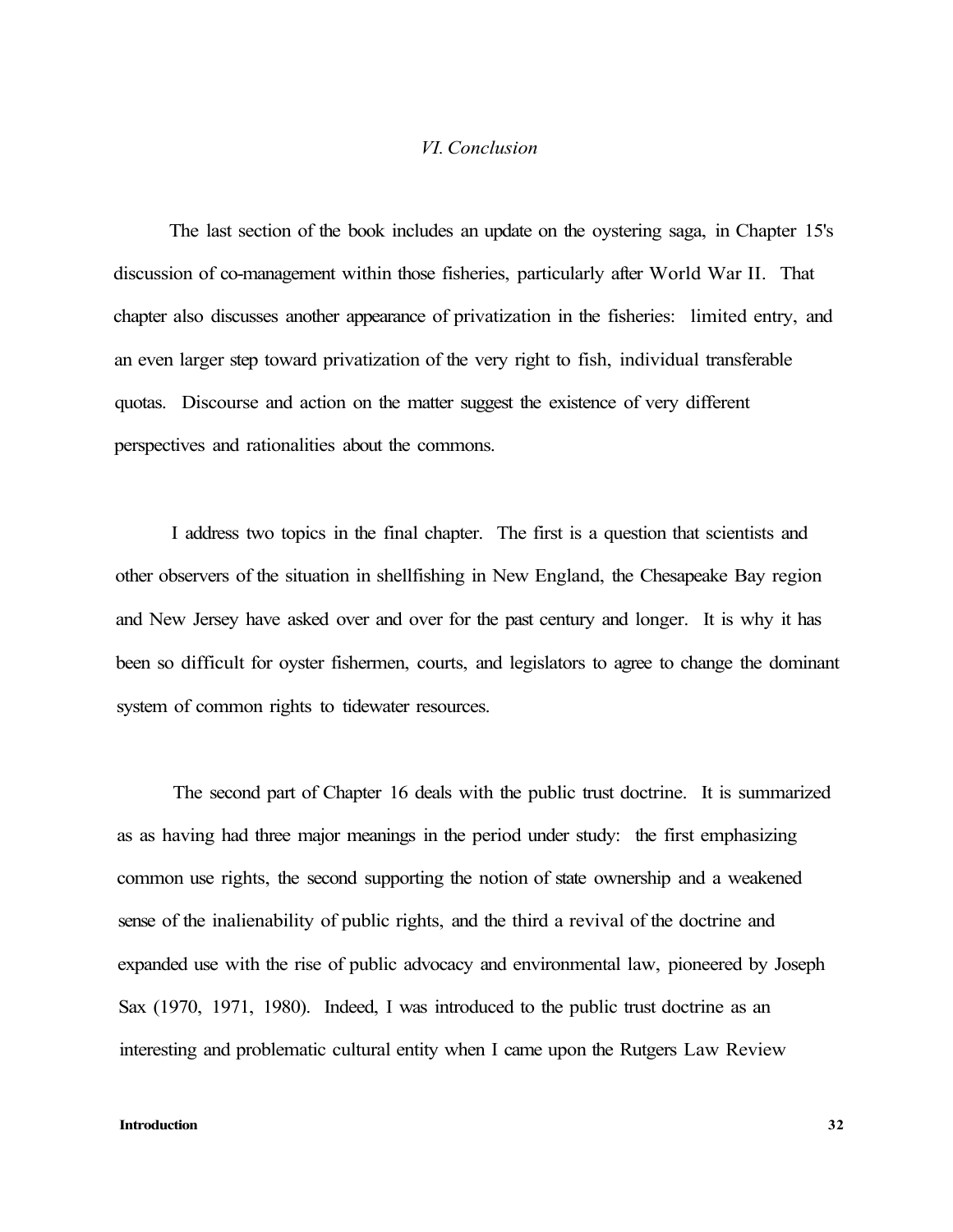articles of Leonard Jaffee (1970, 1971), who delved into the arcane and complex history of the doctrine apparently in order to clarify major legal and political controversies in New Jersey over beach access on the popular "Jersey shore," severe pollution of some of the state's rivers, and property claims in the swampy "meadowlands" of the otherwise industrialized northeastern corridor of New Jersey.

The two topics are related in that both concern policies about privatization of marine resources. They are causally related too, in the intersection of contested claims to oystering and fishing rights and the deliberations of lawyers and judges about those claims and about others concerning waterfront property. That is what this book is about.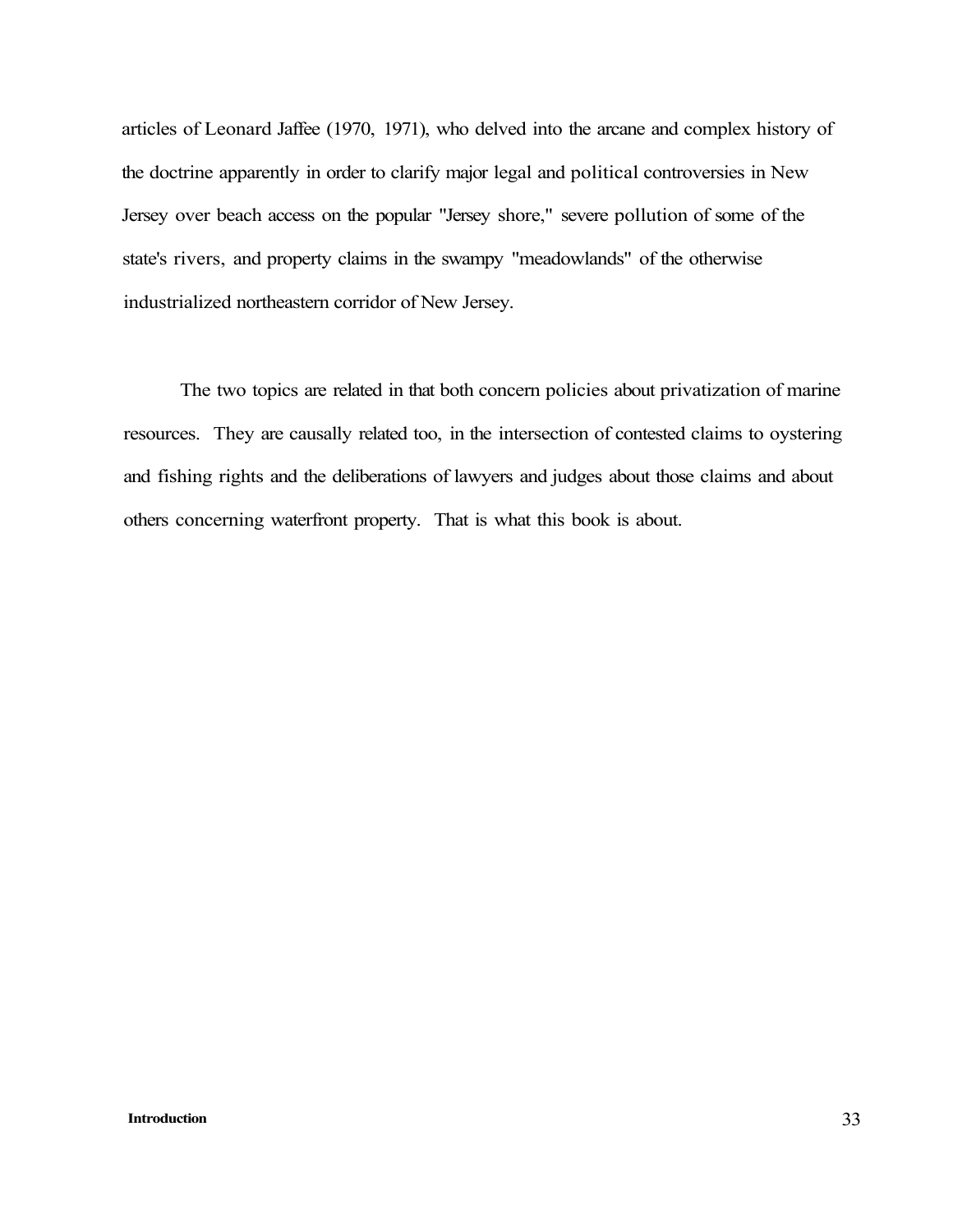# **CHAPTER 2: THE "NATURAL PRIVILEGES" OF CAPE MAY**

*"Why do the heathen rage, and the people imagine a vain thing?"* — Psalms 2: 1, King James Version of the Bible.

One of the processes to which fishermen and courts reacted in the colonial as well as post-revolutionary periods was commodification of rights to hunt, fish, and fowl in the marshy and sandy lands and saltwater fringing the forests and cleared farms of the region. As William Cronon emphasized in *Changes in the Land* (1983), a special European touch with immense implications for what happened,to the ecological and social systems of North America was to perceive and treat natural landscapes and resources as commodities. The consequences for native Americans and landscapes were profound, as Cronon and others have chronicled and as was only too tragically evident for New Jersey's native groups. Less well appreciated are their implications for the European settlers and their descendants, and the ways that the moral economy of rural people dependent on natural resources bounded the range and extent of commodification.

The importance of "moral economy" and its role in resistance to hegemonic and violent forces of change has been emphasized by many people (e.g. Scott 1985) and largely taken for granted, under other names, by anthropologists. More recently, anthropologists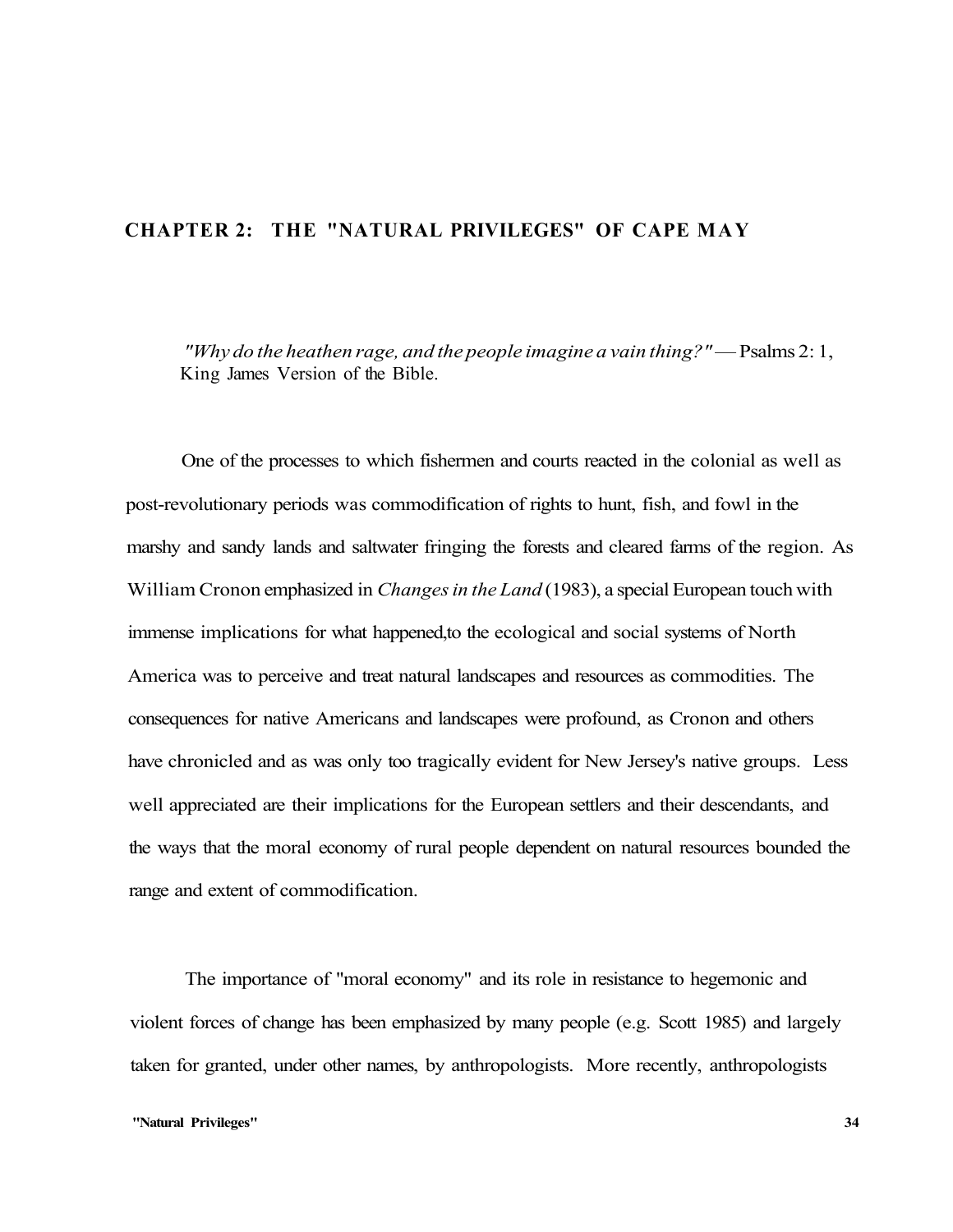have focused on reactions of villagers, non-Western nations, and other social entities to the commoditization of material goods, natural resources, and labor (Appadurai 1986). A few are also bringing this perspective to a main topic of this book, privatization of rights in the fisheries (Helgason and Palsson 1996). The following story shows the ultimate power of resistance to commoditization, within a specific moral economy. It also shows a moral dilemma of an entrepreneur within a frontier community in the 18th century.

In the course of searching for examples of communally-managed natural resources in New Jersey I came upon Acts of the New Jersey legislature of 1839 and 1844 that established corporations of the citizens of townships of Cape May County, New Jersey, for the purpose of managing fishing, hunting, fowling, and shellfishing activities. An Act to Incorporate the Owners of Certain Fisheries in the Upper, Dennis, Middle and Lower townships, in the county of Cape May (N.J. Laws, 1839, supplement 1844) states that the legislature approved the incorporation of "general associations" for Upper, Dennis, Middle, and Lower Townships which were to last for 20 years (and could be renewed), and to "have and enjoy all the rights, powers and privileges incident to a body politic and corporate, for use, enjoyment, management, and preservation of their said common property and for no other intent or purpose whatever" (N.J. Laws 1839: 76). I was ready to use the case to suggest that communal management was indeed common in the 19th and perhaps 18th centuries when I stumbled upon more information that helped me understand how singular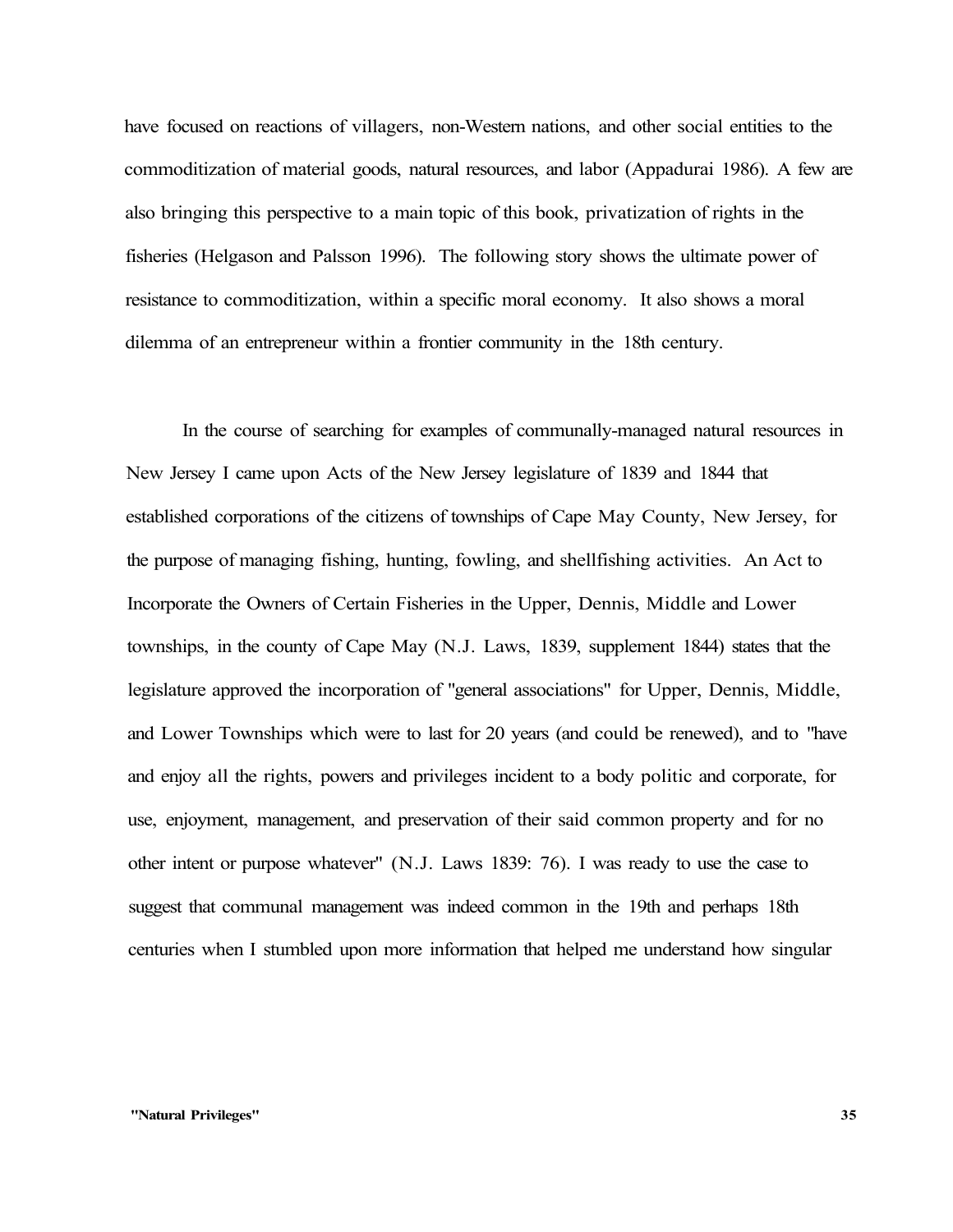and telling was the story behind those acts.' The clue was in the 1839 Act: that "certain fisheries and rights of fishing and fowling, and privileges" had been granted as common property to inhabitants of each of the townships by one Jacob Spicer, Jr. in 1795. How strange, that someone should give such property to the public and that someone should have such property to give. This turned out to be a genuine "tragedy" of the commons.

An amateur history (Stevens 1897) and reprints of old diaries (Stevens 1934, 1935) show that county control over the "natural privileges" did not arise simply out of concern about managing commonly held resources, as the legislative acts imply and I at first thought. Instead, they came about after a long, stormy period of dispute over rights to hunt, fish, and take shellfish in which people vehemently contested the privatization of such rights. In this saga, Jacob Spicer, the father of the man of the same name who gave the rights to the citizens in 1795, is the key figure. He was a public-minded citizen who turned coat, as it were, and became the single, exclusive proprietor of what were called "the natural privileges" of Cape May County, at the southern tip of New Jersey.

Spicer's father was a great-grandson of New England Puritans. Among the first English-speaking settlers of the region, he came from Long Island to Cape May in 1691, like others attracted by prosperous whaling and good prospects to obtain land (Stevens 1897: 44). He was a very active man, colonel of the local regiment and a member of the colonial

**<sup>1</sup> The research was done prior to the publication of a book by Thomas L. Purvis,** *Proprietors, Patronage, and Paper Money* **(1986), which covered much of the same sources and material. I have retained my original analyses and bibliographic references, which are not contradicted in Purvis' treatment.**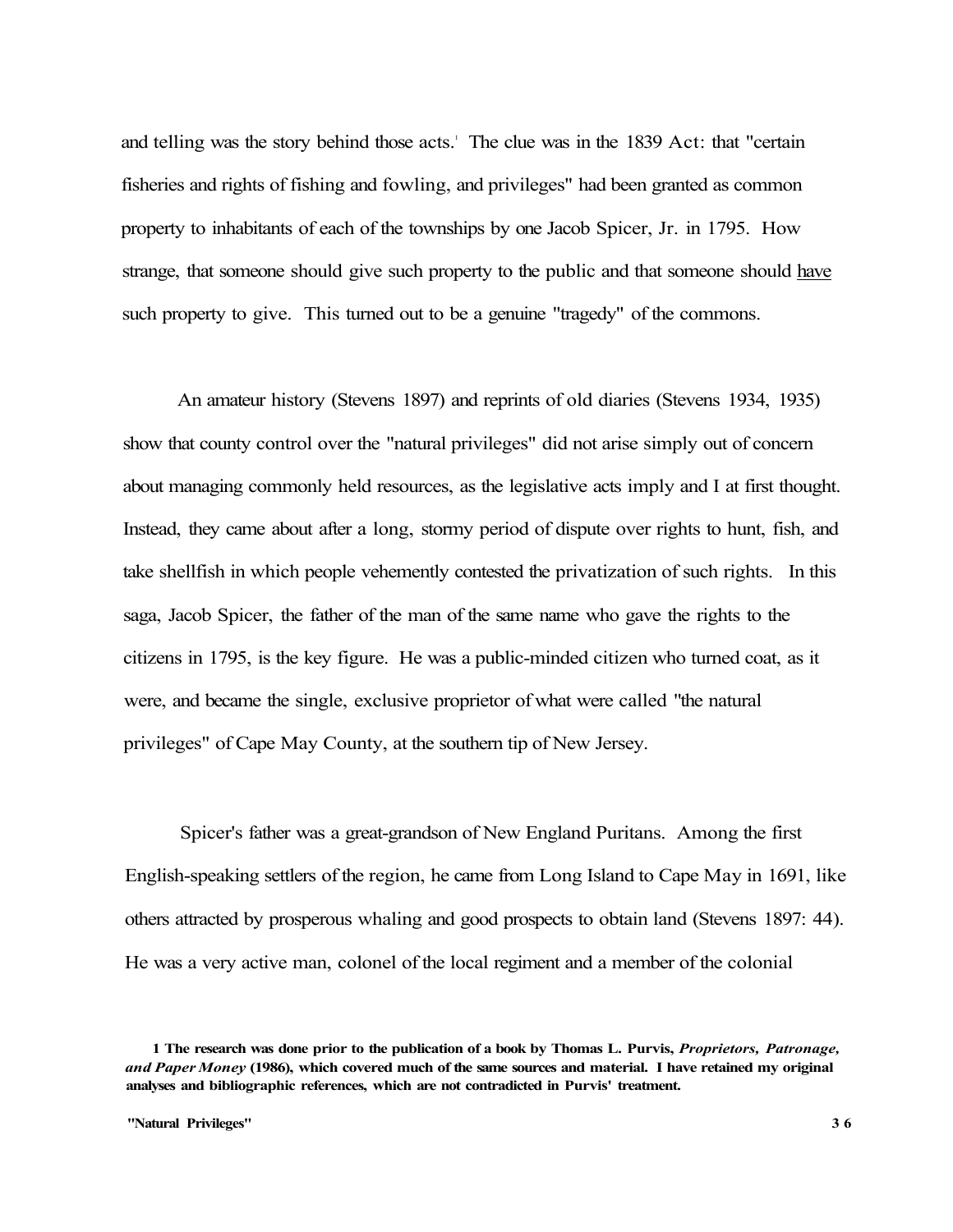assembly from Cape May. He was among the handful of local men who had special commissions from representatives of the king to take whales, wreck and "other royal fish" along the New Jersey shore (Stevens 1897:68) and was a commissioner for Cape May to carry out the 1719 oyster bill of New Jersey, the first protective measure on record for oyster beds.

Jacob Spicer was born in 1716 and entered the colonial assembly in 1745, remaining in it until his death in 1765. Spicer is best known for having worked with his friend and political colleague Aaron Learning to compile 126 volumes of the original grants, concessions and other state papers concerning New Jersey (Learning and Spicer 1758). Like Learning, Spicer was by almost all counts a successful, public-spirited and accomplished colonist. He was also one of the two "really rich men in the county" (Stevens 1897: 137). He was a thrifty, clever merchant, a fact helpful to understanding his behavior. Stevens says that he "had the faculty of acquiring wealth and of grasping every opportunity which presented itself" which during difficult times meant household economies and encouraging knitting and wampum manufacture as local industry.

Spicer became a tragic figure. When he was dying, in 1765, he was very unhappy and felt himself to be much maligned. In his will he complained of unjust treatment by the populace, of being villously defamed and grossly abused. All of this "on account of the natural privileges" (Stevens 1897: 139). Understanding what they were and how they figured in Spicer's troubles requires a brief diversion to the subject of the Proprietors of New Jersey,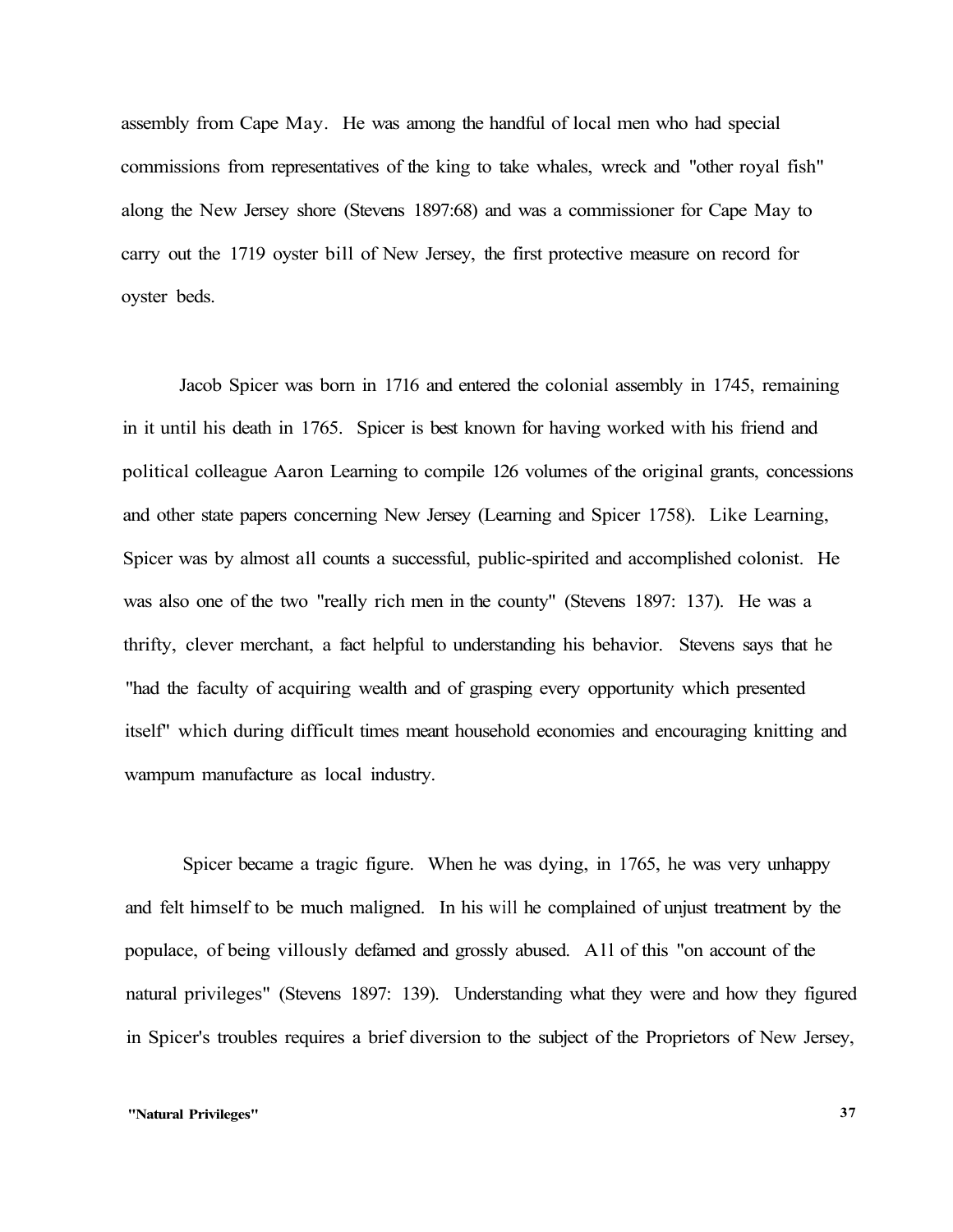some of whom participated in Spicer's tragedy.

# *The Proprietors*

Various individuals and groups known as the Proprietors are central to many of the tidewater property cases in New Jersey. Not only were their actions and rights the subject of legal inquiry, but they were important sources of the historical record, publishing court opinions and soliciting legal opinions from time to time to protect their interests. The following brief sketch is based on several historical treatments of the proprietorships of New Jersey (Whitehead 1875; Pomfret 1964; Fleming 1977; Purvis 1986) as well as what can be surmised from the more meager historical treatment of the New Jersey proprietors in the 19th and 20th centuries. The 19th century history of the Proprietors has not, to my knowledge, been written, and most of the records remain in manuscript (Purvis 1986:337). The cases reported here are part of that history, as are legal opinions the Proprietors commissioned, especially in 1825 (Board of General Proprietors of the Eastern Division of New Jersey, 1825) and 1881 (Anonymous 1881), and state investigations into their operations (N.J. Riparian Committee 1882; Parker 1885).

New Jersey, divided into the provinces of West and East New Jersey, was one of several "proprietary" colonies of England, largely settled through real estate ventures organized through groups of shareholding investors. In 1664, given the chance to restore the Stuart monarchy in England and needful of a show of strength as well as money, King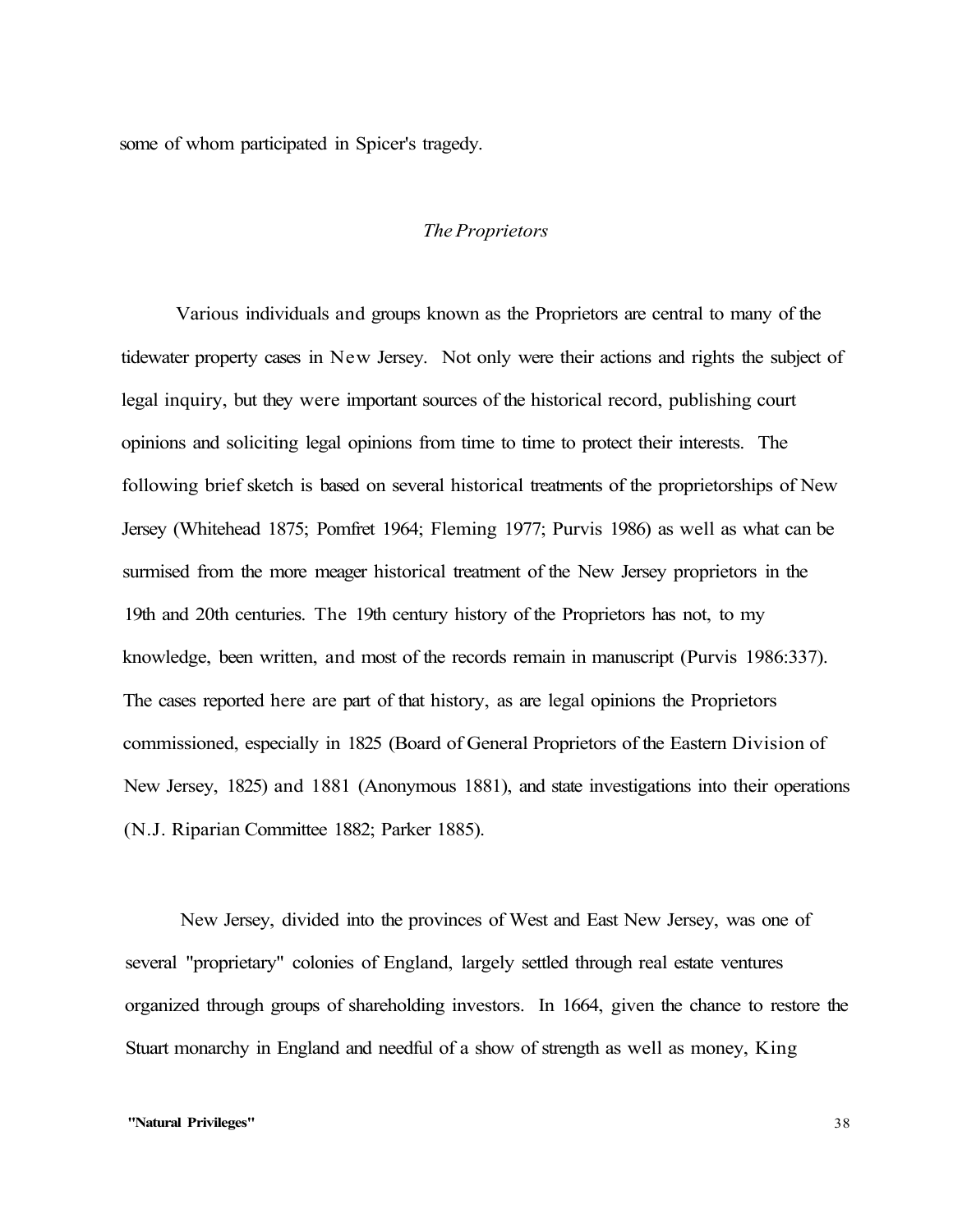George II gave his brother James, the Duke of York, all the land between the Connecticut and Delaware Rivers in North America. Within a short while Dutch colonists in what is now New York and New Jersey, as well as small groups of Swedes and Finns on the Delaware River, gave over to the English claim of discovery. They were convinced by a fleet of four ships led by Richard Nicolls. who quickly set up an English enterprise and granted land in New Jersey, attracting settlers from Long Island and New England as well as Quaker and Baptist refugees from England who, in turn, had to negotiate with the Indians (Fleming 1977: 6-8). But the new settlers were soon surprised by news that James had given half of his domain, south of the Hudson River, to two of his close friends who helped him during the English civil war: Lord John Berkeley and Sir George Carteret. They became "proprietors" of the new land.

Berkeley, who had no interest but financial in the gift from the Duke of York, sold his half to pay off debts incurred in building a London mansion. The buyers were two Quakers whose financial affairs were in such a tangle that a group of trustees, led by William Perm, was formed. They formed the Council of the Proprietors of West New Jersey in 1683, taking over from the colonial assembly the responsibility for allocating vacant lands in West Jersey in 1688. Another group of speculators in London formed a trading and land company called the West Jersey Society, which vied for power with Perm's group and controlled land sales in the area that became Cape May County (Stevens 1897).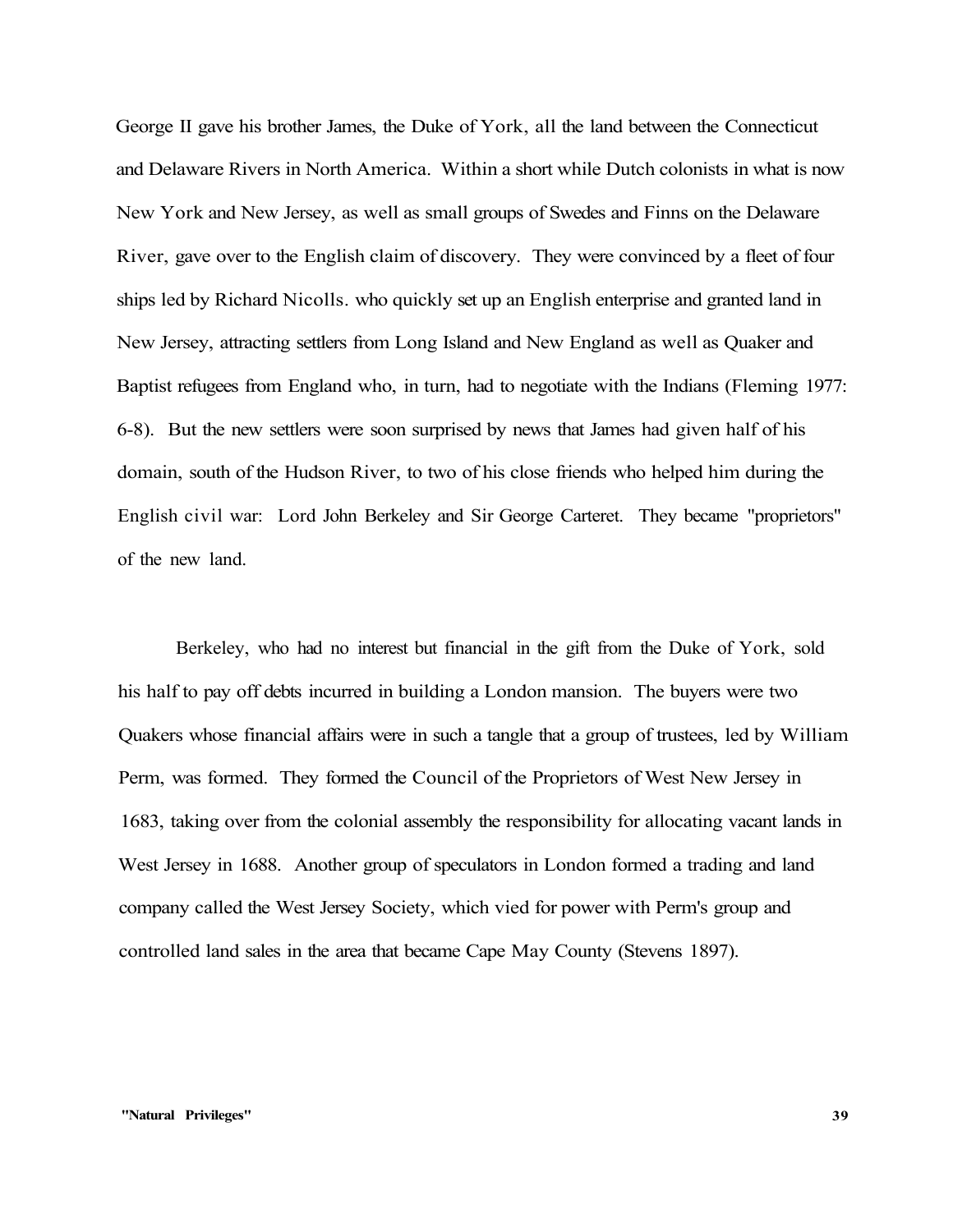proprietors did a poor job managing the allocation of unappropriated lands: they failed to prevent overlapping surveys, sometimes neglected to register important transactions,, and misplaced deeds in their possession (Purvis 1986: 10). In the eighteenth century, the volatile claims and the very poor management of their business and surveys led to periods of agrarian unrest (Purvis 1986) and decades of "titanic legal battles and dubious court verdicts that neither side accepted" (Fleming 1977: 14).

In West Jersey proprietary shares were progressively subdivided and dispersed, although some of the West Jersey proprietors amassed huge tracts of land and exercised great influence in the colony —e.g. Aaron Learning and Jacob Spicer of Cape May. In East Jersey, on the other hand, proprietorship remained fairly concentrated, and the proprietors were among the wealthiest and most influential people of the colony (Purvis 1986: 58-59). Their prestige and influence waned rapidly, however, during the Revolutionary period when most of the proprietors either tried to remain neutral or were loyalists to the British crown (Purvis 1986).

The Proprietors of East New Jersey are central to the major public trust cases featured in later chapters. The West Jersey Society is central to Jacob Spicer's tragedy in Cape May County.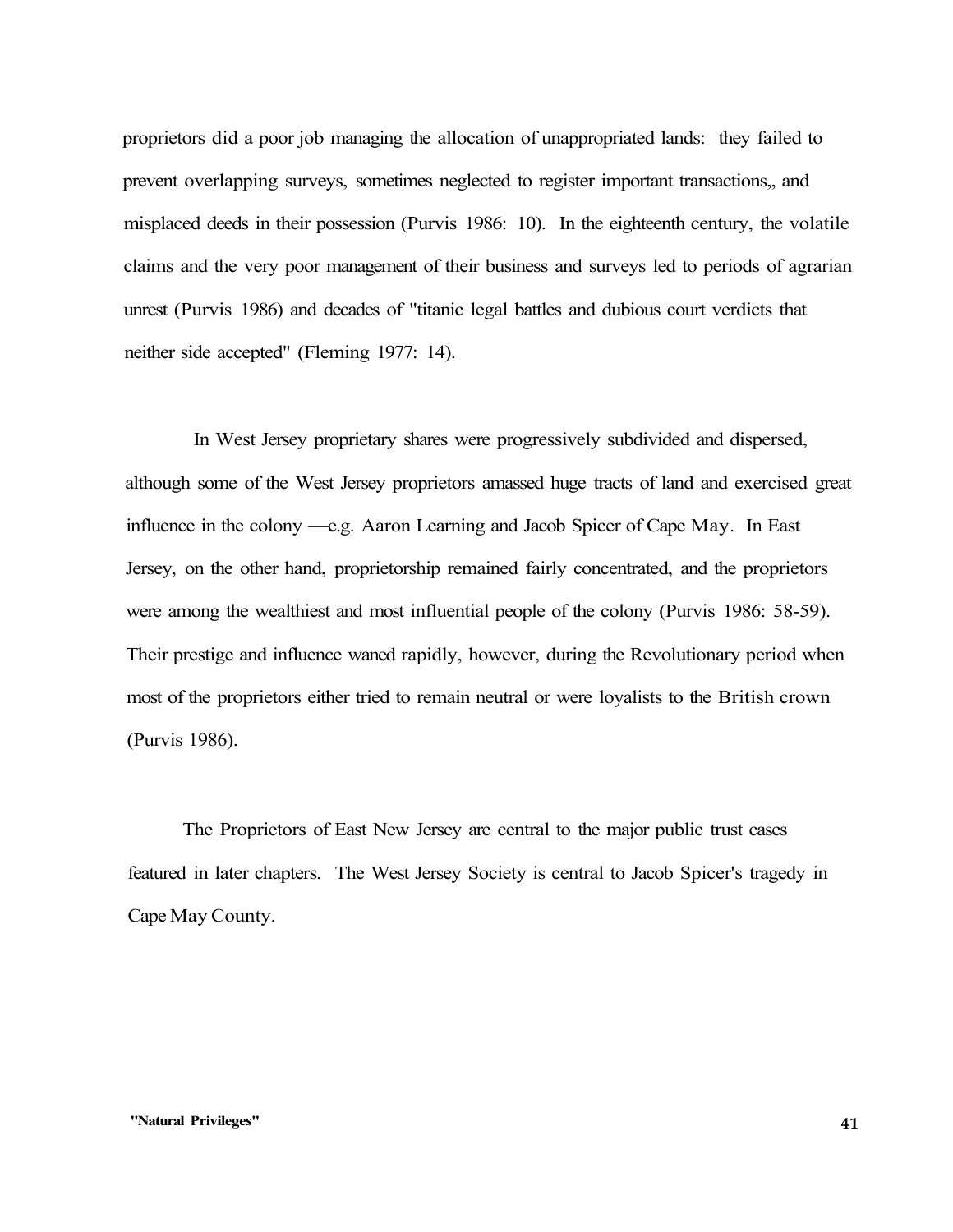When Carteret died in 1680, his trustees auctioned off East Jersey to make money for Carteret's widow. Twelve people bought the proprietorship, among the wealthiest being Quaker Friends, led by William Penn, from the province of West Jersey. To encourage immigration, the twelve proprietors "...went into the real estate business, selling off 'twentyfourths' to twelve other speculators, mostly Scotsmen" (Fleming 1977:14). Each of the Proprietors had a twenty-fourth interest in the property "inheritable, divisible, and assignable as if it were a farm instead of a province" (Parker 1885: 10). They were tenants in common. In 1684-85 local representatives of these Proprietors were designated as land commissioners, the Board of Proprietors, with offices in the town of Perth Amboy on the Raritan River, which also became the center of the province of East Jersey. They had responsibility for allocating vacant lands.

Thus, the proprietors were shareholders in either the East Jersey Board of Proprietors or the West Jersey Council of Proprietors. They were entitled to participate in the division and allocation of what was viewed as vacant land. The term proprietor was also used for individuals performing business or legal services for these bodies (Purvis 1986: 58).

The Proprietors tried to attract immigrants and sell them land. They claimed rights of government and rights to quit-rent, even from land title to which settlers said they obtained from the Indians through Nicolls or from other ventures such as the Elizabeth-Town Associates. They also laid claim to huge tracts of land and forced settlers to either repurchase lands they had developed or be evicted. Both the East Jersey and the West Jersey

### **"Natural Privileges" 40**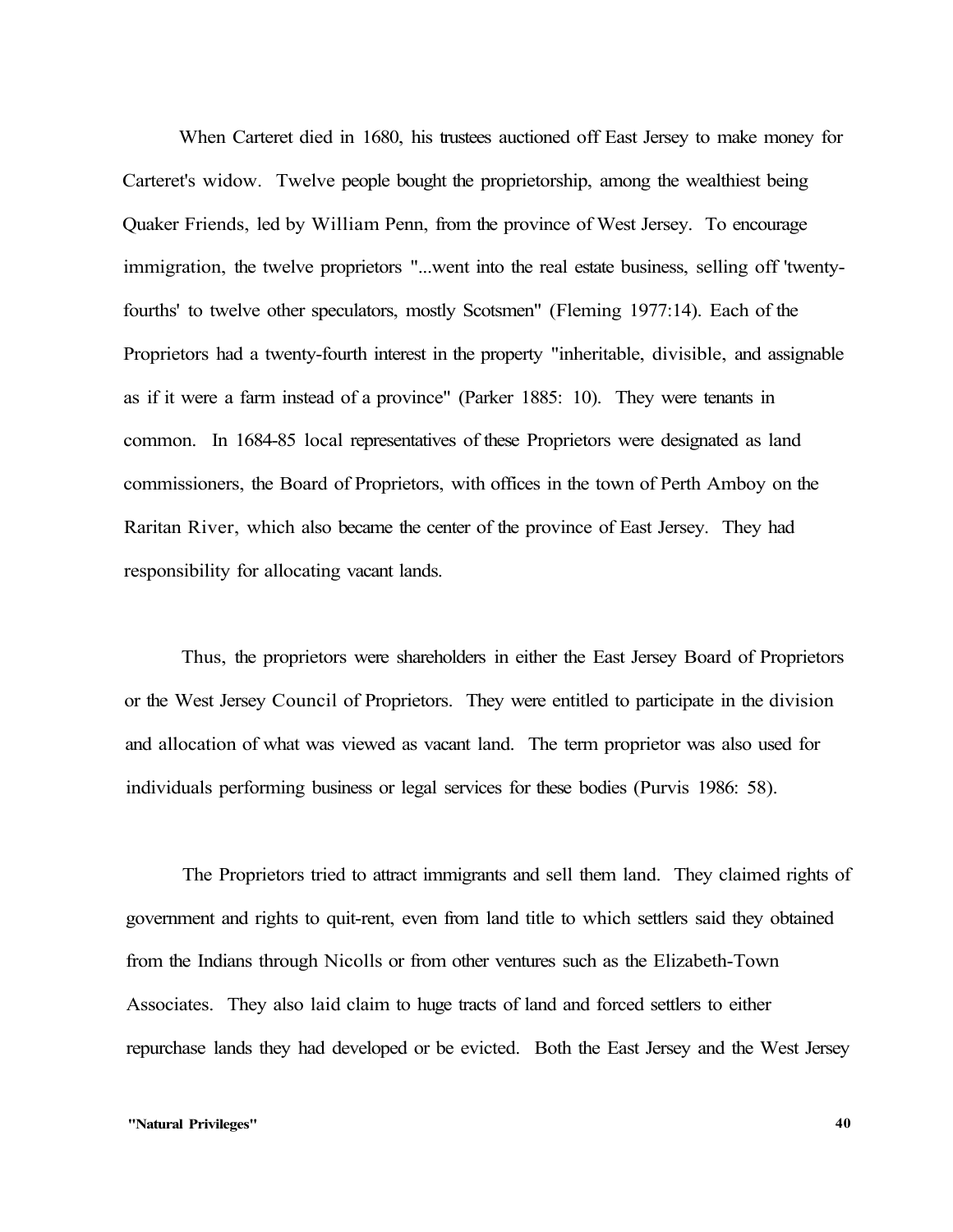The West Jersey Society, as it was called, was constantly battling with William Penn's group of speculators, the Council of Proprietors of West Jersey, which had taken responsibility for allocating lands in 1688. Nonetheless, land sales were brisk. For 64 years the Society sold off the lands (Stevens 1897:43), and the Spicers were major buyers. In 1696 the original Jacob Spicer bought 400 acres (Stevens 1943). Fifty years later the Jacob Spicer estate (probably that of the grandson of the original settler) was vast: in 1751 a Jacob Spicer owned 2342 acres of unimproved land in Lower Precinct of Cape May, far more than anyone else; the next largest estate was about 600 acres (Stewart 1940).

By that time most of the land had been sold by the Society. There was nothing much left but "vacant lands" and the so-called "natural privileges" to use the sounds, marshes, and bays. Investors in the society wished to liquidate it. In 1749 a Dr. Johnson of Perth Amboy, agent of the West Jersey Society based in London, got instructions to sell off as much as possible of the society's remaining lands at Cape May (Stevens 1897: 105).

In 1752, residents of the area prepared to claim and manage the "natural privileges" as common property. One hundred and forty one freeholders formed an association and proposed to buy from the West Jersey Society "the natural privileges of fishing and fowling and all the articles of luxury and use to be obtained from the bay and sounds, which were held in high estimation" (Stevens 1897: 112). The men argued that although the "broken and sunken marshes, sounds, creeks, barren Lands" involved in the proposed purchase were of very little monetary value, something had to be done to prevent an individual from buying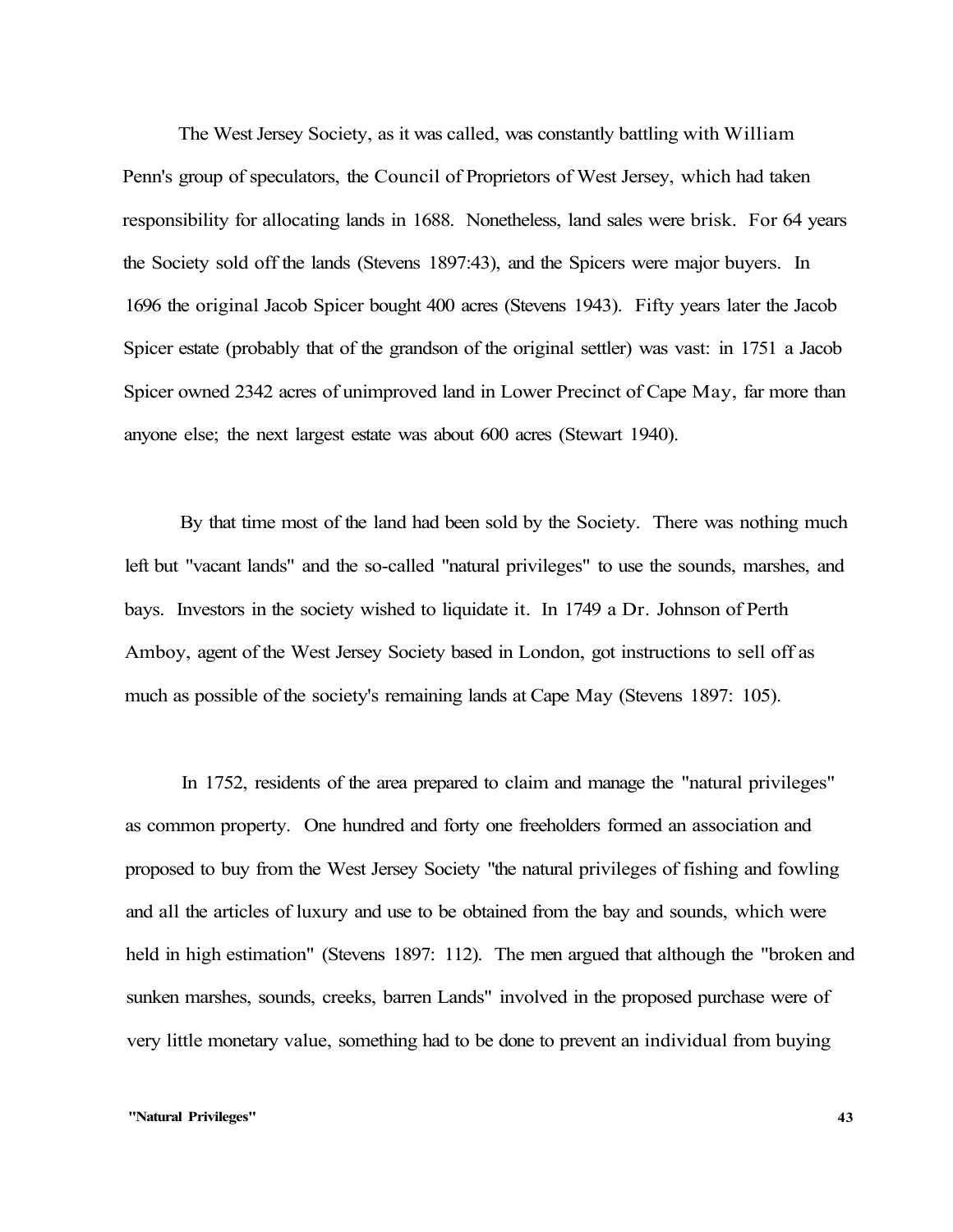# *Selling off the Natural Privileges of Cape May*

The situation in Cape May County was based on an aborted attempt to create a landed manorial estate in the wild new land: in the 17th century, Daniel Coxe of London, amassed over 90,000 acres of what is now known as Cape May County. Although he never came to America, he tried, among other things, to create a manor complete with quitrents and feudal services at Town Bank, Cape May (Pomfret 1964: 72-73). Coxe's plans included a winery, glassmaking, and whaling industry. He claimed that he had invested £2000 in whaling and sturgeon fisheries in Delaware Bay and initiated salt panning in hopes of developing salt fish trade with the West Indies and the Mediterranean (Pomfret 1964: 72). This all came to naught except that some New Englanders settled in Town Bank to prosecute whaling.

The manorial impulse was strong and Coxe was not the only one to try. But settlers had no intentions of becoming tied to feudal systems of obligation, as disputes over quitrents demanded by the proprietors in East Jersey showed (Pomfret 1964). Conflicting land claims because of disputes between various proprietary and other groups claiming jurisdiction played a large role in the reluctance of settlers to come to New Jersey during the 17th century. Indeed, settlement on Cape May was extremely sparse until 1691, when most of Daniel Coxe's interest in the area was sold to a large trading and land company formed by a group of speculators in London.

#### **"Natural Privileges" 42**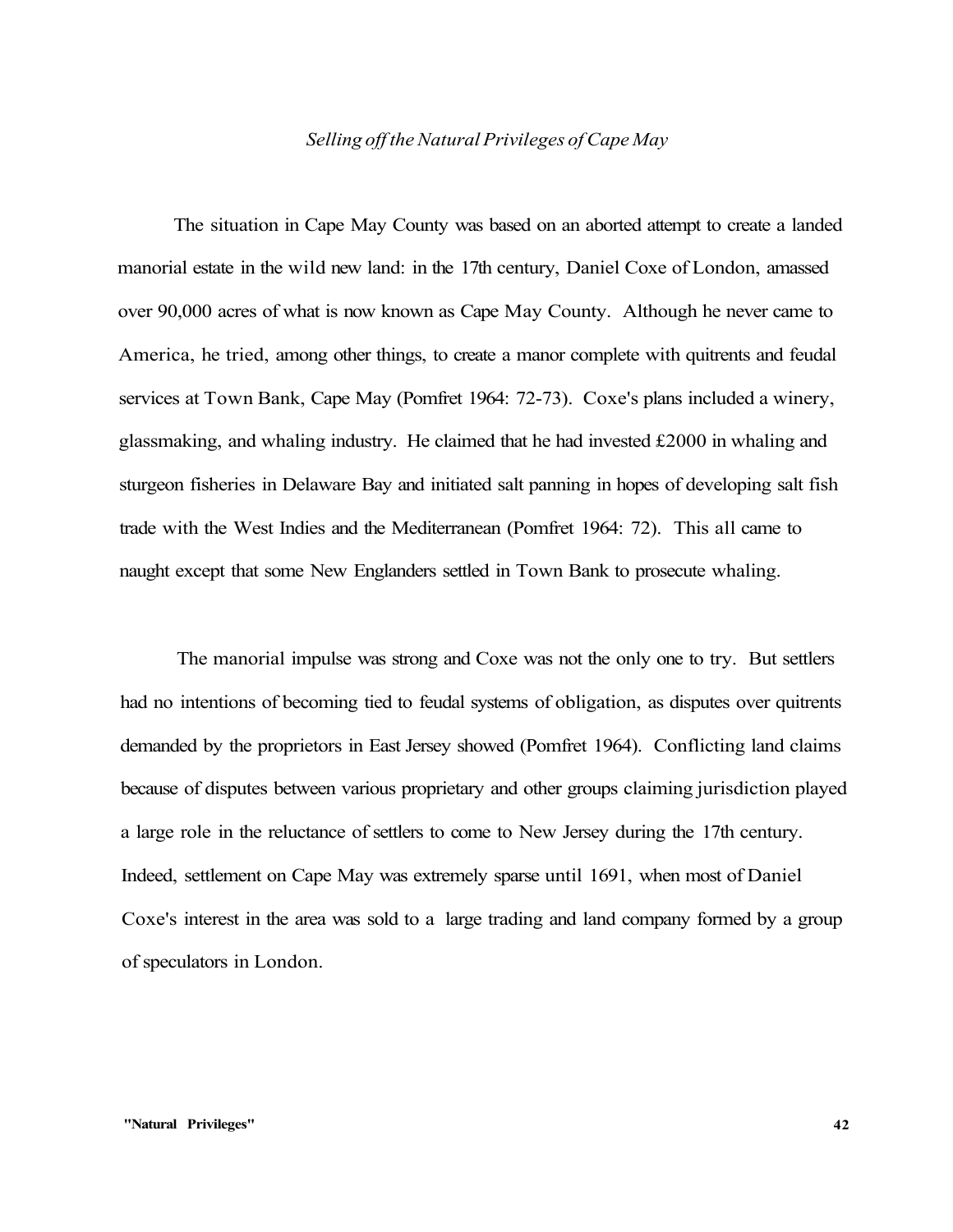The association proceeded very slowly and lost the main chance. There was trouble getting people to agree on the value of "a right so endeared to the people as this" (Stevens 1897: 114) —a problem that is recognizable today in the challenge of finding ways to create monetary value for ecosystem goods and services. For this and other reasons, including the simple challenge of keeping everyone in agreement on the matter —the "contracting costs" that have made it so difficult to get major institutional changes (Johnson and Libecap 1982) — the association missed the opportunity to buy the natural privileges.

In 1756 subscribers were dumbfounded and angered to find that Jacob Spicer, who was one of the subscribers to the scheme, had bought not only the "natural privileges" but also all of the "vacant land" in the entire county including much that had been surveyed and which many people thought they owned or had rights to. He purchased of the West Jersey Society all that remained of their lands and privileges, consisting of:

. . . uplands, beaches, swamps, savannahs, cripples, marshes, meadows, oyster beds, oyster grounds, clam flats, shores, bays, sounds, thoroughfares, creeks, guts, rivulets, brooks, runs, streams, pools and ponds of water, and finally all fast lands and waters, etc., woods, trees, mines, minerals, royalties, quarries, hawkings, huntings, fishing, fowling, etc. [Stevens 1897: 115].

Spicer bought this estate —all that remained of the West Jersey Society's proprietary holdings— from Dr. Johnson, the agent of the West Jersey Society, for only £300. How this happened was a matter of speculation. When Dr. Johnson died, he willed the West Jersey Society £1000. It was rumored that the reason he did this was remorse at having sold out the land and use-rights "at a time when the influence of the wine bottle had usurped the place of reason" (Stevens 1897: 115, quoting an account by Dr. Maurice Beesley). But this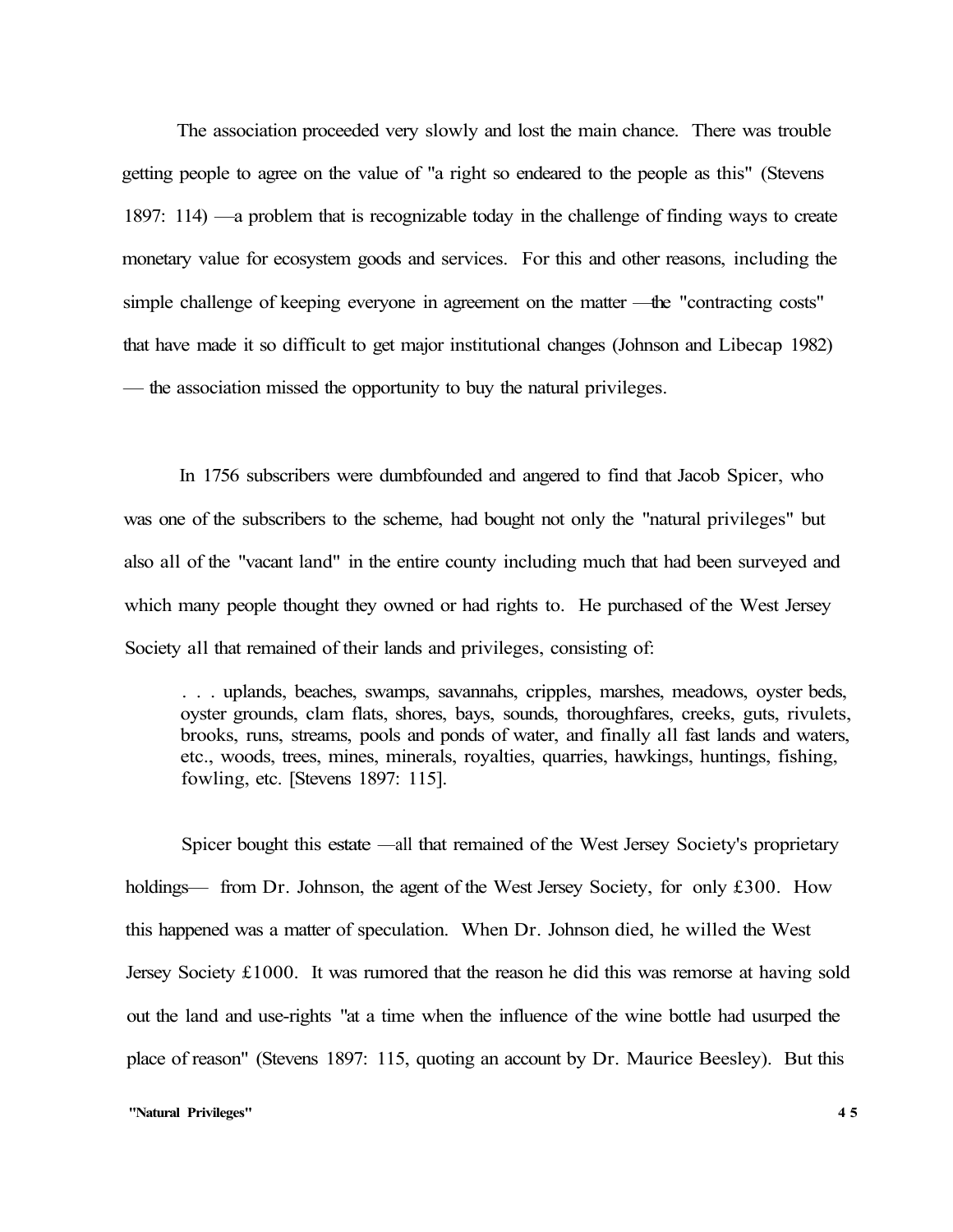them up because that person would thence be in a position "...to monopolize the Fishery, ovstering  $\&$  which nature seems to have intended for a General blessing to the Poor, and [for] others who have bought the Lands and settled contiguous thereto..." (quoted in Stevens 1897: 112). Their motives were not entirely altruistic. They also noted that "...many of us the Subscribers having already given advanced prices for our Lands by reason of the vicinity of the said privileges, are now unwilling to be deprived thereof...." (Ibid).

The association would maintain the common property nature of the coastal and tidal lands, at least for its members. It would buy "the natural privileges" —with or without the land— and hold them "...in equal Shares amongst all and every of us the Subscribers Our heirs and Assigns in common and undivided forever, as Tenants in Common" (quoted in Stevens 1897: 112). To pay for them, subscribers would tax themselves according to the size of the estates and also sell off parts of the lands that were "at the head or foot" of privately held lands, allowing owners to expand their holdings. However, "commonages of fishing & oystering" would remain attached to the lands that were sold: that is, people would still have common property rights to fish and hunt on them:

 $\ldots$  the above said Commonages of Fishery & oystering shall be construed to remain and extend to all the Children of us the Subscribers  $\&$  all their children  $\&$  the children's children and so forever — And in any marshes that we Shall Sell the aforesaid commonages Shall be reserved thereout and not transferred but remain and above, [as quoted in Stevens 1897: 112].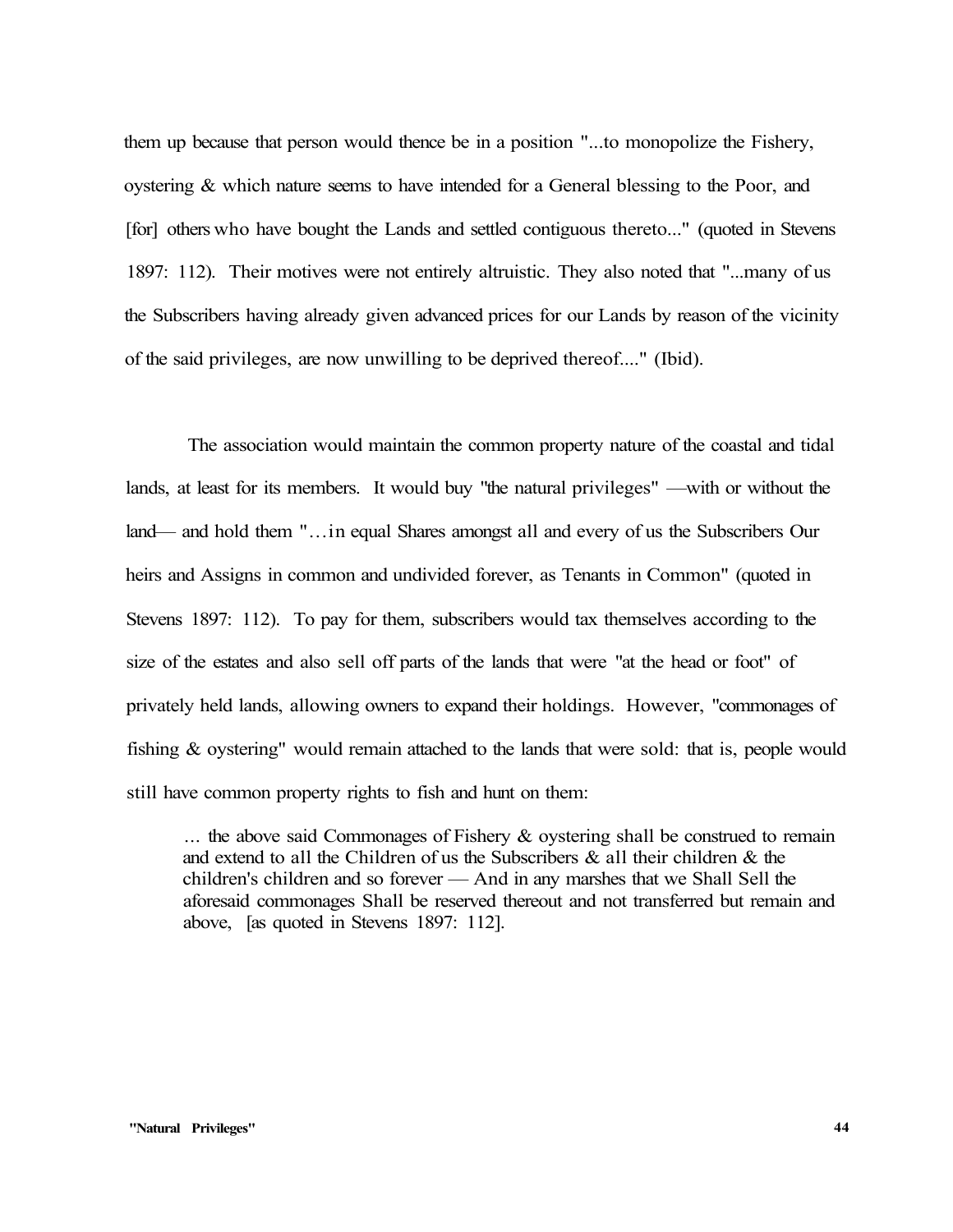From 1756, when Spicer bought the land and privileges, to his death in 1765, Spicer and various groups argued about the issue and negotiated possible sales. News that Spicer had purchased from the West Jersey Society all of its remaining property in Cape May County seems to have surfaced in 1759; that is the year that his memorandum book is dominated by requests from people that he sell them swamp, sedge, marsh, and other lands that they wanted, and in many cases that they had already had surveyed (Stevens 1934).<sup>2</sup> In 1761, Spicer barely got enough votes to be elected again to the colonial assembly; although re-elected, his popularity was waning, and according to Stevens, he "..was being severely condemned by the people for what they believed were a usurpation of their rights in purchasing the natural rights of the West Jersey Society" (Stevens 1897: 128-129).

A public meeting at the Presbyterian Meeting house on March 26, 1761 was held to ask Spicer to sell to the communal association the land and privileges. It was described by Spicer in his diary and by learning in his, both accounts showing the mercantile capitalist's pride and selfishness that, in this case, kept Spicer from doing the public-spirited thing.

<sup>2</sup> An example: "Octr 5th 1759 Mr. John Mackey informed me he had heard I have purchased the Society's Right to the County of Cape May I told him I had so he then Told me had a piece of Land under Survey  $\&$  there was another piece of Land adjoining to his Land at Tuckahoe which he was Inclinable to purchase I told him in Case I sold he should have the preference of the above he then told me he knew of a piece of Cedar Swamp which he believed was Vacant & he inclined to purchase This I think I gave no assurance of because Cedar Swamp is likely to become so valuable I much doubt whether it will be for my Interest in any shape to dispose of" (Stevens 1934: 169).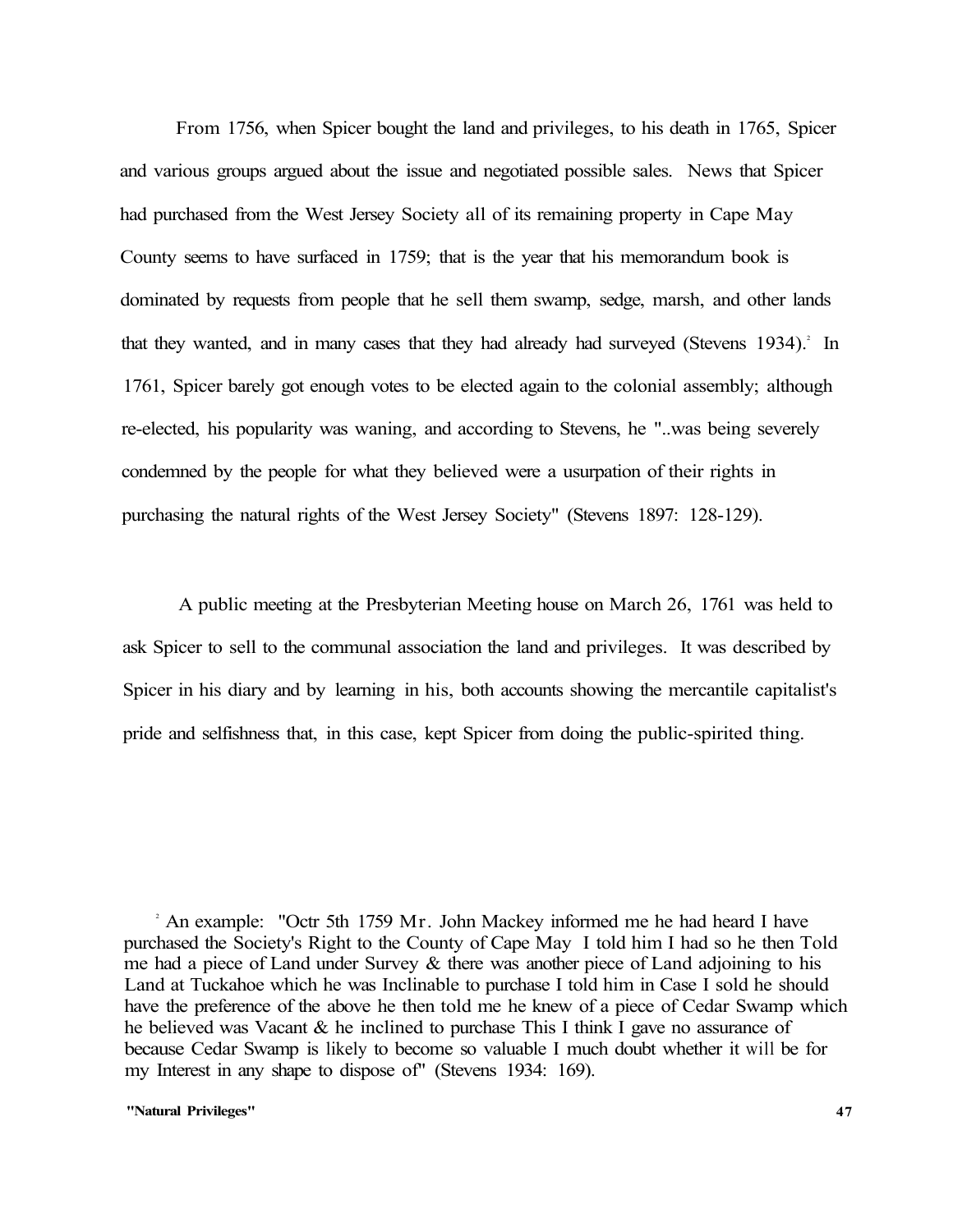did not help in relations between Jacob Spicer and the rest of the people of Cape May County (including his colleague Aaron Learning, who had been competing with him to buy the privileges and land but lost).

Those relationships soured. Jacob Spicer did not, Stevens says, try to prevent people from using the "natural privileges," from fishing, shellfishing, or hunting on the sounds and tidal creeks of the county. Nonetheless, he received "...a large amount of obloquy and hostile feeling, which required all the energy and moral courage he possessed to encounter" (Stevens 1897: 114). The local historian may have made Spicer look overly generous. Spicer's memorandum book, later reprinted by the Cape May Historical Society (Stevens 1933, 1934, 1935), suggests that he gained much value from the cedar swamps on these lands, which were harvested on sharecropping arrangements, and that he owned land ranging from Little Egg Harbor on the Atlantic Coast over to Maurice River on Delaware Bay. The salt marshes of the Maurice River area were being enclosed for salt hay meadows, and he had various sharecropping arrangements with people for that property too. He made money wherever he could, and was disinclined to give away anything.

Fishing privileges were not always free, and Spicer did not want to give up any oystering privileges; on May 17, 1760 he told someone that he might sell a Marsh but would not sell the "Oyster Privilege;" on February 2, 1760 he recorded with approval that the wife of a neighbor made people who used their land for fishing "pay one third of the Fish" (Stevens 1935).

### **"Natural Privileges"** 46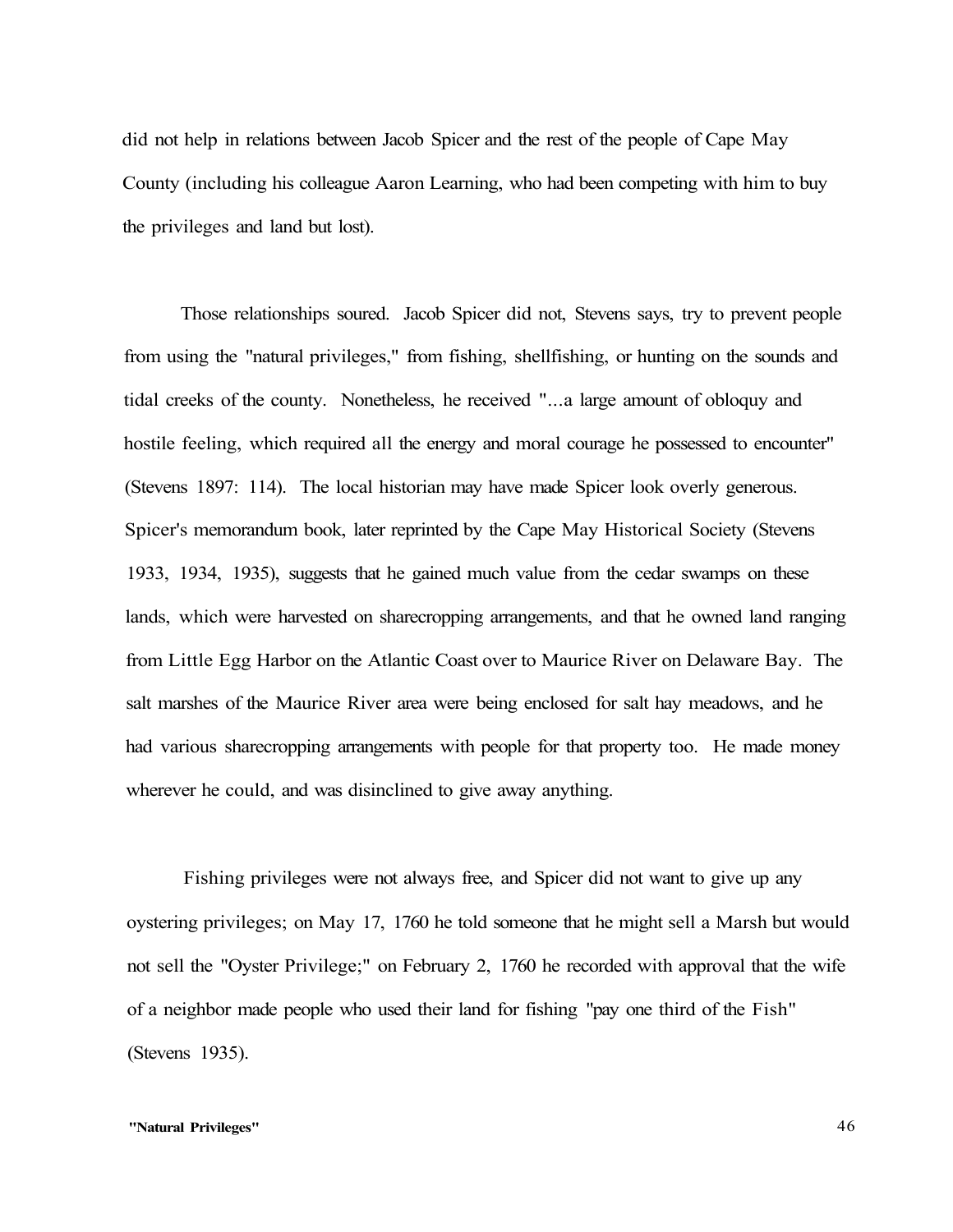derided for his simplicity [in Stevens 1935: 186].

Spicer was caught between his desire to do the right thing for the community at large, including his reputation as a citizen in that community, and the fear of being thought a fool. His greater inclination was, however, to care for his own posterity and his reputation as a calculating, sensible businessman. If the price was right, both could be accomplished, as he wrote in response to the Upper Precinct bid:

...could I see a prospect of making a good foreign purchase & thereby exchange a Storm for a Calm to equal advantage to my Posterity I should think it advisable  $\&$  in that Case I should have no great objection against selling the natural Privileges  $\&$  If I sold should by all Means give the publick a preference but at Present did not Incline to Sell.... [Stevens 1935: 185].

The next year, in 1762, Jacob Spicer gave the "natural privileges," by then described as rights to the "Shell, Scale and Fin Fisheries" (Anon. 1881: 8), to his son, Jacob. When he died in 1765, at the age of 49, his will was read at the Baptist meeting house per his instructions (Stevens 1897: 139). In his will he complained of having been unjustly treated by the public on account of the natural privileges. He also asked that the people of the county be given a pamphlet with a sermon based on the text from Psalms 2, verses 1 and 2 (Ibid). Verse 1 is as follows (King James Version of the Bible): "Why do the heathen rage, and the people imagine a vain thing?"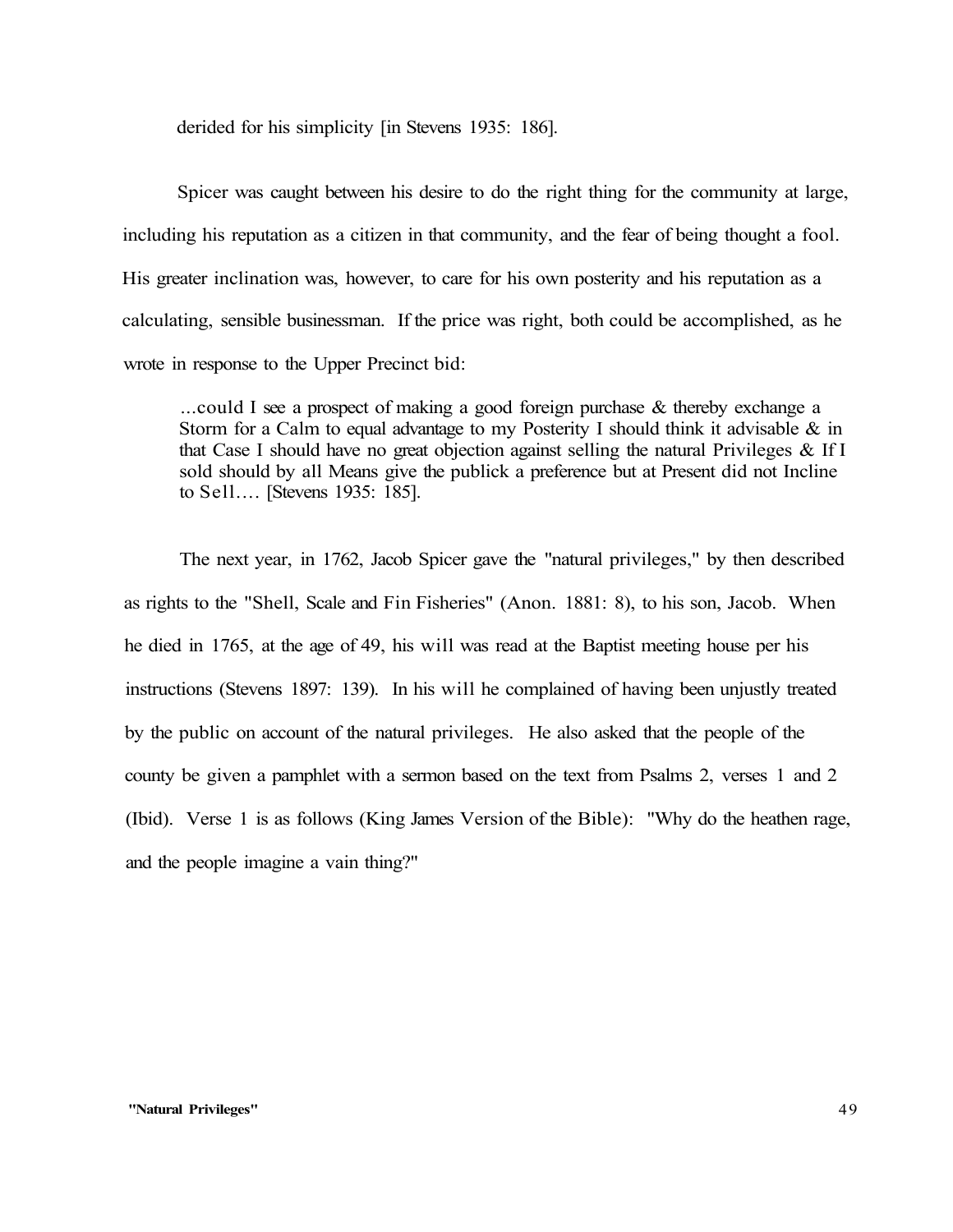First, from Spicer's diary:

Went to hear myself arraigned by Mr. Learning and others before the publick... for buying the Society's Estate at Cape May, and at the same time desired to know whether I would sell or not. I said not. He then threatened me with a suit in chancery to compel me to abide by the first association, though the people had declined it, and many of the original subscribers had dashed out their names. I proposed to abide the suit and told him he might commence it. If I should see a bargain to my advantage, then I told the people I should be inclined to sell them the natural privileges, if I should advance myself equally otherwise; but upon no other footing whatever, of which I would be the judge [in Stevens 1897: 129].

And here is Aaron Learning's account of the same meeting:

About forty people met at the Presbyterian Meeting-house to ask Mr. Spicer if he purchased the Society's reversions at Cape May for himself or for the people. He answers he bought it for himself; and upon asking him whether he will release to the people, he refuses, and openly sets up his claim to the oysters, to Basses' titles, and other deficient titles, and to a resurvey, whereupon the people broke up in great confusion, as they have been for some considerable time past [in Stevens 1897: 129].

Spicer became ever more obstinate, fussing about whether it was legally possible that

fishing and hunting rights could be "taken off" the land and sold, and raising the price he

wanted for the whole estate, land and all, excepting his farm and rights for his family, to

£7000. The offer was declined by members of the association, but he made it again.

In his diary entry for April 15, 1761, in response to a request to sell the Natural

Privileges of the "upper precinct" of the county to its residents for a small amount, Spicer

showed how torn he was about the matter:

...this was a delicate affair, that I did not know well how to conduct myself, for I was willing to please the people, and at the same time to do my posterity justice, and steer clear of reflection. Recollecting that old Mr. George Taylor, to the best of my memory, obtained a grant for the Five-Mile Beach and the Two-Mile Beach, and, if I mistake not, the cedar-swamps and pines for his own use and his son John Taylor reconveyed it for about £9, to buy his wife Margery a calico gown, for which he was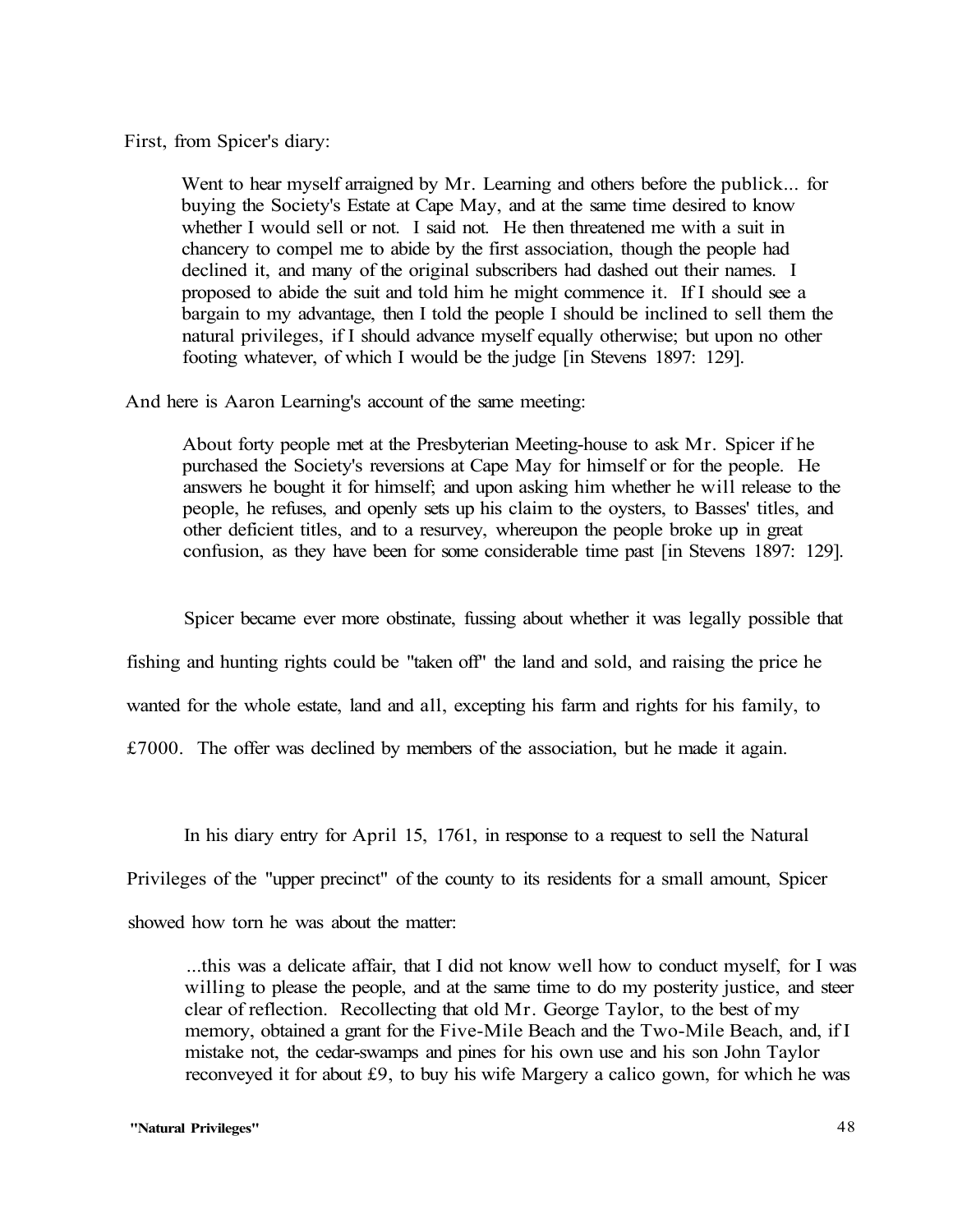Cape May as evidence of the ability of proprietors to own, and sell, tidewater resources (Anon. 1881: 9). However, by 1897, when Stevens wrote his history, it was understood that associations could not hold title in tidewater resources. That was the prerogative of the state (Stevens 1897:140). By that time, as we will see, both state and national courts had decided that the relevant commoners in areas brushed by the tides were all citizens, the "public trust doctrine." The state was then owner, as trustee to protect the fishing, navigation and other "natural privileges."

Eighteenth century citizens of Cape May, New Jersey, reacted strongly to Jacob Spicer's prideful acquisition, and he suffered personal ignominy for his eager conversion of the common to the private. Spicer might be viewed as a truly modern man, a bit ahead of his time, doing what by many standards was the proper thing, taking advantage of a good deal to profit thereby. He had trouble reading the cues of his time and place, believing that credit should be given to someone like himself who sought "a bargain to my advantage," and aware that some people who behaved otherwise might be derided for their "simplicity." He was very skeptical about the ability of the rest of the community to cooperate, and he claimed not to understand why they turned against him over the matter of the natural privileges. Evidently, the rest of his community was not yet ready to abandon a moral economy that combined private property and its acquisition with respect for the need to maintain some things and places as open to everyone who needed them. As we shall see, the technology of oyster-planting intensified this dilemma.